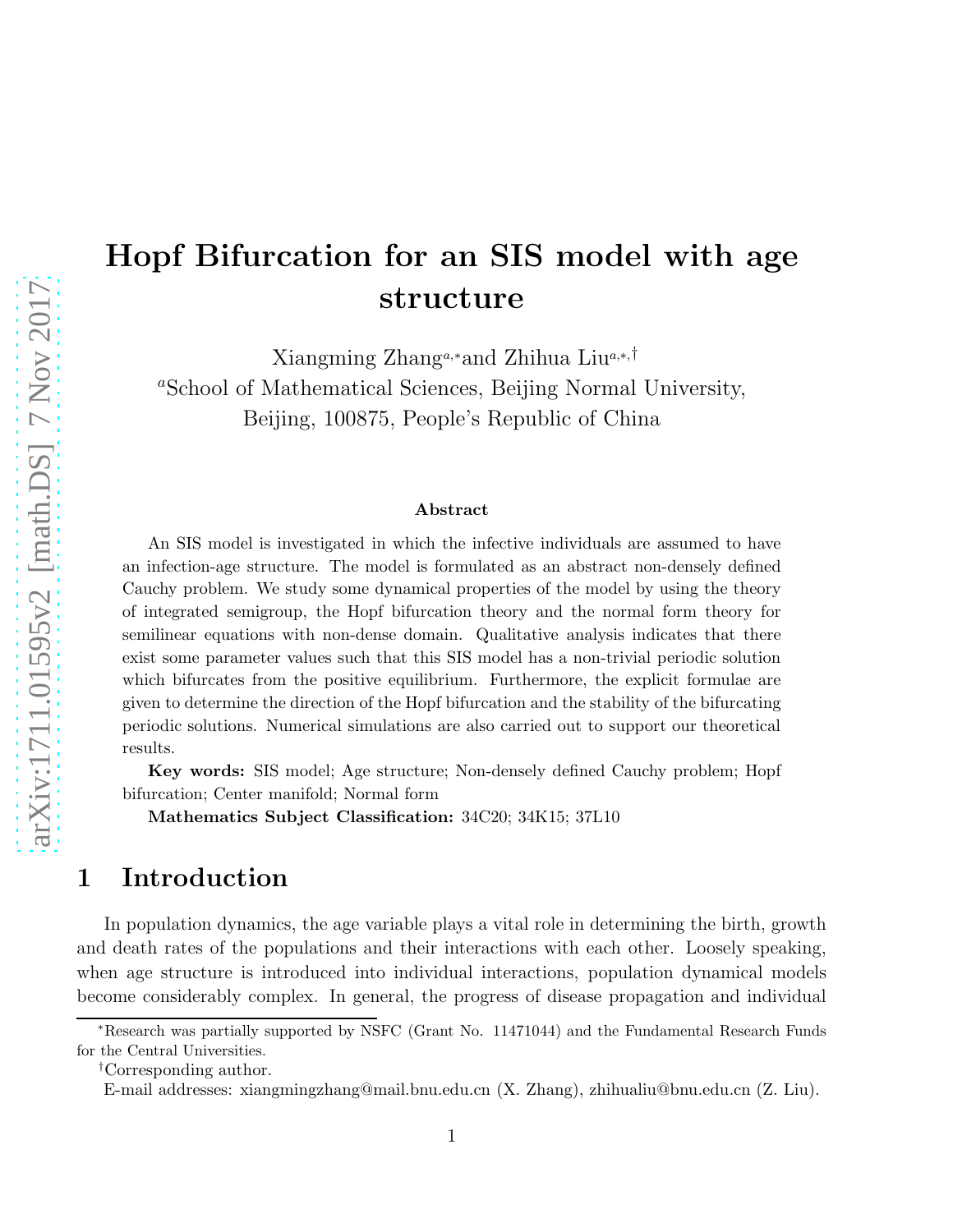interactions are modeled by using an ODE system  $[1, 2]$  $[1, 2]$ . Recently, as the significance of age structure in populations has become increasingly prevalent, there has been explosively growing literature dealing with all kinds of aspects of interacting populations with age structure [\[3](#page-47-2)[–11\]](#page-47-3). Wang et al. [\[4\]](#page-47-4) explored an age-structured hybrid model with two infection modes. They analysed the relative compactness and persistence of the solution semiflow and treated the global attractor by constructing the proper Lyapunov functions. Yang et al. [\[6\]](#page-47-5) investigated a heroin model with age structure and nonlinear incidence rate and studied the stability of equilibria by employing the Lyapunov functions. An age-structured virus dynamics model with Beddington-DeAngelis infection function was studied by Yang et al. [\[7\]](#page-47-6). The authors given the basic reproductive number  $\mathcal{R}_0$  and treated the global behavior of the model in terms of  $\mathcal{R}_0$ . In [\[8](#page-47-7)[–15\]](#page-47-8), by formulating the age-structured model as a non-densely defined Cauchy problem, the existence of Hopf bifurcation was considered for some age-structured models.

As is known to all, normal form theory is rather beneficial in simplifying the forms of equations restricted on the center manifolds in researhing the nonlinear dynamical problems, such as the existence of bifurcations and periodic solutions. Normal form theory has been wellextended to various types of equations, including ordinary differential equations (Guckenheimer and Holmes [\[16\]](#page-47-9), Chow et al. [\[17\]](#page-47-10)), partial differential equations (Kokubu [\[18\]](#page-48-0), Eckmann et al.  $[19]$ , functional differential equations (Faria and Magalh $\tilde{a}$ es  $[20, 21]$  $[20, 21]$ ), and so on. More recently, a normal form theory has been well-developed by Liu et al. [\[22\]](#page-48-4) for the non-densely defined abstract Cauchy problems.

In document [\[2\]](#page-47-1), the authors consider the following system

<span id="page-1-0"></span>
$$
\begin{cases}\n\frac{dS(t)}{dt} = N - \mu S(t) - \frac{\alpha S(t)I(t)^2}{1 + \beta I(t)^2} + \delta_0 I(t), \n\frac{dI(t)}{dt} = \frac{\alpha S(t)I(t)^2}{1 + \beta I(t)^2} - (\mu + d + \delta_0)I(t),\n\end{cases} (1.1)
$$

where  $S(t)$  and  $I(t)$  denote the numbers of susceptible and infectious individuals at time t, respectively.  $N > 0$  is the constant recruitment rate for susceptible individuals.  $\mu$  ( $0 < \mu < 1$ ) is the natural death rate of the population.  $\frac{\alpha I(t)^2}{1+\beta I(t)}$  $\frac{\alpha I(t)}{1+\beta I(t)^2}$  is the effective contact rate that is proposed by Liu et al. [\[1\]](#page-47-0). The authors denote the disease-induced death rate by  $d$   $(0 < d < 1)$ . The infective individuals recover with the rate  $\delta_0$   $(0 < \delta_0 < 1)$ . For simplicity of presentation, by rescaling the parameters and phase variables, the system [\(1.1\)](#page-1-0) can be rewritten as

<span id="page-1-1"></span>
$$
\begin{cases} \frac{dS(t)}{dt} = \Lambda - \mu S(t) - \frac{S(t)I(t)^2}{1 + \beta I(t)^2} + \eta I(t), \\ \frac{dI(t)}{dt} = \frac{S(t)I(t)^2}{1 + \beta I(t)^2} - I(t). \end{cases}
$$
(1.2)

Motivated by references [\[22,](#page-48-4) [23\]](#page-48-5), we reconsider the SIS model [\(1.2\)](#page-1-1) as an infection-age structure with infective individuals. Now we concentrate our attention on the SIS model [\(1.2\)](#page-1-1) in which  $I(t)$  is structured by the infection-age. Let a be the infection-age variable.  $i(t, a)$ is the distribution function of I over infection-age  $a$  at time  $t$ . Then the infected individuals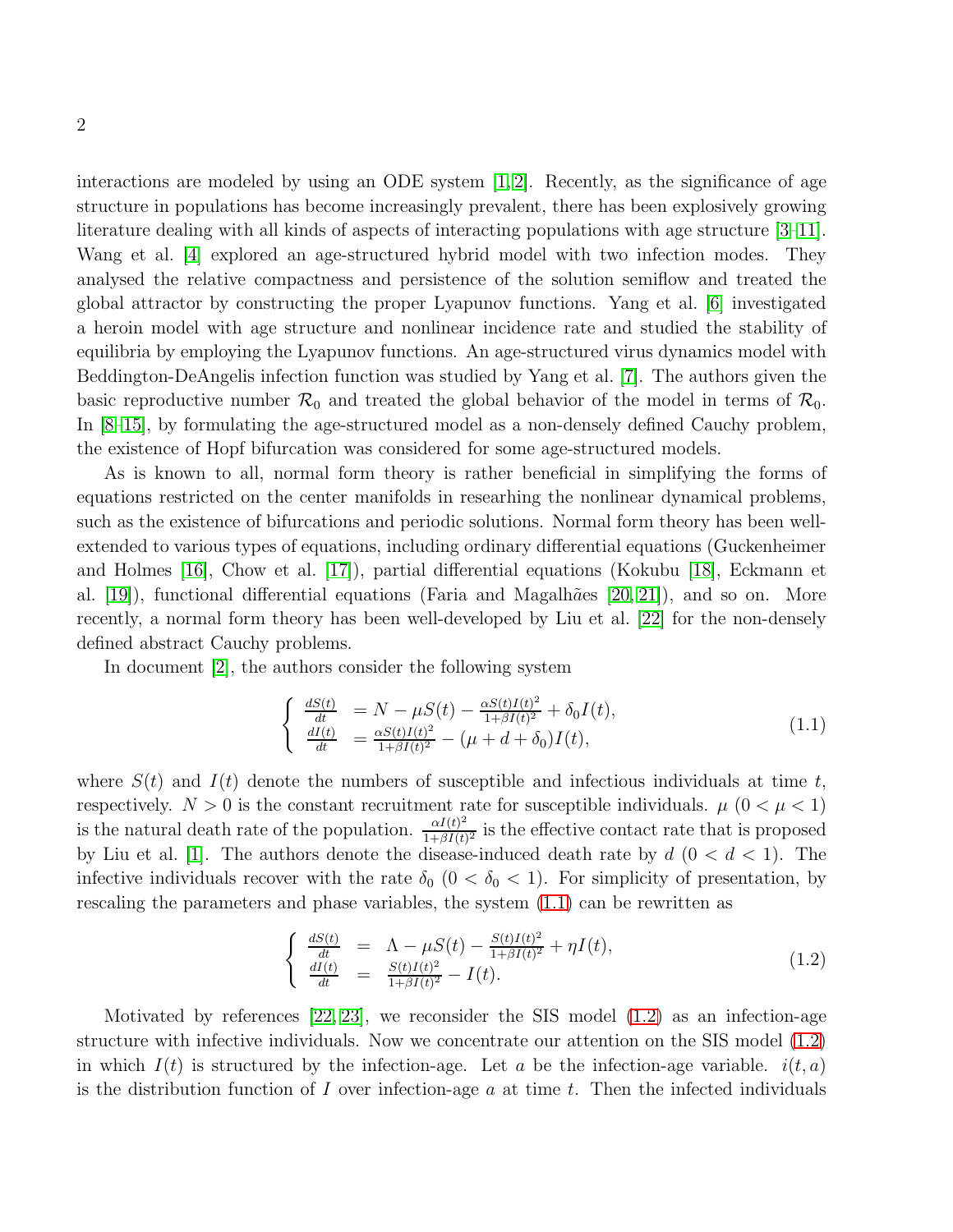3

 $I(t)$  at time t equals to  $\int_0^{+\infty} i(t,a)da$ . Here,  $\frac{1}{1+\int_0^{+\infty} \beta(a)i(t,a)da}$  describes the inhibition effect from the behavioral change of the susceptible individuals when the number of infectious individuals increase, and  $\beta(a)$  is a influence function related to infection-age a and satisfies the following assumption [1.1.](#page-2-0) Inspired by the model [\(1.2\)](#page-1-1), we consider the nonlinear incidence

$$
\frac{S(t)\int_0^{+\infty}i(t,a)da}{1+\int_0^{+\infty}\beta(a)i(t,a)da}
$$

<span id="page-2-0"></span>Assumption 1.1. Assume that

$$
\beta(a) := \begin{cases} \beta^*, & \text{if } a \ge \tau, \\ 0, & \text{if } a \in (0, \tau), \end{cases}
$$

where  $\tau > 0$  and  $\beta^* > 0$ . Additionally, it will be convenient for the computation to assume that  $\int_0^{+\infty} \beta(a)e^{-a}da = 1$ , where  $e^{-a}$  denotes the probability of being affected.

Correspondingly, we derive a new SIS infection-age structured epidemic model

<span id="page-2-1"></span>
$$
\begin{cases}\n\frac{dS(t)}{dt} = \Lambda - \mu S(t) - \frac{S(t) \int_0^{+\infty} i(t,a)da}{1 + \int_0^{+\infty} \beta(a)i(t,a)da} + \eta \int_0^{+\infty} i(t,a)da, \\
\frac{\partial i(t,a)}{\partial t} + \frac{\partial i(t,a)}{\partial a} = -i(t,a), \\
i(t,0) = \frac{S(t) \int_0^{+\infty} i(t,a)da}{1 + \int_0^{+\infty} \beta(a)i(t,a)da}, t > 0, \\
S(0) = S_0 \ge 0, i(0, \cdot) = i_0 \in L^1_+((0, +\infty), \mathbb{R}),\n\end{cases} (1.3)
$$

.

where  $\Lambda$  is the constant recruitment rate for susceptible individuals, and  $\mu(0 < \mu < 1)$  is the rate of natural death. The infective individuals recover with the rate  $\eta(0 < \eta < 1)$ . To the best of our knowledge, the age structure model can be considered as abstract Cauchy problems with non-dense domain by hardly applying the theory of integrated semigroup, combined with Hopf bifurcation theory and normal form theory. In this paper, authors attempt to investigate the model [\(1.3\)](#page-2-1) by means of the methods mentioned above. Furthermore, the explicit formulae are given which determine the direction of the Hopf bifurcation and the stability of the bifurcating periodic solutions. Numerical simulations are also presented to support our theoretical results.

The paper is organized as follows. In Section 2, we reformulate system [\(1.3\)](#page-2-1) as an abstract non-densely defined Cauchy problem and study the equilibrium, linearized equation and characteristic equation. The existence of Hopf bifurcation is proved in Section 3. In Section 4, we apply the normal form theory to system [\(1.3\)](#page-2-1), and then the explicit formulae are given to determine the direction of the Hopf bifurcation and the stability of the bifurcating periodic solutions. Some numerical simulations and conclusions are presented In Section 5.

# 2 Preliminaries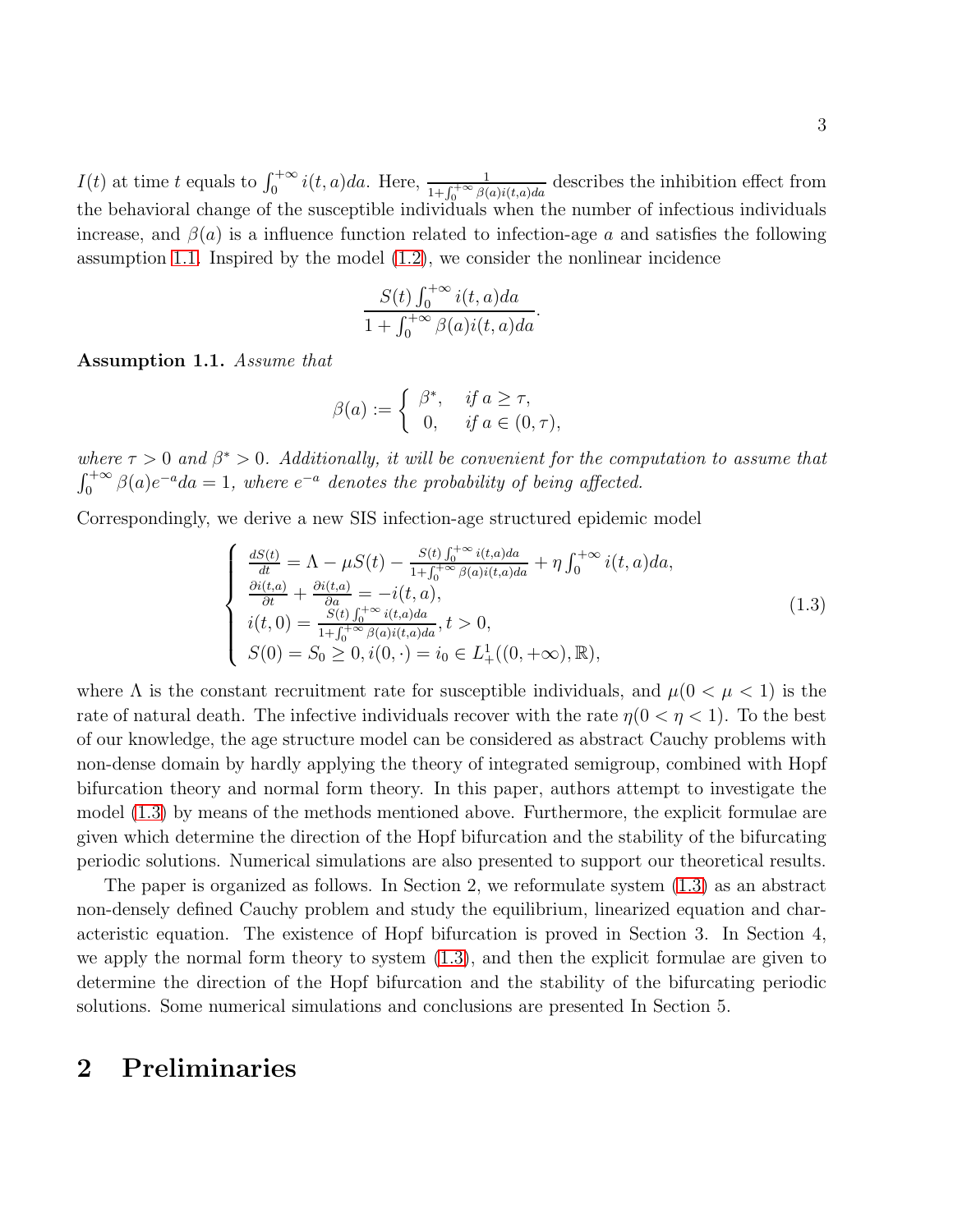#### 2.1 Rescaling time and age

In order to use the parameter  $\tau$  as a bifurcation parameter (i.e. in order to obtain a smooth dependency of the system [\(1.3\)](#page-2-1) with respect to  $\tau$ ), we first normalize  $\tau$  in (1.3) by the timescaling and age-scaling

$$
\hat{a} = \frac{a}{\tau}
$$
 and  $\hat{t} = \frac{t}{\tau}$ ,

and consider the following distribution

$$
\hat{S}(\hat{t}) = S(\tau \hat{t})
$$
 and  $\hat{i}(\hat{t}, \hat{a}) = \tau i(\tau \hat{t}, \tau \hat{a}).$ 

By dropping the hat notation we obtain, after the change of variables, the new system

<span id="page-3-0"></span>
$$
\begin{cases}\n\frac{dS(t)}{dt} = \tau \left[ \Lambda - \mu S(t) - \frac{S(t) \int_0^{+\infty} i(t,a)da}{1 + \int_0^{+\infty} \beta(a)i(t,a)da} + \eta \int_0^{+\infty} i(t,a)da \right],\n\frac{\partial i(t,a)}{\partial t} + \frac{\partial i(t,a)}{\partial a} = -\tau i(t,a),\n\dot{i}(t,0) = \tau \frac{S(t) \int_0^{+\infty} i(t,a)da}{1 + \int_0^{+\infty} \beta(a)i(t,a)da}, t > 0,\nS(0) = S_0 \ge 0, i(0, \cdot) = i_0 \in L^1_+((0, +\infty), \mathbb{R}),\n\end{cases}
$$
\n(2.1)

with the new function  $\beta(a)$  defined by

$$
\beta(a) = \begin{cases} \beta^*, & \text{if } a \ge 1, \\ 0, & \text{otherwise,} \end{cases}
$$

and

$$
\int_{\tau}^{+\infty} \beta^* e^{-a} da = 1 \Leftrightarrow \beta^* = e^{\tau},
$$

where  $\tau \geq 0$ ,  $\beta^* > 0$ . In system [\(2.1\)](#page-3-0), by setting  $S(t) := \int_0^{+\infty} \rho(t, a) da$ . We can rewrite the ordinary differential equation in [\(2.1\)](#page-3-0) as an age-structured model

$$
\begin{cases}\n\frac{\partial \rho(t,a)}{\partial t} + \frac{\partial \rho(t,a)}{\partial a} = -\tau \mu \rho(t,a), \\
\rho(t,0) = \tau G(i(t,a), \rho(t,a)), \\
\rho(0,a) = \rho_0 \in L^1((0,+\infty), \mathbb{R}),\n\end{cases}
$$

where

$$
G(i(t, a), \rho(t, a)) = \Lambda - \frac{\int_0^{+\infty} \rho(t, a)da \int_0^{+\infty} i(t, a)da}{1 + \int_0^{+\infty} \beta(a)i(t, a)da} + \eta \int_0^{+\infty} i(t, a)da.
$$

Accordingly, by setting  $u(t, a) = \begin{pmatrix} i(t, a) \\ i(t, a) \end{pmatrix}$  $\rho(t,a)$  $\setminus$ , we obtain the equivalent system of model [\(1.3\)](#page-2-1)

<span id="page-3-1"></span>
$$
\begin{cases}\n\frac{\partial u(t,a)}{\partial t} + \frac{\partial u(t,a)}{\partial a} = -\tau Qu(t,a), \\
u(t,0) = \tau B(u(t,a)), \\
u(0,\cdot) = u_0 = \begin{pmatrix} i_0 \\ \rho_0 \end{pmatrix} \in L^1((0,+\infty),\mathbb{R}^2),\n\end{cases} \tag{2.2}
$$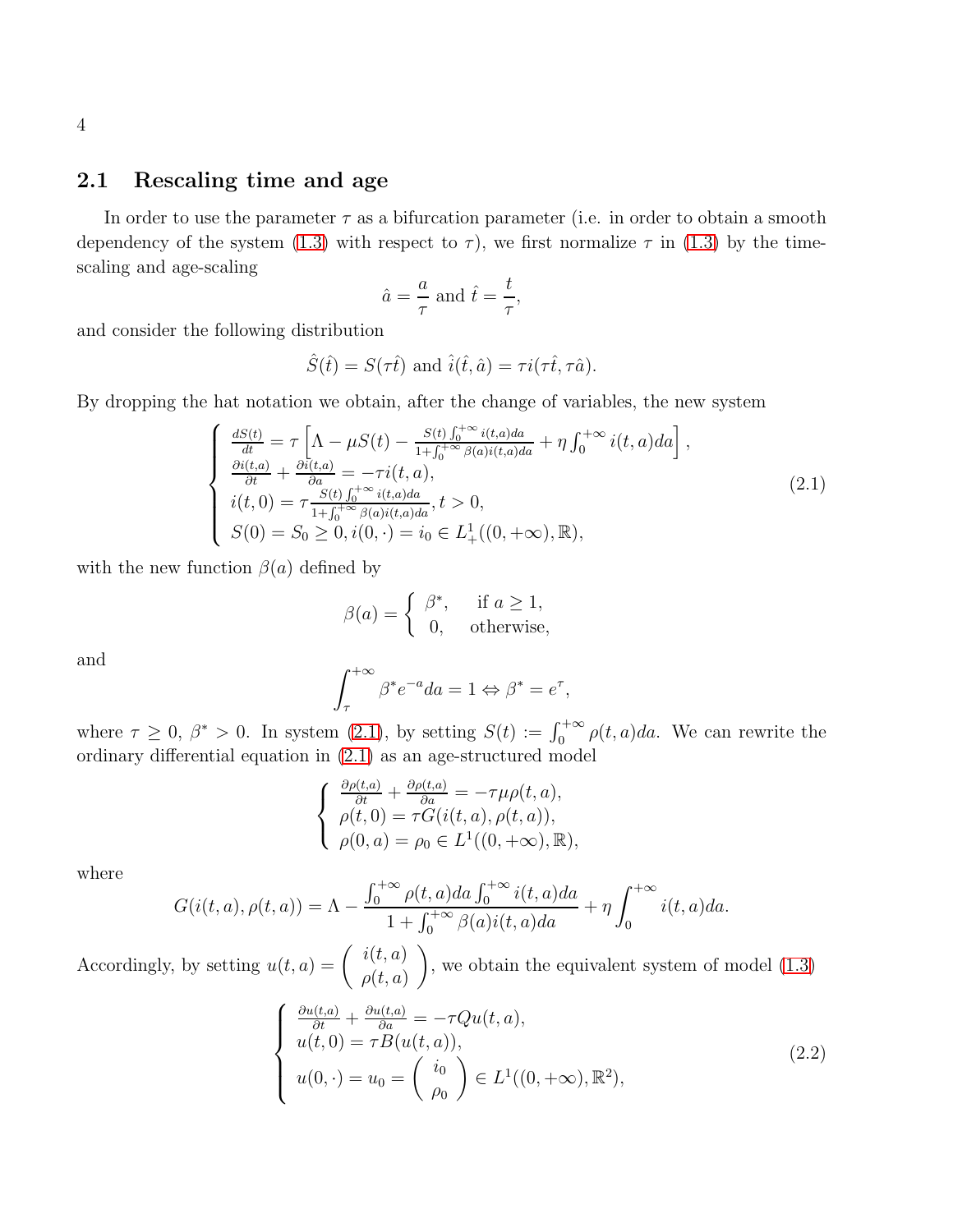.

where

$$
Q = \begin{pmatrix} 1 & 0 \\ 0 & \mu \end{pmatrix} \text{ and } B(u(t,a)) = \begin{pmatrix} \frac{\int_0^{+\infty} \rho(t,a)da \int_0^{+\infty} i(t,a)da}{1 + \int_0^{+\infty} \beta(a)i(t,a)da} \\ G(i(t,a), \rho(t,a)) \end{pmatrix}
$$

Following the results developed in Magal et al. [\[24\]](#page-48-6), we consider the following Banach space

 $X = \mathbb{R}^2 \times L^1((0, +\infty), \mathbb{R}^2)$ 

with  $\begin{array}{c} \begin{array}{c} \begin{array}{c} \begin{array}{c} \end{array}\\ \end{array} \\ \begin{array}{c} \end{array} \end{array} \end{array} \end{array}$  $\int \alpha$ ψ  $\mathbb{E}\left\|f\right\|_{\mathbb{R}^2} + \|\psi\|_{L^1((0,+\infty),\mathbb{R}^2)}$ . Define the linear operator  $A_\tau : D(A_\tau) \to X$  by

$$
A_{\tau}\left(\begin{array}{c}0_{\mathbb{R}^2}\\ \varphi\end{array}\right)=\left(\begin{array}{c}-\varphi(0)\\ -\varphi'-\tau Q\varphi\end{array}\right)
$$

with  $D(A_\tau) = \{0_{\mathbb{R}^2}\}\times W^{1,1}((0,+\infty),\mathbb{R}^2) \subset X$ , and the operator  $H: \overline{D(A_\tau)} \to X$  by

$$
H\left(\left(\begin{array}{c}0_{\mathbb{R}^2}\\ \varphi\end{array}\right)\right)=\left(\begin{array}{c}B(\varphi)\\ 0_{L^1}\end{array}\right).
$$

The linear operator  $A_{\tau}$  is non-densely defined owing to

$$
X_0 := \overline{D(A_\tau)} = \{0_{\mathbb{R}^2}\} \times L^1((0, +\infty), \mathbb{R}^2).
$$

By denoting that

$$
v(t) = \left(\begin{array}{c} 0_{\mathbb{R}^2} \\ u(t, \cdot) \end{array}\right),
$$

we can rewrite system [\(2.2\)](#page-3-1) as the following non-densely defined abstract Cauchy problem

<span id="page-4-0"></span>
$$
\begin{cases}\n\frac{dv(t)}{dt} = A_{\tau}v(t) + \tau H(v(t)), t \ge 0, \\
v(0) = \begin{pmatrix} 0_{\mathbb{R}^2} \\ u_0 \end{pmatrix} \in \overline{D(A_{\tau})}.\n\end{cases}
$$
\n(2.3)

The global existence and uniqueness of solution of equation [\(2.3\)](#page-4-0) follow from the results of Magal and Ruan [\[25\]](#page-48-7) and Magal [\[26\]](#page-48-8).

### 2.2 Equilibrium and linearized equation

#### 2.2.1 Existence of positive equilibrium

If 
$$
\overline{v}(a) = \begin{pmatrix} 0_{\mathbb{R}^2} \\ \overline{u}(a) \end{pmatrix} \in X_0
$$
 is a steady state of system (2.3), we have  

$$
\begin{pmatrix} 0_{\mathbb{R}^2} \\ \overline{u}(a) \end{pmatrix} \in D(A_\tau) \text{ and } A_\tau \begin{pmatrix} 0_{\mathbb{R}^2} \\ \overline{u}(a) \end{pmatrix} + \tau H \left( \begin{pmatrix} 0_{\mathbb{R}^2} \\ \overline{u}(a) \end{pmatrix} \right) = 0,
$$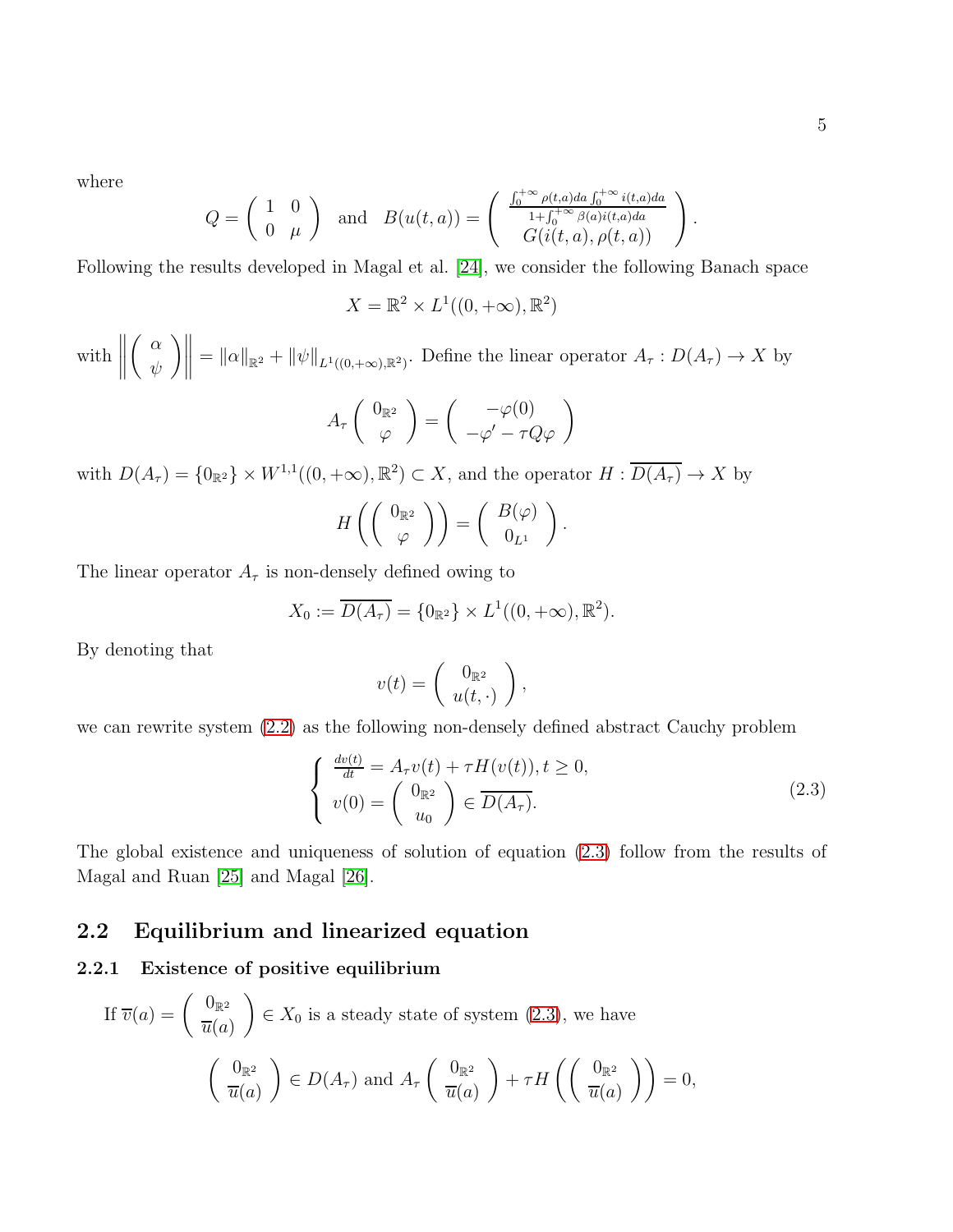which is equivalent to

$$
\begin{cases}\n-\overline{u}(0) + \tau B(\overline{u}(a)) = 0, \\
-\overline{u}'(a) - \tau Q\overline{u}(a) = 0.\n\end{cases}
$$

Therefore, we obtain

<span id="page-5-0"></span>
$$
\overline{u}(a) = \begin{pmatrix} \overline{i}(a) \\ \overline{\rho}(a) \end{pmatrix} = \begin{pmatrix} \tau \frac{\overline{S} \int_0^{+\infty} \overline{i}(a)da}{1 + \int_0^{+\infty} \beta(a)\overline{i}(a)da} e^{-\tau a} \\ \tau \left( \Lambda - \frac{\overline{S} \int_0^{+\infty} \overline{i}(a)da}{1 + \int_0^{+\infty} \beta(a)\overline{i}(a)da} + \eta \int_0^{+\infty} \overline{i}(a)da \right) e^{-\mu \tau a} \end{pmatrix}
$$
(2.4)

with  $\overline{S} = \int_0^{+\infty} \overline{\rho}(a)da$ . From [\(2.4\)](#page-5-0) we can get

<span id="page-5-1"></span>
$$
\overline{i}(a) = \frac{\tau \overline{S} \int_0^{+\infty} \overline{i}(a)da}{1 + \int_0^{+\infty} \beta(a)\overline{i}(a)da} e^{-\tau a}
$$
\n(2.5)

and

<span id="page-5-7"></span>
$$
\overline{\rho}(a) = \tau \left( \Lambda - \frac{\overline{S} \int_0^{+\infty} \overline{i}(a)da}{1 + \int_0^{+\infty} \beta(a)\overline{i}(a)da} + \eta \int_0^{+\infty} \overline{i}(a)da \right) e^{-\mu \tau a}.
$$
 (2.6)

On the basis of [\(2.5\)](#page-5-1), we can yield

<span id="page-5-2"></span>
$$
1 = \frac{S}{1 + \int_0^{+\infty} \beta(a)\bar{i}(a)da} \tag{2.7}
$$

and

<span id="page-5-3"></span>
$$
\int_0^{+\infty} \beta(a)\overline{i}(a)da = \frac{\tau \overline{S} \int_0^{+\infty} \overline{i}(a)da}{1 + \int_0^{+\infty} \beta(a)\overline{i}(a)da} \int_0^{+\infty} \beta(a)e^{-\tau a}da = \int_0^{+\infty} \overline{i}(a)da.
$$
 (2.8)

Using the second equation of [\(2.4\)](#page-5-0), we obtain

<span id="page-5-4"></span>
$$
\Lambda - \mu \overline{S} - \frac{\overline{S} \int_0^{+\infty} \overline{i}(a)da}{1 + \int_0^{+\infty} \beta(a)\overline{i}(a)da} + \eta \int_0^{+\infty} \overline{i}(a)da = 0.
$$
 (2.9)

Substituting  $(2.7)$  and  $(2.8)$  into  $(2.9)$ , we can rewrite  $(2.9)$  as

$$
\Lambda - \mu \overline{S} + (\eta - 1) \int_0^{+\infty} \overline{i}(a) da = 0.
$$

Solving the above equation, we obtain

<span id="page-5-5"></span>
$$
\overline{S} = \frac{\Lambda}{\mu} + \frac{\eta - 1}{\mu} \int_0^{+\infty} \overline{i}(a) da.
$$
 (2.10)

In addition, it follows from [\(2.7\)](#page-5-2) that

<span id="page-5-6"></span>
$$
1 + \int_0^{+\infty} \beta(a)\overline{i}(a)da = \overline{S}.
$$
 (2.11)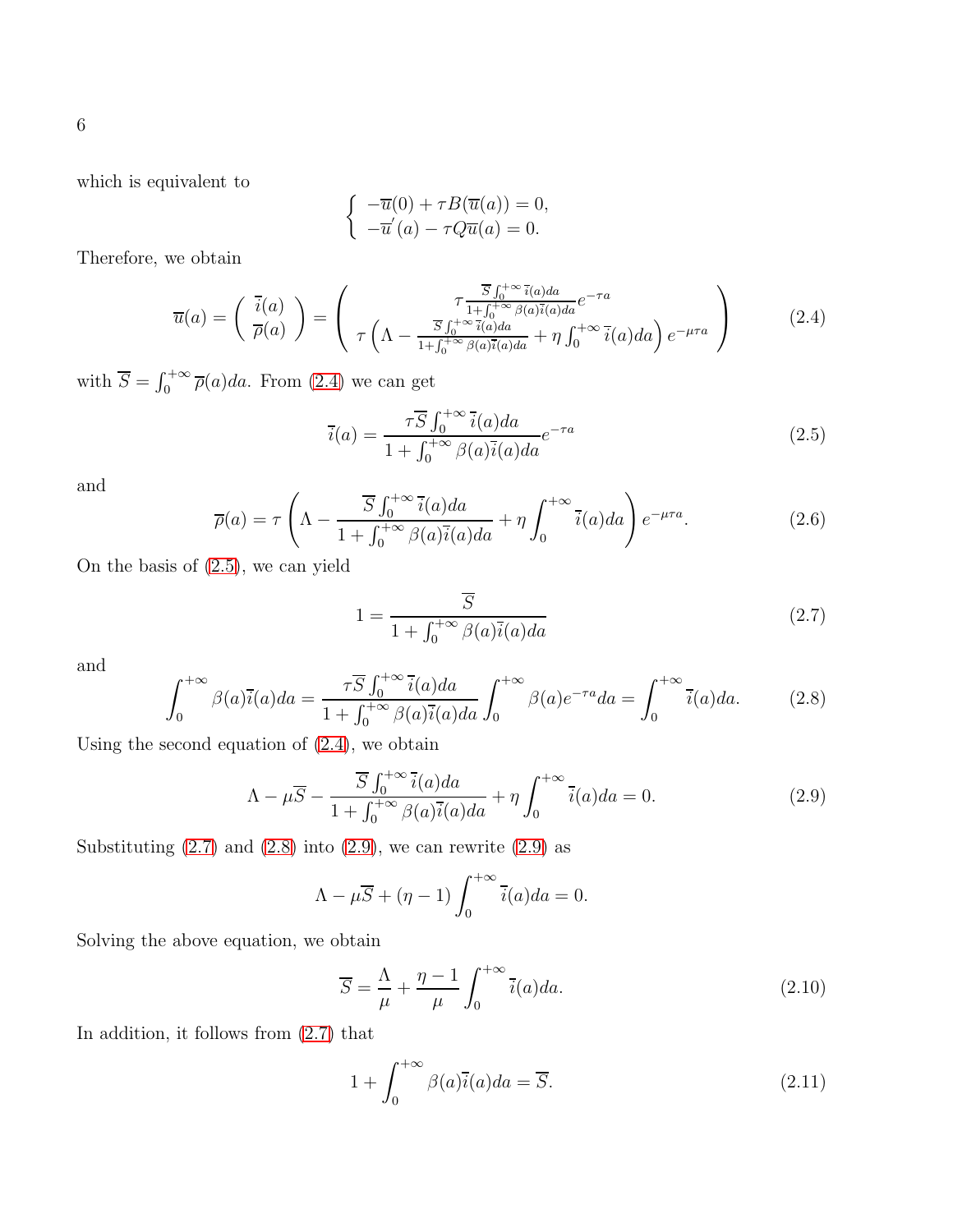Combining  $(2.10)$  with  $(2.11)$ , we have

$$
\int_0^{+\infty} \overline{i}(a)da = \frac{\Lambda - \mu}{1 + \mu - \eta}.
$$

Therefore, in accordance with [\(2.5\)](#page-5-1) and [\(2.6\)](#page-5-7), we obtain the following lemma.

**Lemma 2.1.** System  $(2.3)$  has always the equilibrium

$$
\overline{v}_0(a) = \left(\begin{array}{c} 0_{\mathbb{R}^2} \\ 0_{L^1} \\ \Lambda \tau e^{-\mu \tau a} \end{array}\right).
$$

Furthermore, there exists a unique positive equilibrium of system  $(2.3)$ 

$$
\overline{v}_{\tau} = \begin{pmatrix} 0_{\mathbb{R}^2} \\ \overline{u}_{\tau} \end{pmatrix} = \begin{pmatrix} 0_{\mathbb{R}^2} \\ \begin{pmatrix} \frac{\Lambda - \mu}{1 + \mu - \eta} \tau e^{-\tau a} \\ \frac{\mu(1 + \Lambda - \eta)}{1 + \mu - \eta} \tau e^{-\mu \tau a} \end{pmatrix} \end{pmatrix}
$$

if and only if

$$
\Lambda - \mu > 0.
$$

#### 2.2.2 Linearized equation

In this section, we need to get the linearized equation around the positive equilibrium  $\overline{v}_\tau$ . By using the following change of variable

$$
w(t) := v(t) - \overline{v}_\tau,
$$

we obtain

<span id="page-6-0"></span>
$$
\begin{cases}\n\frac{dw(t)}{dt} = A_{\tau}w(t) + \tau H(w(t) + \overline{v}_{\tau}) - \tau H(\overline{v}_{\tau}), t \ge 0, \\
w(0) = \begin{pmatrix} 0_{\mathbb{R}^2} \\
u_0 - \overline{u}_{\tau} \end{pmatrix} =: w_0 \in \overline{D(A_{\tau})}.\n\end{cases}
$$
\n(2.12)

Therefore the linearized equation  $(2.12)$  around the equilibrium 0 is given by

$$
\frac{dw(t)}{dt} = A_{\tau}w(t) + \tau DH(\overline{v}_{\tau})w(t) \quad \text{for } t \ge 0, w(t) \in X_0,
$$
\n(2.13)

where

$$
\tau DH(\overline{v}_{\tau})\left(\begin{array}{c}0_{\mathbb{R}^2}\\ \varphi\end{array}\right)=\left(\begin{array}{c} \tau DB(\overline{u}_{\tau})(\varphi)\\ 0_{L^1}\end{array}\right) \text{ for all } \left(\begin{array}{c}0_{\mathbb{R}^2}\\ \varphi\end{array}\right)\in D(A_{\tau})
$$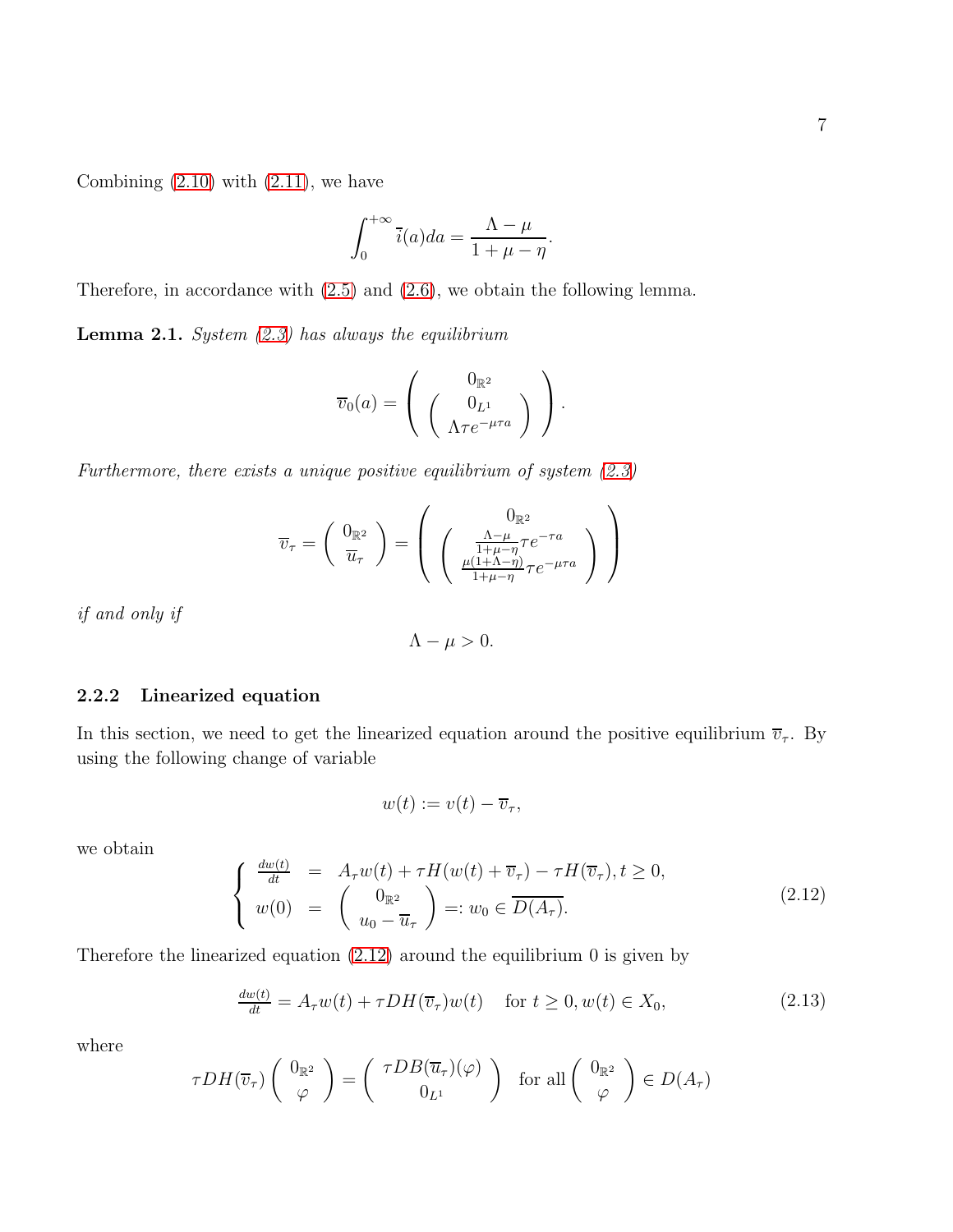with

$$
DB(\overline{u}_{\tau})(\varphi) = \begin{pmatrix} 1 & \frac{\int_0^{+\infty} \overline{i}(a)da}{1 + \int_0^{+\infty} \beta(a)\overline{i}(a)da} \\ \eta - 1 & -\frac{\int_0^{+\infty} \overline{i}(a)da}{1 + \int_0^{+\infty} \beta(a)\overline{i}(a)da} \end{pmatrix} \int_0^{+\infty} \varphi(a)da + \begin{pmatrix} -\frac{\int_0^{+\infty} \overline{i}(a)da}{1 + \int_0^{+\infty} \beta(a)\overline{i}(a)da} & 0\\ \frac{\int_0^{+\infty} \overline{i}(a)da}{1 + \int_0^{+\infty} \beta(a)\overline{i}(a)da} & 0\\ \end{pmatrix} \int_0^{+\infty} \beta(a)\varphi(a)da.
$$

Then we can rewrite system [\(2.12\)](#page-6-0) as

$$
\frac{dw(t)}{dt} = B_{\tau}w(t) + \mathcal{H}(w(t)) \quad \text{for } t \ge 0,
$$
\n(2.14)

where

$$
B_{\tau} := A_{\tau} + \tau DH(\overline{v}_{\tau})
$$

is a linear operator and

$$
\mathcal{H}(w(t)) = \tau H(w(t) + \overline{v}_{\tau}) - \tau H(\overline{v}_{\tau}) - \tau DH(\overline{v}_{\tau})w(t)
$$

satisfying  $\mathcal{H}(0) = 0$  and  $D\mathcal{H}(0) = 0$ .

### 2.3 Characteristic equation

Let  $\Omega := \{\lambda \in \mathbb{C} : Re(\lambda) > -\mu\tau\}$ . Applying the results of Liu et al. [\[13\]](#page-47-11), we obtain the following result.

**Lemma 2.2.** For  $\lambda \in \Omega$ ,  $\lambda \in \rho(A_\tau)$  and

$$
(\lambda I - A_{\tau})^{-1} \begin{pmatrix} \delta \\ \psi \end{pmatrix} = \begin{pmatrix} 0_{\mathbb{R}^2} \\ \varphi \end{pmatrix} \Leftrightarrow \varphi(a) = e^{-\int_0^a (\lambda I + \tau Q) dI} \delta + \int_0^a e^{-\int_s^a (\lambda I + \tau Q) dI} \psi(s) ds
$$

with  $\begin{pmatrix} \delta \\ \end{pmatrix}$ ψ  $\Big) \in X$  and  $\Big( \begin{array}{c} 0_{\mathbb{R}^2} \\ \emptyset \end{array} \Big)$  $\varphi$  $\Big) \in D(A_{\tau}).$  Moreover,  $A_{\tau}$  is a Hille-Yosida operator and

<span id="page-7-0"></span>
$$
\left\| (\lambda I - A_{\tau})^{-n} \right\| \le \frac{1}{(Re(\lambda) + \mu \tau)^n}, \forall \lambda \in \Omega, \forall n \ge 1.
$$
 (2.15)

Let  $A_0$  be the part of  $A_\tau$  in  $\overline{D(A_\tau)}$ , that is,  $A_0 := D(A_0) \subset X \to X$ . For  $\begin{pmatrix} 0_{\mathbb{R}^2} \\ 0_{\mathbb{R}^2} \end{pmatrix}$  $\varphi$  $\Big) \in D(A_0),$ we get

$$
A_0\left(\begin{array}{c}0_{\mathbb{R}^2}\\ \varphi\end{array}\right)=\left(\begin{array}{c}0_{\mathbb{R}^2}\\ \hat{A}_0(\varphi)\end{array}\right),\,
$$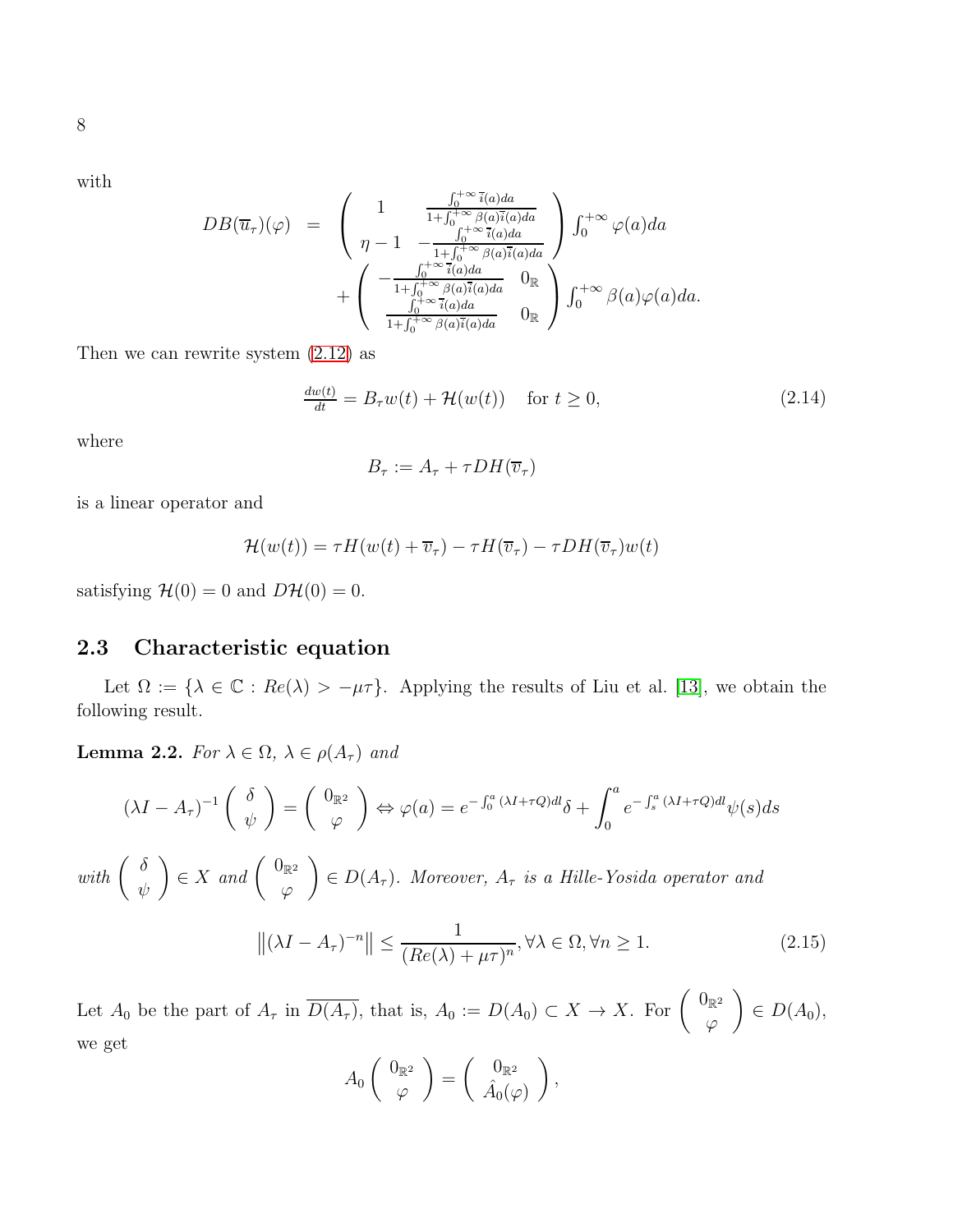where  $\hat{A}_0(\varphi) = -\varphi' - \tau Q \varphi$  with  $D(\hat{A}_0) = {\varphi \in W^{1,1}((0, +\infty), \mathbb{R}^2) : \varphi(0) = 0}.$  Note that  $\tau DH(\overline{v}_{\tau} : D(A_{\tau}) \subset X \to X$  is a compact bounded linear operator. From [\(2.15\)](#page-7-0) we have

$$
||T_{A_0}(t)|| \le e^{-\mu\tau t} \text{ for } t \ge 0.
$$

Thus, we have

$$
\omega_{0,ess}(A_0) \le \omega_0((B_\tau)_0) \le -\mu\tau.
$$

By applying the perturbation results in Ducrot et al. [\[27\]](#page-48-9), we obtain

$$
\omega_{0,ess}((A_{\tau} + \tau DH(\overline{v}_{\tau}))_0) \leq -\mu\tau < 0.
$$

Hence we have the following proposition.

**Lemma 2.3.** The linear operator  $A_{\tau}$  is a Hille-Yosida operator, and its parts  $A_0$  in  $\overline{D(A_{\tau})}$ satisfies

$$
\omega_{0,ess}(A_0) < 0.
$$

For convenience, we set  $C := \tau DH(\overline{v}_\tau)$ . Let  $\lambda \in \Omega$ . Since  $(\lambda I - A_\tau)$  is invertible, and

$$
(\lambda I - B_{\tau})^{-1} = (\lambda I - (A_{\tau} + C))^{-1}
$$
  
=  $(\lambda I - A_{\tau})^{-1} (I - C(\lambda I - A_{\tau})^{-1})^{-1},$  (2.16)

it follows that  $\lambda I - (A_{\tau} + \tau DH(\overline{v}_{\tau}))$  is invertible if and only if  $I - C(\lambda I - A_{\tau})^{-1}$  is invertible. Moreover, when  $I - C(\lambda I - A_{\tau})^{-1}$  is invertible, we have

$$
(I - C(\lambda I - A_{\tau})^{-1}) \begin{pmatrix} \delta \\ \varphi \end{pmatrix} = \begin{pmatrix} \gamma \\ \psi \end{pmatrix}.
$$

It follows that

$$
\left(\begin{array}{c} \delta \\ \varphi \end{array}\right) - \tau DH(\overline{v}_{\tau})(\lambda I - A_{\tau})^{-1} \left(\begin{array}{c} \delta \\ \varphi \end{array}\right) = \left(\begin{array}{c} \gamma \\ \psi \end{array}\right).
$$

Then we obtain

$$
\begin{cases} \n\delta - \tau DB(\overline{u}_{\tau}) \left( e^{-\int_0^a (\lambda I + \tau Q) d\theta} \delta + \int_0^a e^{-\int_s^a (\lambda I + \tau Q) d\theta} \varphi(s) ds \right) = \gamma, \\
\varphi = \psi, \n\end{cases}
$$

i.e.,

$$
\begin{cases} \n\delta - \tau DB(\overline{u}_{\tau}) \left( e^{-\int_0^a (\lambda I + \tau Q) d\theta} \delta \right) = \gamma + \tau DB(\overline{u}_{\tau}) \left( \int_0^a e^{-\int_s^a (\lambda I + \tau Q) d\theta} \varphi(s) ds \right), \\
\varphi = \psi. \n\end{cases}
$$

From the formula of  $DB(\overline{w})$  we know that

$$
\begin{cases} \Delta(\lambda)\delta = \gamma + K(\lambda, \psi), \\ \varphi = \psi, \end{cases}
$$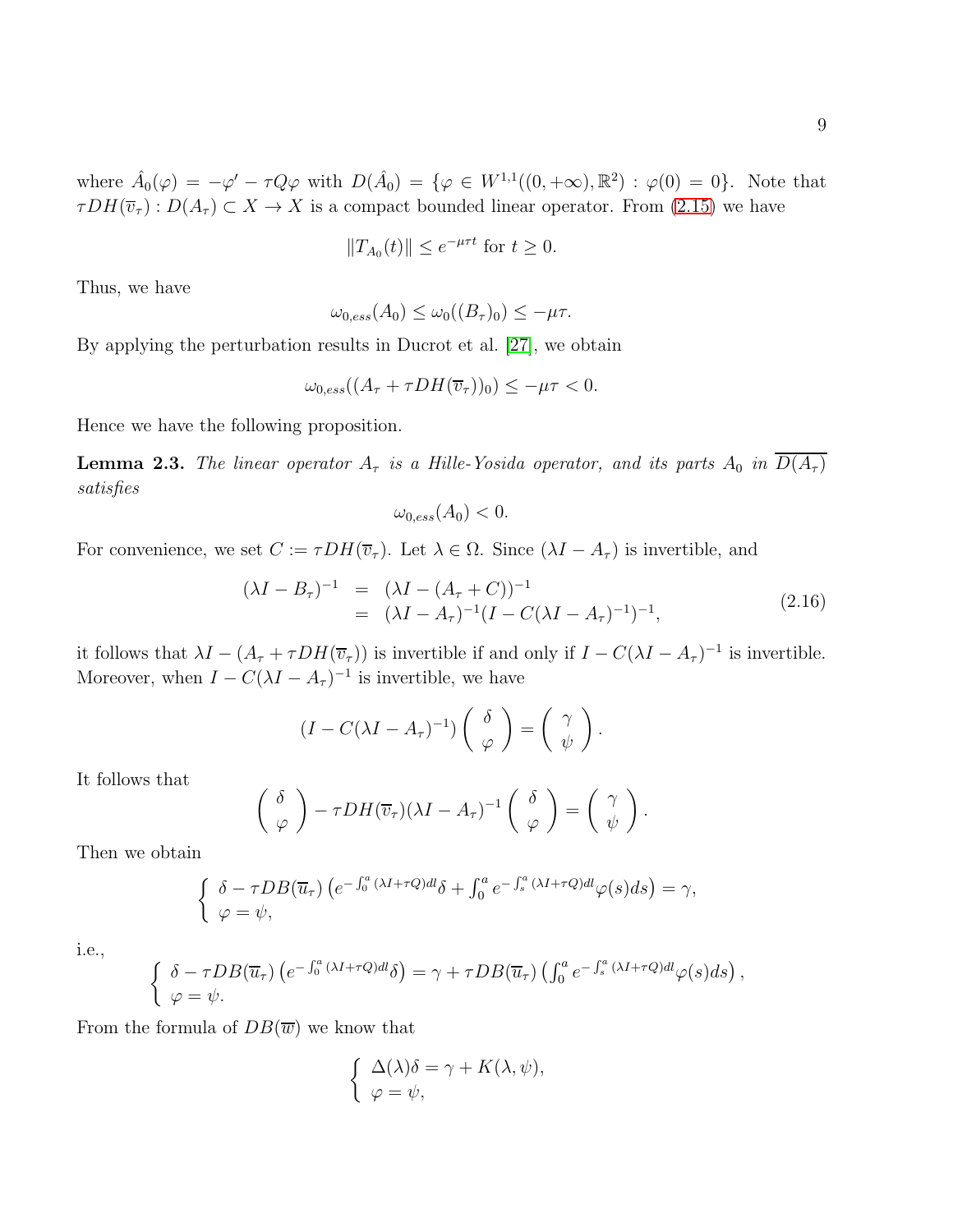10

where

<span id="page-9-0"></span>
$$
\Delta(\lambda) = I - \begin{pmatrix} 1 & \frac{\int_0^{+\infty} \bar{i}(a)da}{1 + \int_0^{+\infty} \beta(a)\bar{i}(a)da} \\ \eta - 1 & -\frac{\int_0^{+\infty} \bar{i}(a)da}{1 + \int_0^{+\infty} \beta(a)\bar{i}(a)da} \end{pmatrix} \tau \int_0^{+\infty} e^{-\int_0^a (\lambda I + \tau Q)dl} da
$$
\n
$$
- \begin{pmatrix} -\frac{\int_0^{+\infty} \bar{i}(a)da}{1 + \int_0^{+\infty} \beta(a)\bar{i}(a)da} & 0\\ \frac{\int_0^{+\infty} \bar{i}(a)da}{1 + \int_0^{+\infty} \beta(a)\bar{i}(a)da} & 0 \end{pmatrix} \tau \int_0^{+\infty} \beta(a)e^{-\int_0^a (\lambda I + \tau Q)dl} da
$$
\n(2.17)

and

<span id="page-9-1"></span>
$$
K(\lambda, \psi) = \tau DB(\overline{u}_{\tau}) \left( \int_0^a e^{-\int_s^a (\lambda I + \tau Q) d\mu} \psi(s) ds \right). \tag{2.18}
$$

Whenever  $\Delta(\lambda)$  is invertible, we have

$$
\delta = (\Delta(\lambda))^{-1}(\gamma + K(\lambda, \psi)).
$$
\n(2.19)

From the above discussion and by using the proof of Lemma 3.5 in [\[10\]](#page-47-12), we obtain the following lemma.

Lemma 2.4. The following results hold

- (i)  $\sigma(B_{\tau}) \cap \Omega = \sigma_p(B_{\tau}) \cap \Omega = {\lambda \in \Omega : \det(\Delta(\lambda)) = 0};$
- (ii) If  $\lambda \in \rho(B_\tau) \cap \Omega$ , we have the following formula for resolvent

$$
(\lambda I - B_{\tau})^{-1} \begin{pmatrix} \delta \\ \varphi \end{pmatrix} = \begin{pmatrix} 0_{\mathbb{R}^2} \\ \psi \end{pmatrix}, \qquad (2.20)
$$

where

$$
\psi(a) = e^{-\int_0^a (\lambda I + \tau Q)dl} (\Delta(\lambda))^{-1} [\delta + K(\lambda, \varphi)] + \int_0^a e^{-\int_s^a (\lambda I + \tau Q)dl} \varphi(s) ds
$$

with  $\Delta(\lambda)$  and  $K(\lambda, \varphi)$  defined in [\(2.17\)](#page-9-0) and [\(2.18\)](#page-9-1).

Under Assumption [1.1,](#page-2-0) we have

<span id="page-9-2"></span>
$$
\int_0^{+\infty} e^{-\int_0^a (\lambda I + \tau Q) dl} da = \begin{pmatrix} \frac{1}{\lambda + \tau} & 0\\ 0 & \frac{1}{\lambda + \mu \tau} \end{pmatrix}
$$
 (2.21)

<span id="page-9-3"></span>
$$
\int_0^{+\infty} \beta(a)e^{-\int_0^a (\lambda I + \tau Q)dl} da = \begin{pmatrix} \frac{\beta^* e^{-(\lambda + \tau)}}{\lambda + \tau} & 0\\ 0 & \frac{\beta^* e^{-(\lambda + \mu \tau)}}{\lambda + \mu \tau} \end{pmatrix}.
$$
 (2.22)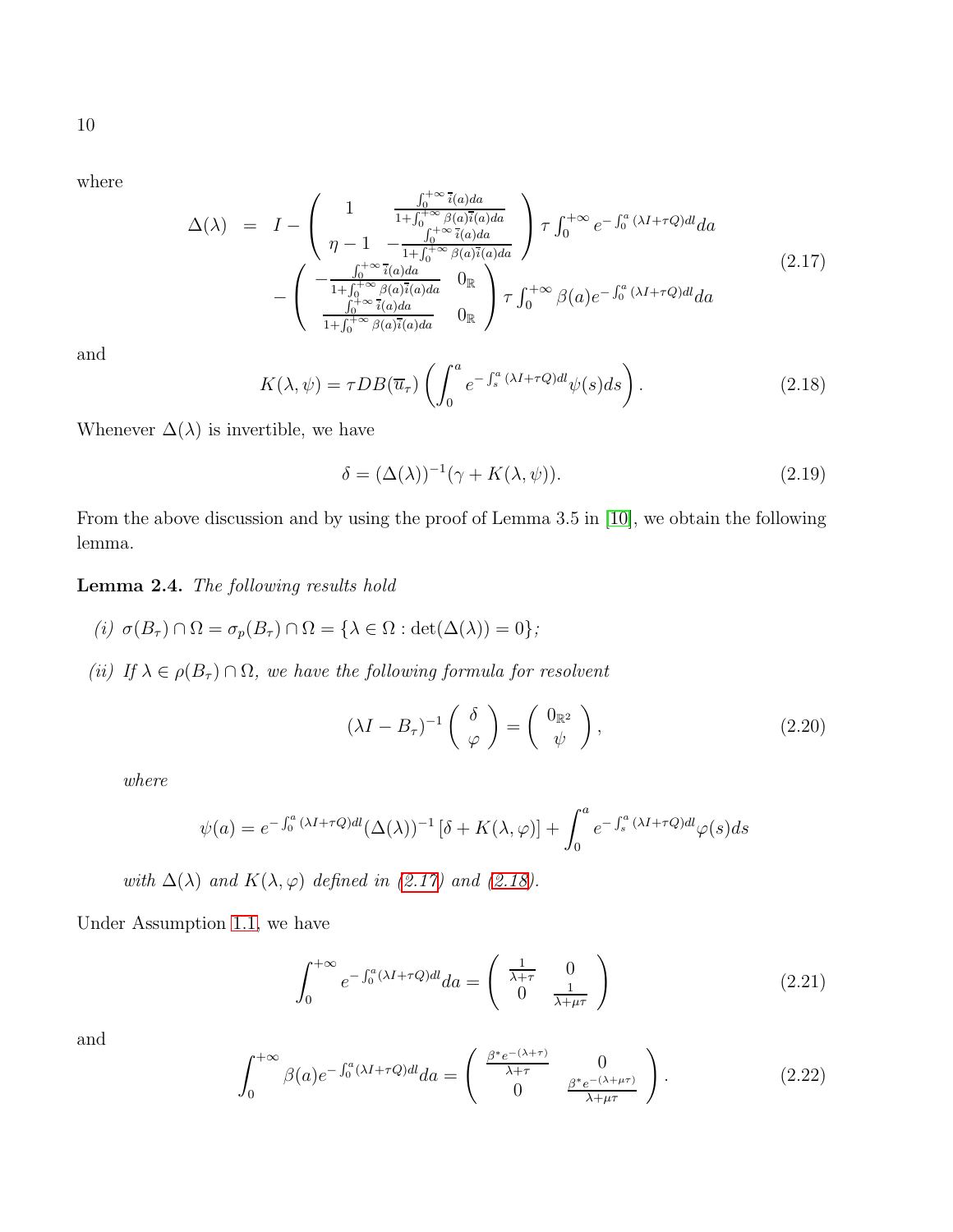It follows from [\(2.17\)](#page-9-0), [\(2.21\)](#page-9-2) and [\(2.22\)](#page-9-3) that the characteristic equation at any feasible steady state is

$$
\det(\Delta(\lambda)) = \begin{vmatrix} 1 - \frac{\tau}{\lambda + \tau} + \frac{\xi}{\xi + 1} \frac{\tau e^{-\lambda}}{\lambda + \tau} & -\frac{\xi}{\xi + 1} \frac{\tau}{\lambda + \mu \tau} \\ -\frac{\tau(\eta - 1)}{\lambda + \tau} - \frac{\xi}{\xi + 1} \frac{\tau e^{-\lambda}}{\lambda + \tau} & 1 + \frac{\xi}{\xi + 1} \frac{\tau}{\lambda + \mu \tau} \end{vmatrix}
$$
  
= 
$$
\frac{\frac{\lambda^2 + \tau B \lambda + \tau^2 C + \tau D \lambda e^{-\lambda} + \tau^2 E e^{-\lambda}}{(\lambda + \tau)(\lambda + \mu \tau)}}{\frac{\xi}{\tilde{g}(\lambda)}} = 0,
$$
 (2.23)

where  $\xi = \int_0^{+\infty} \overline{i}(a)da$ ,  $B = \frac{\mu(\xi+1)+\xi}{\xi+1}$ ,  $C = \frac{\xi(1-\eta)}{\xi+1}$ ,  $D = \frac{\xi}{\xi+1}$ ,  $E = \frac{\mu\xi}{\xi+1}$ ,  $\tilde{f}(\lambda) = \lambda^2 + \tau B\lambda + \tau^2 C + \tau C$  $\tau D\lambda e^{-\lambda} + \tau^2 E e^{-\lambda}$  and  $\tilde{g}(\lambda) = (\lambda + \tau)(\lambda + \mu\tau)$ . Let

$$
\lambda = \tau \zeta.
$$

Then we get

<span id="page-10-0"></span>
$$
\tilde{f}(\lambda) = \tilde{f}(\tau \zeta) := \tau^2 g(\zeta) = \tau^2 (\zeta^2 + B\zeta + C + D\zeta e^{-\tau \zeta} + E e^{-\tau \zeta}).
$$
\n(2.24)

It is easy to see that

$$
\{\lambda \in \Omega : \det(\Delta(\lambda)) = 0\} = \{\lambda = \tau\zeta \in \Omega : g(\zeta) = 0\}.
$$

# 3 Existence of Hopf bifurcation

In this section, we study the existence of Hopf bifurcation by applying the Hopf bifurcation theory to the Cauchy problem  $(2.3)$ . From  $(2.24)$ , we have

<span id="page-10-1"></span>
$$
g(\zeta) = \zeta^2 + B\zeta + C + D\zeta e^{-\tau\zeta} + E e^{-\tau\zeta},\tag{3.1}
$$

where

<span id="page-10-3"></span>
$$
D = \frac{\Lambda - \mu}{1 + \Lambda - \eta}, \quad B = \frac{\mu(\Lambda - \eta) + \Lambda}{\Lambda - \mu} D, \quad C = (1 - \eta)D \quad \text{and} \quad E = \mu D. \tag{3.2}
$$

It is obvious that  $\zeta = 0$  is not a eigenvalue of [\(3.1\)](#page-10-1). Let  $\zeta = i\omega(\omega > 0)$  be a purely imaginary root of  $g(\zeta) = 0$ . Then we have

$$
-\omega^2 + iB\omega + C + iD\omega e^{-i\omega\tau} + E e^{-i\omega\tau} = 0.
$$

Separating the real part and the imaginary part in the above equation, we yield

<span id="page-10-2"></span>
$$
\begin{cases}\n\omega^2 - C = D\omega \sin(\omega \tau) + E \cos(\omega \tau), \\
-B\omega = D\omega \cos(\omega \tau) - E \sin(\omega \tau).\n\end{cases}
$$
\n(3.3)

Consequently, we obtain

$$
(\omega^2 - C)^2 + (-B\omega)^2 = (D\omega)^2 + E^2,
$$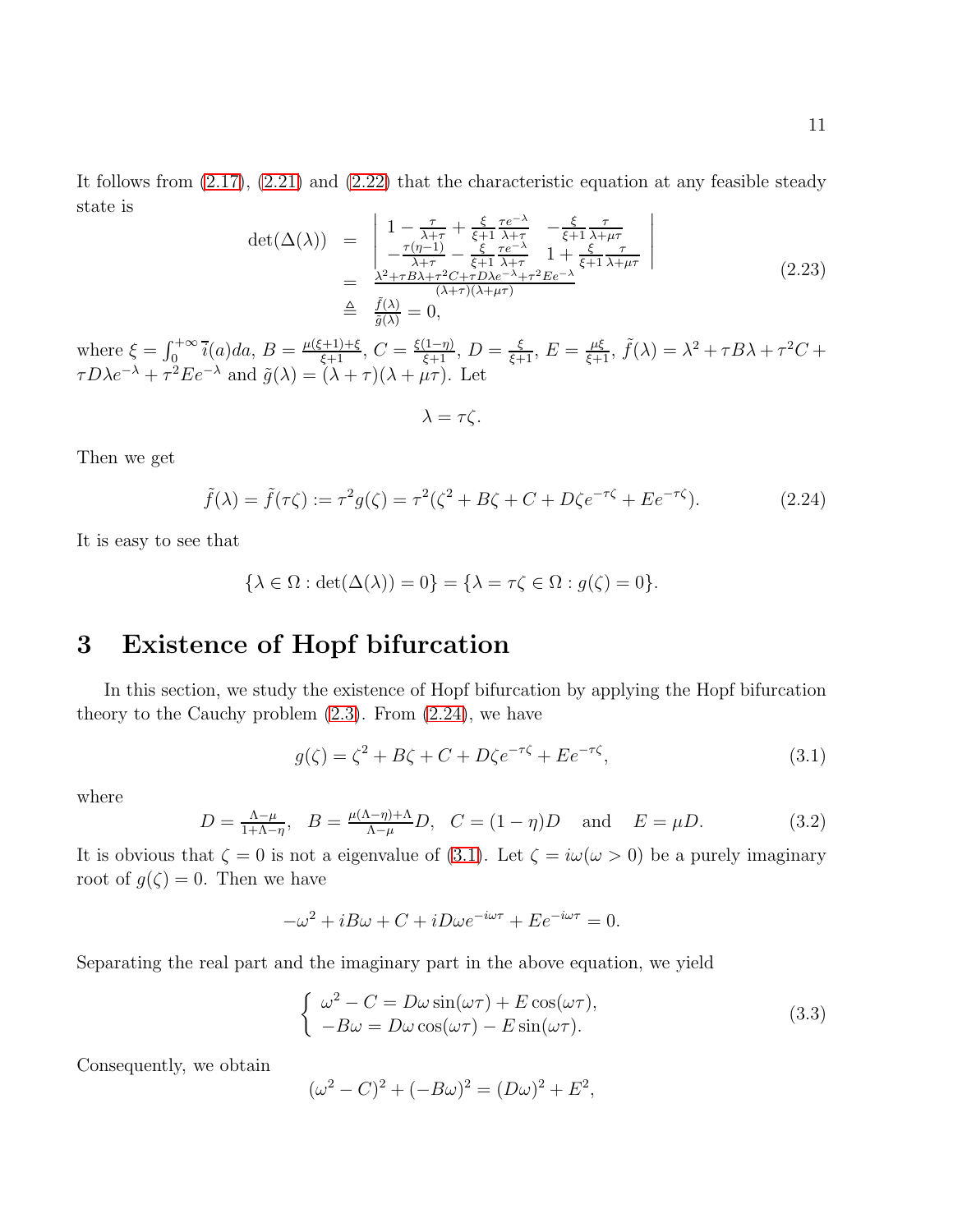i.e.

<span id="page-11-0"></span>
$$
\omega^4 + (B^2 - 2C - D^2)\omega^2 + C^2 - E^2 = 0.
$$
\n(3.4)

Set  $\sigma = \omega^2$ , [\(3.4\)](#page-11-0) becomes

<span id="page-11-1"></span>
$$
\sigma^2 + (B^2 - 2C - D^2)\sigma + C^2 - E^2 = 0.
$$
\n(3.5)

Let  $\sigma_1$  and  $\sigma_2$  denote two roots of [\(3.5\)](#page-11-1), then we find

<span id="page-11-2"></span>
$$
\sigma_1 + \sigma_2 = -(B^2 - 2C - D^2), \sigma_1 \sigma_2 = C^2 - E^2.
$$
\n(3.6)

We observe that when  $\Lambda - \mu > 0$ , we get  $C + E = \frac{(\Lambda - \mu)(1 + \mu - \eta)}{1 + \Lambda - \eta}$  $\frac{\mu(1+\mu-\eta)}{1+\Lambda-\eta} > 0$ . accordingly when  $C - E < 0$ (*i.e.*,  $\eta + \mu > 1$ ), it is apparent from [\(3.6\)](#page-11-2) that [\(3.5\)](#page-11-1) has only one positive real root  $\sigma_0$ . Therefore [\(3.4\)](#page-11-0) has only one positive real root  $\omega_0 = \sqrt{\sigma_0}$ . From [\(3.3\)](#page-10-2), we can yield that  $g(\zeta) = 0$  with  $\tau = \tau_k$ ,  $k = 0, 1, 2, \cdots$  has a pair of purely imaginary roots  $\pm i\omega$ , where

$$
\omega_0^2 = \frac{-(B^2 - 2C - D^2) + \sqrt{(B^2 - 2C - D^2)^2 - 4(C^2 - E^2)}}{2}
$$

and

<span id="page-11-4"></span>
$$
\tau_{k} = \begin{cases} \frac{1}{\omega_{0}} \left( \arccos \frac{(E - BD)\omega_{0}^{2} - CE}{D^{2}\omega_{0}^{2} + E^{2}} + 2k\pi \right), & \text{if } \frac{\omega_{0}(D\omega_{0}^{2} + BE - CD)}{D^{2}\omega_{0}^{2} + E^{2}} \ge 0, \\ \frac{1}{\omega_{0}} \left( 2\pi - \arccos \frac{(E - BD)\omega_{0}^{2} - CE}{D^{2}\omega_{0}^{2} + E^{2}} + 2k\pi \right), & \text{if } \frac{\omega_{0}(D\omega_{0}^{2} + BE - CD)}{D^{2}\omega_{0}^{2} + E^{2}} < 0, \end{cases}
$$
(3.7)

for  $k = 0, 1, 2, \cdots$ .

<span id="page-11-3"></span>Assumption 3.1. Assume that  $\Lambda - \mu > 0$ ,  $C - E < 0$ ,  $2E - BD < 0$ ,  $2C - B^2 < 0$ , and  $E(B^2 - 2C) - BCD < 0$ , where B, C, D and E are given by [\(3.2\)](#page-10-3).

Lemma 3.1. Let Assumption [1.1](#page-2-0) and [3.1](#page-11-3) hold, then

$$
\left. \frac{dg(\zeta)}{d\zeta} \right|_{\zeta = i\omega_0} \neq 0.
$$

Hence  $\zeta = i\omega_0$  is a simple root of [\(3.1\)](#page-10-1).

*Proof.* According to  $(3.1)$ , we obtain

$$
\frac{\mathrm{d}g(\zeta)}{\mathrm{d}\zeta}\Big|_{\zeta=i\omega_0} = \left(2\zeta + B + (D - \tau D\zeta - \tau E)e^{-\tau\zeta}\right)\Big|_{\zeta=i\omega_0}.
$$

Therefore, we find

$$
\frac{\mathrm{d}g(\zeta)}{\mathrm{d}\zeta}\Big|_{\zeta=i\omega_0} = 0 \Leftrightarrow \begin{cases} B = \tau_k D\omega_0 \sin(\omega_0 \tau_k) - (D - \tau_k E) \cos(\omega_0 \tau_k), \\ 2\omega_0 = \tau_k D\omega_0 \cos(\omega_0 \tau_k) + (D - \tau_k E) \sin(\omega_0 \tau_k). \end{cases}
$$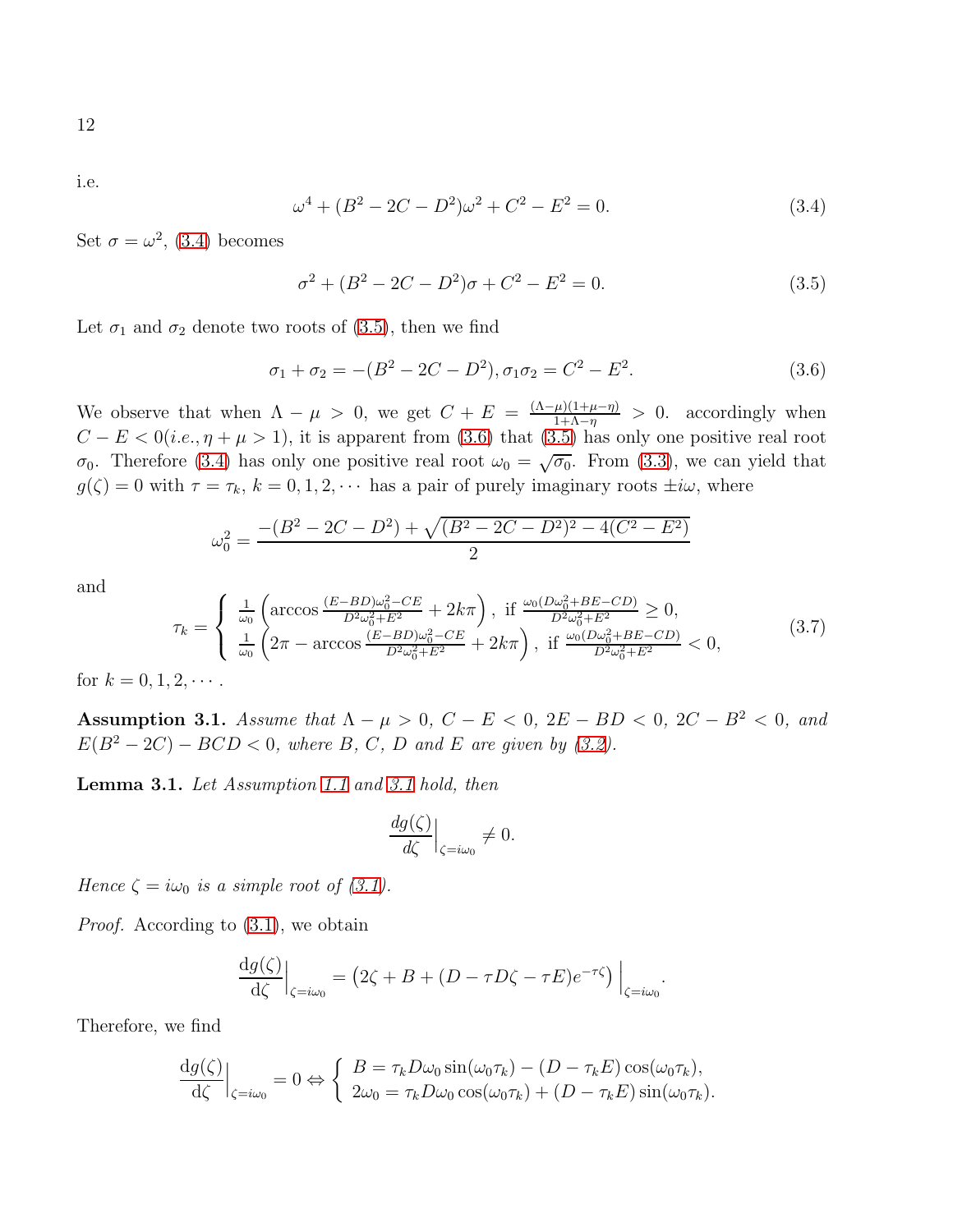Thus, we have

$$
\tan(\omega_0 \tau_k) = \frac{\omega_0 [(BD - 2E)\tau_k + 2D]}{(2D\omega_0^2 + BE)\tau_k - BD}.
$$

It follows from [\(3.3\)](#page-10-2) that

$$
\tan(\omega_0 \tau_k) = -\frac{\omega_0 (D\omega_0^2 + BE - CD)}{\omega_0^2 (BD - E) + CE}.
$$

Consequently, we can yield

$$
-2\tau_k D^2 \omega_0^4 + q_1 \omega_0^2 + q_2 = 0,
$$

where

$$
q_1 = [D^2(2C - B^2) - 2E^2]\tau_k + D(2E - BD)
$$

and

$$
q_2 = E^2(2C - B^2)\tau_k + D[E(B^2 - 2C) - BCD].
$$

Note that  $\tau_k > 0$ ,  $\Lambda - \mu > 0$ ,  $D > 0$ , and  $E > 0$ . If  $2E - BD < 0$ ,  $2C - B^2 < 0$ , and  $E(B^2 - 2C) - BCD < 0$ , then

$$
-2\tau_k D^2 \omega_0^4 + q_1 \omega_0^2 + q_2 < 0.
$$

Accordingly, if assumption [1.1](#page-2-0) and [3.1](#page-11-3) hold, then  $\frac{dg(\zeta)}{d\zeta}$  $\Big|_{\zeta=i\omega_0}\neq 0.$ 

**Lemma 3.2.** Let Assumption [1.1](#page-2-0) and [3.1](#page-11-3) hold. Denote the root  $\zeta(\tau) = \alpha(\tau) + i\omega(\tau)$  of  $g(\zeta) = 0$ satisfying  $\alpha(\tau_k) = 0$  and  $\omega(\tau_k) = \omega_0$ , where  $\tau_k$  is defined in [\(3.7\)](#page-11-4). Then

$$
\alpha^{'}(\tau_k) = \frac{dRe(\zeta)}{d\tau}\Big|_{\tau=\tau_k} > 0.
$$

*Proof.* For convenience, we study  $\frac{d\tau}{d\zeta}$  instead of  $\frac{d\zeta}{d\tau}$ . From the expression of  $g(\zeta) = 0$ , we have

$$
\frac{d\tau}{d\zeta}\Big|_{\zeta=i\omega_0} = \frac{2\zeta + B + De^{-\tau\zeta} - \tau(\zeta D + E)e^{-\tau\zeta}}{\zeta(\zeta D + E)e^{-\tau\zeta}}\Big|_{\zeta=i\omega_0} \n= \left(-\frac{2\zeta + B}{\zeta(\zeta^2 + B\zeta + C)} + \frac{D}{\zeta(\zeta D + E)} - \frac{\tau}{\zeta}\right)\Big|_{\zeta=i\omega_0} \n= -\frac{i2\omega_0 + B}{i\omega_0(-\omega_0^2 + iB\omega_0 + C)} + \frac{D}{i\omega_0(i\omega_0 D + E)} - \frac{\tau}{i\omega_0} \n= \frac{1}{\omega_0} \frac{i2\omega_0 + B}{B\omega_0 - i(C - \omega_0^2)} + \frac{1}{\omega_0} \frac{-D}{D\omega_0 - iE} - \frac{\tau}{i\omega_0} \n= \frac{1}{\omega_0} \frac{(i2\omega_0 + B)[B\omega_0 + i(C - \omega_0^2)]}{(B\omega_0)^2 + (C - \omega_0^2)^2} + \frac{1}{\omega_0} \frac{-D(D\omega_0 + iE)}{(D\omega_0)^2 + E^2} + \frac{i\tau}{\omega_0}.
$$

Therefore, we have

$$
\begin{array}{rcl}\n\text{Re}\left(\frac{d\tau}{d\zeta}\Big|_{\zeta=i\omega_0}\right) &=& \frac{2\omega_0^2 + (B^2 - 2C)}{B^2 \omega_0^2 + (C - \omega_0^2)^2} - \frac{D^2}{D^2 \omega_0^2 + E^2} \\
&=& \frac{2\omega_0^2 + B^2 - 2C - D^2}{D^2 \omega_0^2 + E^2}.\n\end{array}
$$

 $\Box$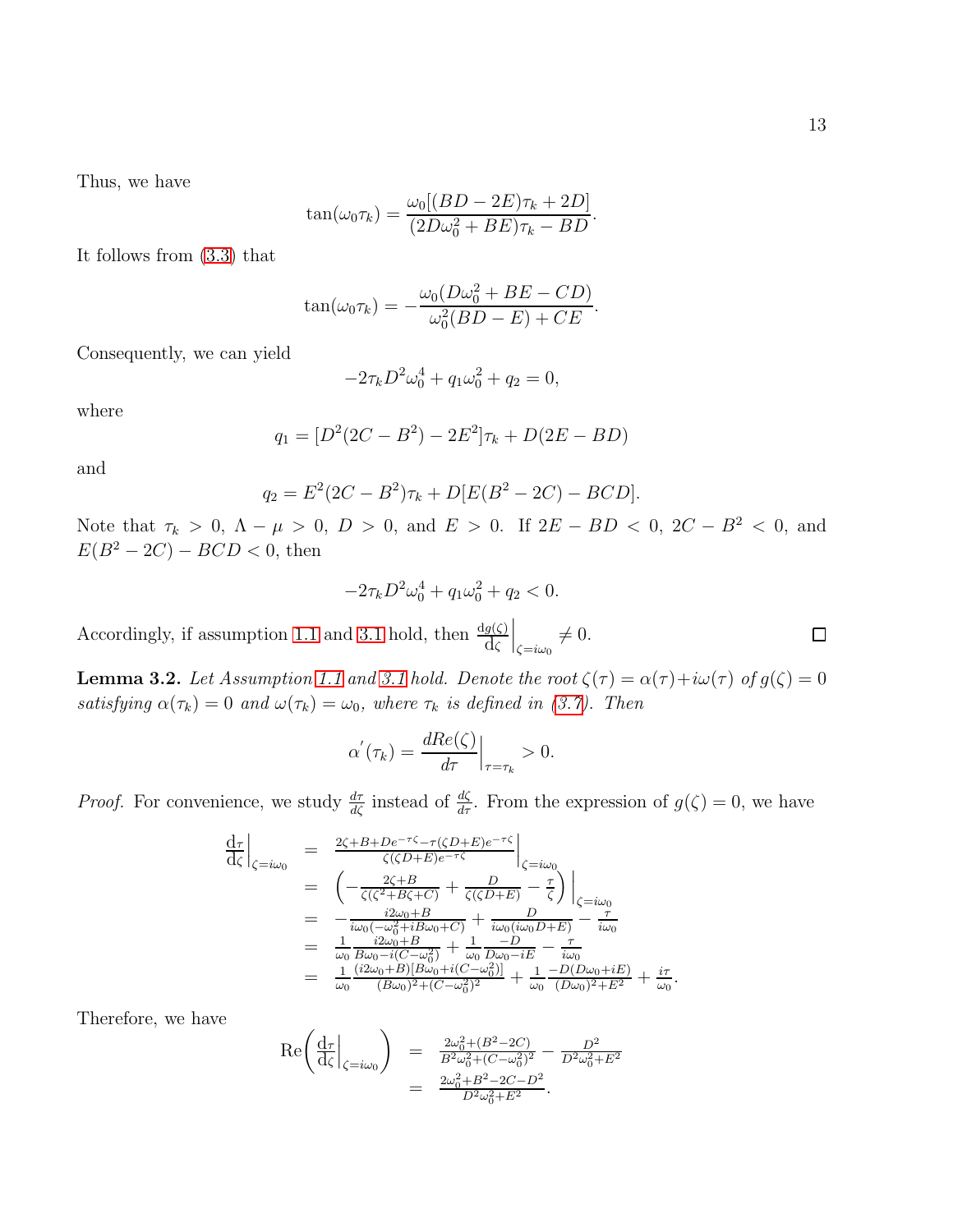14

Since

$$
\omega_0^2 = \frac{-(B^2 - 2C - D^2) + \sqrt{(B^2 - 2C - D^2)^2 - 4(C^2 - E^2)}}{2},
$$

we can yield

$$
\text{sign}\left(\frac{\text{d}\text{Re}(\zeta)}{\text{d}\tau}\bigg|_{\tau=\tau_k}\right) = \text{sign}\left(\text{Re}\left(\frac{\text{d}\tau}{\text{d}\zeta}\bigg|_{\zeta=i\omega_0}\right)\right)
$$

$$
= \text{sign}\left(\frac{2\omega_0^2 + B^2 - 2C - D^2}{\omega_0^2 D^2 + E^2}\right) > 0.
$$

Summarizing the above results, we obtain the following theorem.

<span id="page-13-0"></span>**Theorem [3.1](#page-11-3).** Let Assumption [1.1](#page-2-0) and 3.1 be satisfied. Then there exist  $\tau_k > 0$  ( $k = 0, 1, 2, \cdots$ ) ( $\tau_k$ ) is defined in [\(3.7\)](#page-11-4)), such that when  $\tau = \tau_k$ , the SIS model [\(1.3\)](#page-2-1) undergoes a Hopf bifurcation at the equilibrium  $(\overline{I}(a), \overline{S})$ . In particular, a non-trivial periodic solution bifurcates from the equilibrium  $(\overline{I}(a), \overline{S})$  when  $\tau = \tau_k$ .

# 4 Direction and Stability of Hopf Bifurcation

In this section, we study the direction and stability of the Hopf bifurcation by applying the normal form theory developed in Liu et al. [\[22\]](#page-48-4) to the Cauchy problem  $(2.3)$ .

### 4.1 Conversion of Bifurcation Parameter

From now on, we include the parameter  $\tau$  into the state variable. Consider the system

$$
\begin{cases}\n\frac{d\tau(t)}{dt} = 0, \n\frac{dv(t)}{dt} = A_{\tau(t)}v(t) + \tau(t)H(v(t)), \n\tau(0) = \tau_0 \in \mathbb{R}, v(0) = v_0 \in X_0.\n\end{cases}
$$
\n(4.1)

 $\Box$ 

Making a change of variables

$$
v(t) = \hat{v}(t) + \overline{v}_{\tau},
$$

we obtain the system

$$
\begin{cases} \frac{d\tau(t)}{dt} = 0, \\ \frac{d\hat{v}(t)}{dt} = A_{\tau(t)}\hat{v}(t) + \tau(t)H(\hat{v}(t) + \overline{v}_{\tau}) - \tau(t)H(\overline{v}_{\tau}). \end{cases}
$$

Setting

$$
\tau = \hat{\tau} + \tau_k,
$$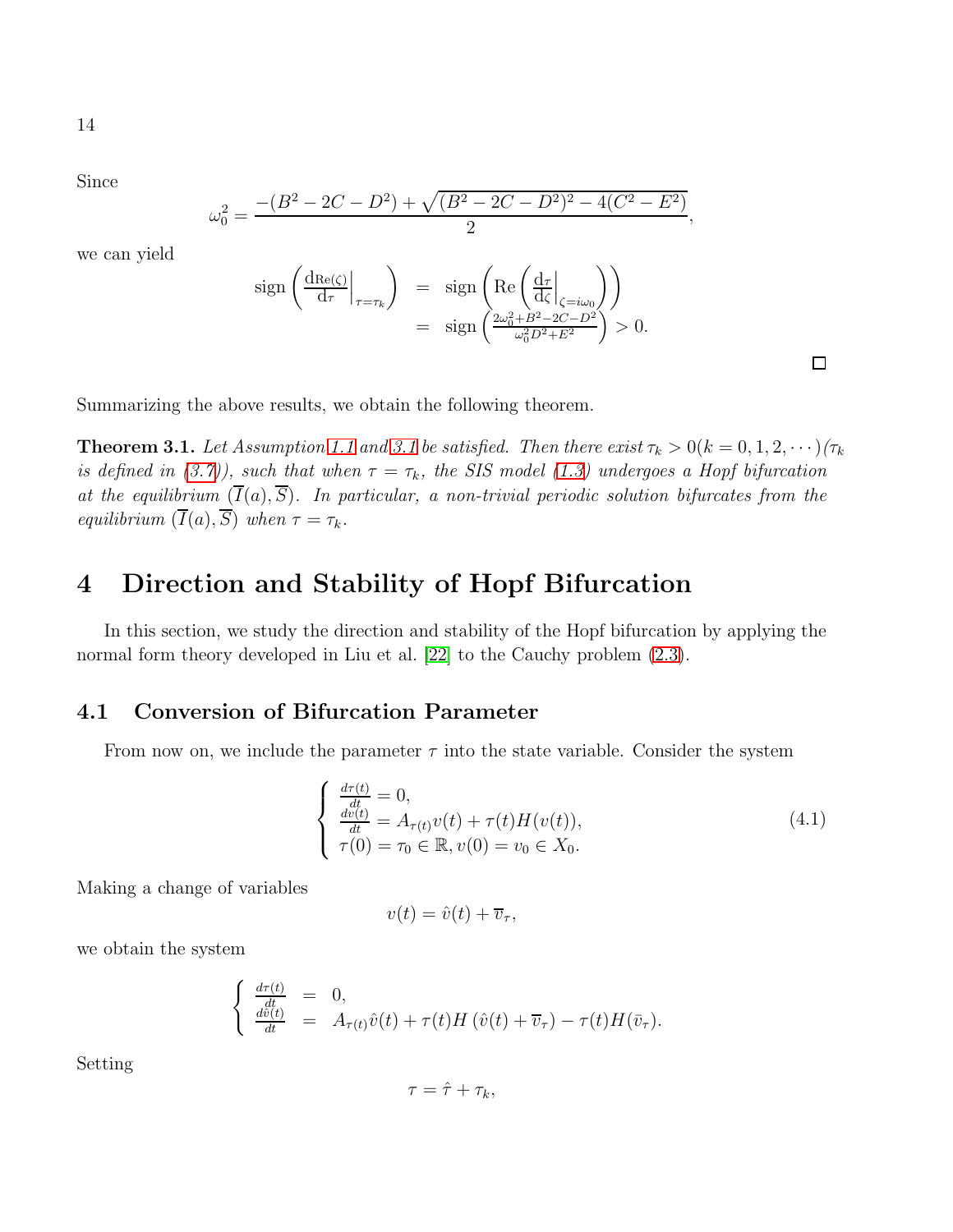we have

<span id="page-14-0"></span>
$$
\begin{cases}\n\frac{d\hat{\tau}(t)}{dt} = 0, \\
\frac{d\hat{v}(t)}{dt} = \hat{A}\hat{v}(t) + \hat{H}(\hat{\tau}, \hat{v}),\n\end{cases} \tag{4.2}
$$

where

$$
\hat{A} := A_{\hat{\tau}(t) + \tau_k}
$$

and

$$
\hat{H}(\hat{\tau},\hat{v}) := (\hat{\tau} + \tau_k)[H(\hat{v}(t) + \overline{v}_{\hat{\tau} + \tau_k}) - H(\overline{v}_{\hat{\tau} + \tau_k})].
$$

Consequently, we can get

$$
\partial_{\hat{\tau}} \hat{H}(\hat{\tau}, \hat{v})(\tilde{\tau}) = \tilde{\tau} \left\{ H(\hat{v} + \overline{v}_{\hat{\tau} + \tau_k}) - H(\overline{v}_{\hat{\tau} + \tau_k}) \right. \\ \left. + (\hat{\tau} + \tau_k) \left[ DH(\hat{v} + \overline{v}_{\hat{\tau} + \tau_k}) \left( \frac{d\overline{v}_{\hat{\tau} + \tau_k}}{d\hat{\tau}} \right) \right. \\ \left. - DH(\overline{v}_{\hat{\tau} + \tau_k}) \left( \frac{d\overline{v}_{\hat{\tau} + \tau_k}}{d\hat{\tau}} \right) \right] \right\}
$$

and

$$
\partial_{\hat{v}}\hat{H}(\hat{\tau},\hat{v})(\tilde{v})=(\hat{\tau}+\tau_k)DH(\hat{v}+\overline{v}_{\hat{\tau}+\tau_k})(\tilde{v}).
$$

Hence

$$
\partial_{\hat{\tau}} \hat{H}(0,0)(\tilde{\tau}) = 0
$$
 and  $\partial_{\hat{v}} \hat{H}(0,0)(\tilde{v}) = \tau_k DH(\overline{v}_{\tau_k})(\tilde{v}).$ 

Set

$$
\mathcal{X} = \mathbb{R} \times X \quad \text{and} \quad \mathcal{X}_0 = \mathbb{R} \times \overline{D(A)}.
$$

Consider the linear operator  $\mathcal{A}:D(\mathcal{A})\subset \mathcal{X}\rightarrow \mathcal{X}$  defined by

$$
\mathcal{A}\left(\begin{array}{c}\hat{\tau} \\ \hat{v}\end{array}\right) = \left(\begin{array}{c}0 \\ (A_{\tau_k} + \tau_k DH(\overline{v}_{\tau_k}))\hat{v}\end{array}\right) = \left(\begin{array}{c}0 \\ B_{\tau_k}\hat{v}\end{array}\right)
$$

with

$$
D(\mathcal{A}) = \mathbb{R} \times D(\mathcal{A}),
$$

and the map  $F:\overline{D(\mathcal{A})}\rightarrow \mathcal{X}$  defined by

$$
F\left(\begin{array}{c}\hat{\tau}\\\hat{v}\end{array}\right)=\left(\begin{array}{c}0\\W\left(\begin{array}{c}\hat{\tau}\\\hat{v}\end{array}\right)\end{array}\right),\,
$$

where  $W:\overline{D(\mathcal{A})}\rightarrow X$  is defined by

$$
W\left(\begin{array}{c}\hat{\tau} \\ \hat{v}\end{array}\right):=(\hat{\tau}+\tau_k)[H(\hat{v}+\overline{v}_{\hat{\tau}+\tau_k})-H(\overline{v}_{\hat{\tau}+\tau_k})]-\tau_kDH(\overline{v}_{\tau_k})(\hat{v})-\hat{\tau}G(\hat{v}),
$$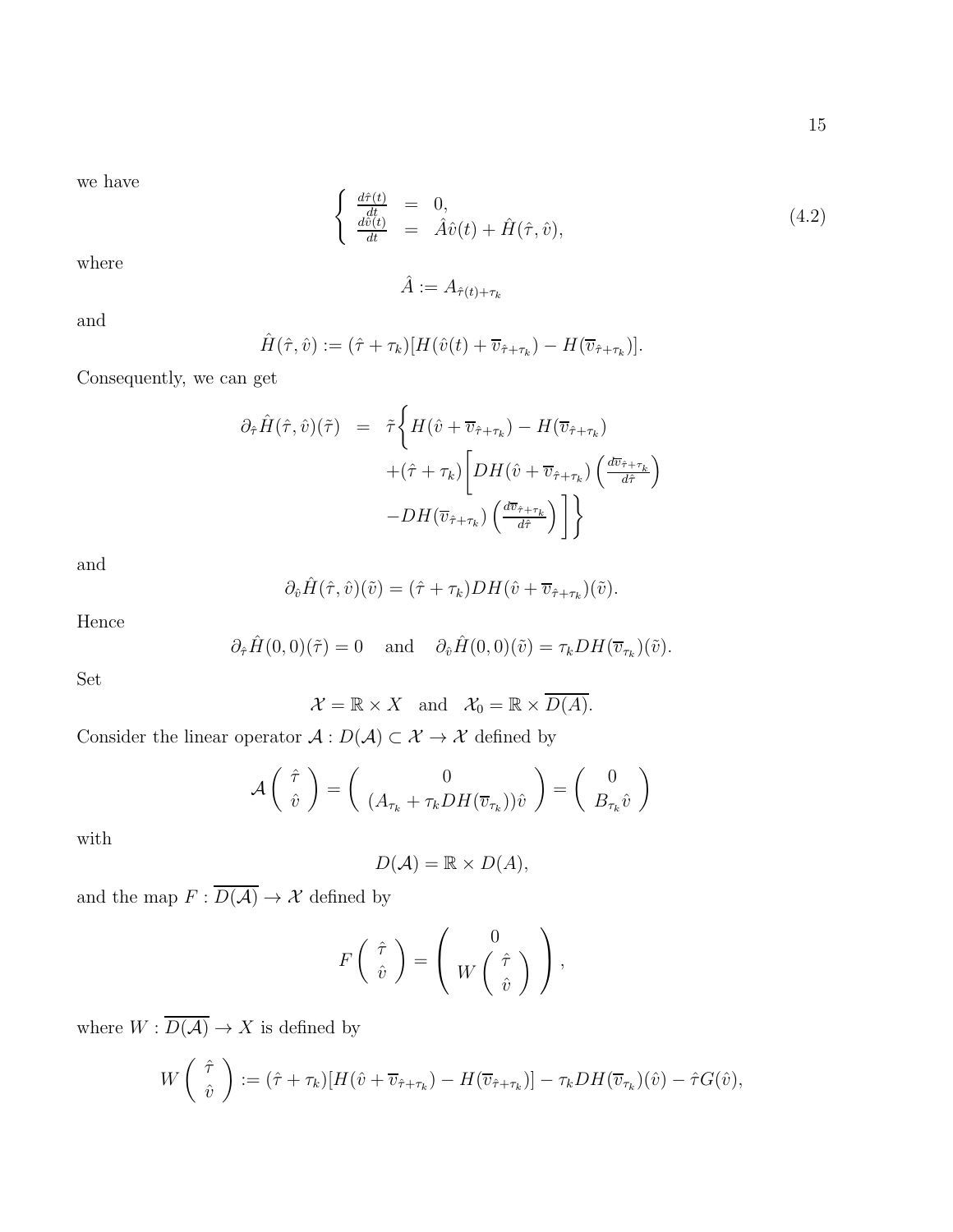where

$$
G\left(\begin{array}{c}0_{\mathbb{R}^2}\\ \varphi\end{array}\right)=\left(\begin{array}{c}0_{\mathbb{R}^2}\\ Q\varphi\end{array}\right)\text{ and }\left(\begin{array}{c}0_{\mathbb{R}^2}\\ \varphi\end{array}\right)=\hat{v}.
$$

Then we can yield

$$
F\begin{pmatrix} 0\\ 0 \end{pmatrix} = 0
$$
 and  $DF\begin{pmatrix} 0\\ 0 \end{pmatrix} = 0.$ 

Let  $w(t) = \begin{pmatrix} \hat{\tau}(t) \\ \hat{\tau}(t) \end{pmatrix}$  $\hat{v}(t)$  $\setminus$ . Now we can reformulate system [\(4.2\)](#page-14-0) as the following system

<span id="page-15-1"></span>
$$
\frac{dw(t)}{dt} = \mathcal{A}w(t) + F(w(t)), w(0) = w_0 \in \overline{D(\mathcal{A})}.
$$
\n(4.3)

#### 4.2 Spectral Decomposition

Now we compute the projectors on the generalized eigenspace associated to eigenvalues  $\lambda_0 = i\omega_k$  or  $-i\omega_k$  of  $B_{\tau_k}$ . In terms of the above discussion, we deduced that  $\lambda_0$  is a pole of  $(\lambda I - B_{\tau_k})^{-1}$  of finite order 1. This means that  $\lambda_0$  is isolated in  $\sigma(B_{\tau_k}) \cap \Omega$ , and the Laurent's expansion of the resolvent around  $\lambda_0$  takes the following form

$$
(\lambda I - B_{\tau_k})^{-1} = \sum_{n=-1}^{+\infty} (\lambda - \lambda_0)^n B_{n,\lambda_0}^{B_{\tau_k}}.
$$

The bounded linear operator  $B_{-1}^{B_{\tau_k}}$  $\sum_{\tau_{k-1,\lambda_0}}^{\tau_{\tau_k}}$  is the projector on the generalized eigenspace of  $B_{\tau_k}$  associated to  $\lambda_0$ . We remark that

$$
(\lambda - \lambda_0)(\lambda I - B_{\tau_k})^{-1} = \sum_{m=0}^{+\infty} (\lambda - \lambda_0)^m B_{m-1,\lambda_0}^{B_{\tau_k}}.
$$

Therefore, we have the following formula

$$
B_{-1,\lambda_0}^{B_{\tau_k}} = \lim_{\lambda \to \lambda_0} (\lambda - \lambda_0)(\lambda I - B_{\tau_k})^{-1}.
$$

**Lemma 4.1.** Let Assumption [1.1](#page-2-0) and [3.1](#page-11-3) be satisfied. Then  $\lambda_0$  is a pole of  $(\lambda I - B_{\tau_k})^{-1}$  of order 1, and the projector on the generalized eigenspace of  $B_{\tau_k}$  associated to the eigenvalue  $\lambda_0$ is given by

$$
B_{-1,\lambda_0}^{B_{\tau_k}}\left(\begin{array}{c} \delta \\ \varphi \end{array}\right)=\left(\begin{array}{c} 0_{\mathbb{R}^2} \\ \psi_{\lambda_0} \end{array}\right),\,
$$

where

<span id="page-15-0"></span>
$$
\psi_{\lambda_0}(a) = \left(\frac{d}{d\lambda}|\Delta(\lambda_0)|\right)^{-1} e^{-(\lambda_0 I + \tau_k Q)a} \left(\Delta(\lambda_0)\right)^* \times \left[\delta + \tau_k DB(\overline{u}_{\tau_k}) \left(\int_0^a e^{-\int_s^a (\lambda_0 I + \tau_k Q)dl} \varphi(s)ds\right)\right]
$$
\n(4.4)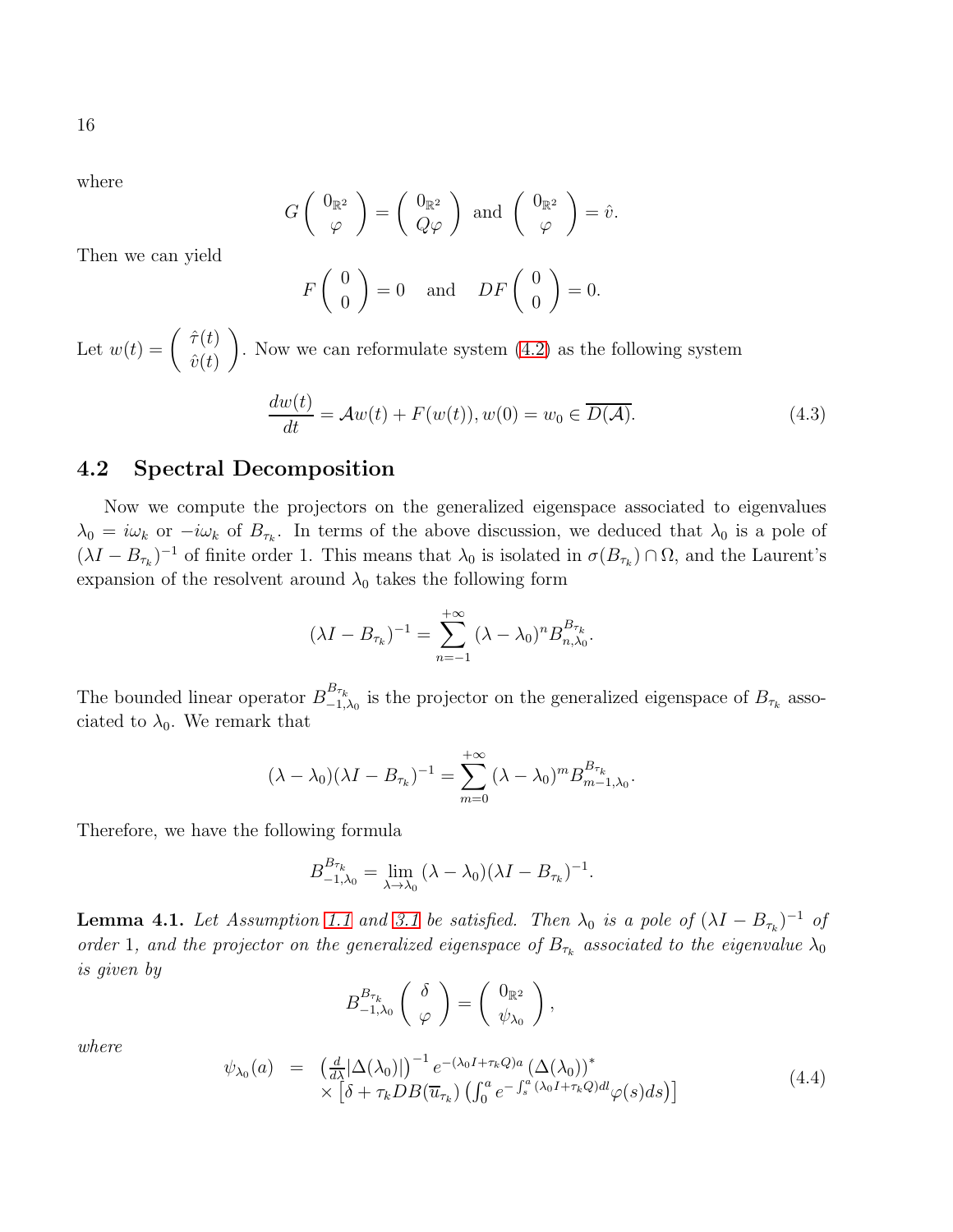with

<span id="page-16-0"></span>
$$
\left(\Delta(\lambda)\right)^{*} = \begin{pmatrix} 1 + \frac{\xi\tau}{(\lambda + \mu\tau)(\xi + 1)} & \frac{\xi\tau}{(\lambda + \mu\tau)(\xi + 1)}\\ \frac{\tau(\eta - 1)}{\lambda + \tau} + \frac{\xi\tau e^{-\lambda}}{(\lambda + \tau)(\xi + 1)} & 1 - \frac{\tau}{\lambda + \tau} + \frac{\xi\tau e^{-\lambda}}{(\lambda + \tau)(\xi + 1)} \end{pmatrix}.
$$
\n(4.5)

Proof. Due to

$$
(\lambda - \lambda_0)(\lambda I - B_{\tau_k})^{-1} \begin{pmatrix} \delta \\ \varphi \end{pmatrix} = \begin{pmatrix} 0_{\mathbb{R}^2} \\ \psi_{\lambda_0} \end{pmatrix} \Longleftrightarrow
$$
  

$$
\psi(a) = (\lambda - \lambda_0)e^{-\int_0^a (\lambda I + \tau_k Q)dl}(\Delta(\lambda))^{-1} [\delta + K(\lambda, \varphi)] + (\lambda - \lambda_0) \int_0^a e^{-\int_s^a (\lambda I + \tau_k Q)dl} \varphi(s) ds,
$$

where  $\Delta(\lambda)$  and  $K(\lambda, \varphi)$  are defined in [\(2.17\)](#page-9-0) and [\(2.18\)](#page-9-1). We first have  $(\Delta(\lambda))^{-1} = \frac{(\Delta(\lambda))^*}{|\Delta(\lambda)|}$  $\frac{\Delta(\lambda))}{|\Delta(\lambda)|},$ where  $(\Delta(\lambda))^*$  is given by [\(4.5\)](#page-16-0). Using  $f(\lambda_0) = 0$ , we find

$$
(\lambda_0 + \mu \tau_k) \tau_k \xi e^{-\lambda_0} = -(\xi + 1)\lambda_0^2 - \tau_k(\mu \xi + \mu + \xi)\lambda_0 + \xi \tau_k^2(\eta - 1).
$$

Furthermore, we obtain

$$
\lim_{\lambda \to \lambda_0} (\lambda - \lambda_0) (\lambda I - B_{\tau_k})^{-1} \begin{pmatrix} \delta \\ \varphi \end{pmatrix}
$$
\n
$$
= \lim_{\lambda \to \lambda_0} (\lambda - \lambda_0) \begin{pmatrix} 0_{\mathbb{R}^2} & 0 \\ e^{-(\lambda I + \tau_k Q)^2} & \frac{(\Delta(\lambda))^*}{|\Delta(\lambda)|} \left[ \delta + \tau_k D B(\overline{u}_{\tau_k}) \left( \int_0^a e^{-\int_s^a (\lambda I + \tau_k Q) d\psi(s) ds} \right) \right] \\ = \lim_{\lambda \to \lambda_0} \frac{\lambda - \lambda_0}{|\Delta(\lambda)|} \begin{pmatrix} 0_{\mathbb{R}^2} & 0 \\ e^{-(\lambda I + \tau_k Q)^2} & \lambda \end{pmatrix} (\Delta(\lambda))^* \left[ \delta + \tau_k D B(\overline{u}_{\tau_k}) \left( \int_0^a e^{-\int_s^a (\lambda I + \tau_k Q) d\psi(s) ds} \right) \right],
$$
\n
$$
= \left( \frac{d}{d\lambda} |\Delta(\lambda_0)| \right)^{-1} \begin{pmatrix} 0_{\mathbb{R}^2} & 0 \\ e^{-(\lambda_0 I + \tau_k Q)^2} & \lambda \end{pmatrix} (\Delta(\lambda_0))^* \left[ \delta + \tau_k D B(\overline{u}_{\tau_k}) \left( \int_0^a e^{-\int_s^a (\lambda_0 I + \tau_k Q) d\psi(s) ds} \right) \right].
$$

Therefore, we get

$$
B_{-1,\lambda_0}^{B_{\tau_k}}\left(\begin{array}{c} \delta \\ \varphi \end{array}\right)=\left(\begin{array}{c} 0_{\mathbb{R}^2} \\ \psi_{\lambda_0} \end{array}\right),\,
$$

where  $\psi$  is defined in [\(4.4\)](#page-15-0).

On the basis of the above results, we obtain a state space decomposition regarding the spectral properties of the linear operator  $B_{\tau_k}$ . More precisely, the projector on the center manifold is defined by

$$
\hat{\Pi}_{c}\left(\begin{array}{c} \delta \\ \varphi \end{array}\right) = \hat{\Pi}_{i\omega_{k}}\left(\begin{array}{c} \delta \\ \varphi \end{array}\right) + \hat{\Pi}_{-i\omega_{k}}\left(\begin{array}{c} \delta \\ \varphi \end{array}\right) \text{ with } \hat{\Pi}_{i\omega_{k}} = B_{-1,i\omega_{k}}^{B_{\tau_{k}}} \text{ and } \hat{\Pi}_{-i\omega_{k}} = B_{-1,-i\omega_{k}}^{B_{\tau_{k}}}.
$$

Since

$$
B_{-1,\lambda_0}^{B_{\tau_k}}\left(\begin{array}{c}1\\0\end{array}\right)=\left(\begin{array}{c}0_{\mathbb{R}^2}\\ \psi_{10}\left(\begin{array}{c}\ne^{-(\lambda_0+\tau_k)\cdot}\\ \frac{\eta\tau_k-(\lambda_0+\tau_k)}{\lambda_0+\tau_k}e^{-(\lambda_0+\mu\tau_k)\cdot}\end{array}\right)\end{array}\right)
$$

 $\Box$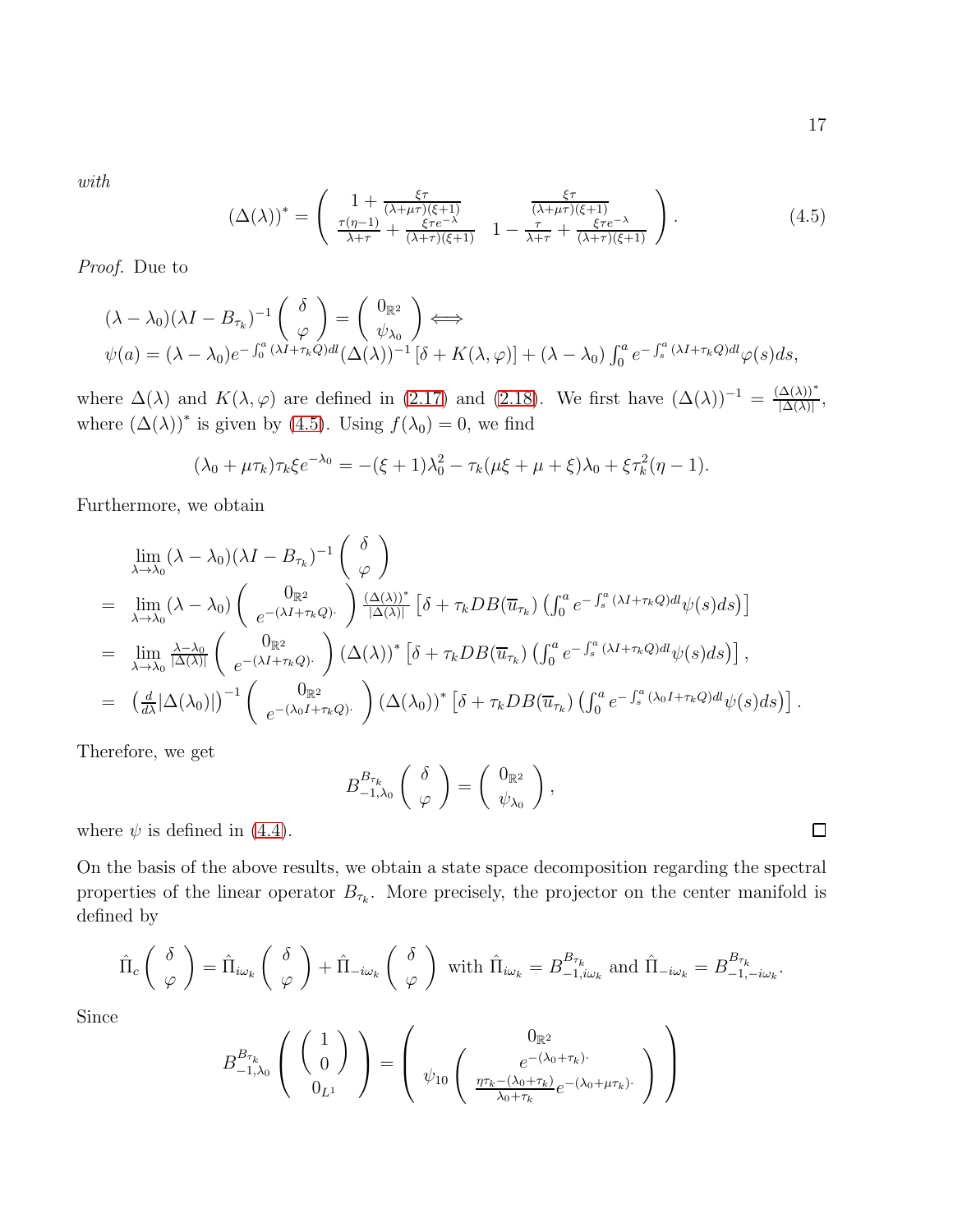18

with

$$
\psi_{10} = \left(\frac{d}{d\lambda}|\Delta(\lambda_0)|\right)^{-1} \frac{(\lambda_0 + \mu \tau_k)(\xi + 1) + \xi \tau_k}{(\lambda_0 + \mu \tau_k)(\xi + 1)},
$$

and

$$
B_{-1,\lambda_0}^{B_{\tau_k}}\left(\begin{array}{c} \begin{pmatrix} 0\\1 \end{pmatrix} \end{array}\right) = \begin{pmatrix} 0_{\mathbb{R}^2} \\ \psi_{01} \begin{pmatrix} e^{-(\lambda_0 + \tau_k)\cdot} \\ \frac{\eta \tau_k - (\lambda_0 + \tau_k)}{\lambda_0 + \tau_k} e^{-(\lambda_0 + \mu \tau_k)\cdot} \end{pmatrix} \end{pmatrix}
$$

with

$$
\psi_{01} = \left(\frac{d}{d\lambda}|\Delta(\lambda_0)|\right)^{-1} \frac{\xi \tau_k}{(\lambda_0 + \mu \tau_k)(\xi + 1)}.
$$

Consequently, on account of the above discussion, we have

<span id="page-17-0"></span>
$$
\hat{\Pi}_{c}\left(\begin{array}{c} \begin{pmatrix} 1\\0 \end{pmatrix} \end{array}\right) = \hat{\Pi}_{i\omega_{k}}\left(\begin{array}{c} \begin{pmatrix} 1\\0 \end{pmatrix} \end{array}\right) + \hat{\Pi}_{-i\omega_{k}}\left(\begin{array}{c} \begin{pmatrix} 1\\0 \end{pmatrix} \end{array}\right) = \begin{pmatrix} 0_{\mathbb{R}^{2}}\\ \psi_{c10} \end{pmatrix}
$$
(4.6)

with

$$
\psi_{c10} = \left(\frac{d}{d\lambda}|\Delta(i\omega_k)|\right)^{-1} \frac{(i\omega_k + \mu\tau_k)(\xi+1) + \xi\tau_k}{(i\omega_k + \mu\tau_k)(\xi+1)} \left(\frac{e^{-(i\omega_k + \tau_k)}}{\frac{\eta\tau_k - (i\omega_k + \tau_k)}{\omega_k + \tau_k}} e^{-(i\omega_k + \mu\tau_k)}\right) \n+ \left(\frac{d}{d\lambda}|\Delta(-i\omega_k)|\right)^{-1} \frac{(-i\omega_k + \mu\tau_k)(\xi+1) + \xi\tau_k}{(-i\omega_k + \mu\tau_k)(\xi+1)} \left(\frac{e^{-(-i\omega_k + \tau_k)}}{\frac{\eta\tau_k - (-i\omega_k + \tau_k)}{\omega_k + \tau_k}} e^{-(-i\omega_k + \mu\tau_k)}\right)
$$
\n
$$
= \text{Re}\left\{\left(\frac{d}{d\lambda}|\Delta(i\omega_k)|\right)^{-1} \frac{(i\omega_k + \mu\tau_k)(\xi+1) + \xi\tau_k}{(i\omega_k + \mu\tau_k)(\xi+1)}\right\} \left(\frac{c_1}{c_2}\right)
$$
\n
$$
+ \text{Im}\left\{\left(\frac{d}{d\lambda}|\Delta(i\omega_k)|\right)^{-1} \frac{(i\omega_k + \mu\tau_k)(\xi+1) + \xi\tau_k}{(i\omega_k + \mu\tau_k)(\xi+1)}\right\} \left(\frac{c_3}{c_4}\right),
$$

and

<span id="page-17-1"></span>
$$
\hat{\Pi}_c \left( \begin{array}{c} \begin{pmatrix} 0 \\ 1 \end{pmatrix} \end{array} \right) = \hat{\Pi}_{i\omega_k} \left( \begin{array}{c} \begin{pmatrix} 0 \\ 1 \end{pmatrix} \end{array} \right) + \hat{\Pi}_{-i\omega_k} \left( \begin{array}{c} \begin{pmatrix} 0 \\ 1 \end{pmatrix} \end{array} \right) = \begin{pmatrix} 0_{\mathbb{R}^2} \\ \psi_{c01} \end{pmatrix} \tag{4.7}
$$

with

$$
\psi_{c01} = \left(\frac{d}{d\lambda}|\Delta(i\omega_k)|\right)^{-1} \frac{\xi\tau_k}{(i\omega_k + \mu\tau_k)(\xi+1)} \left(\frac{e^{-(i\omega_k + \tau_k)}}{\frac{\eta\tau_k - (i\omega_k + \tau_k)}{i\omega_k + \tau_k}} e^{-(i\omega_k + \mu\tau_k)}\right) \n+ \left(\frac{d}{d\lambda}|\Delta(-i\omega_k)|\right)^{-1} \frac{\xi\tau_k}{(-i\omega_k + \mu\tau_k)(\xi+1)} \left(\frac{e^{-(-i\omega_k + \tau_k)}}{\frac{\eta\tau_k - (-i\omega_k + \tau_k)}{i\omega_k + \tau_k}} e^{-(-i\omega_k + \mu\tau_k)}\right) \n= \text{Re}\left\{\left(\frac{d}{d\lambda}|\Delta(i\omega_k)|\right)^{-1} \frac{\xi\tau_k}{(i\omega_k + \mu\tau_k)(\xi+1)}\right\} \left(\frac{c_1}{c_2}\right) \n+ \text{Im}\left\{\left(\frac{d}{d\lambda}|\Delta(i\omega_k)|\right)^{-1} \frac{\xi\tau_k}{(i\omega_k + \mu\tau_k)(\xi+1)}\right\} \left(\frac{c_3}{c_4}\right),
$$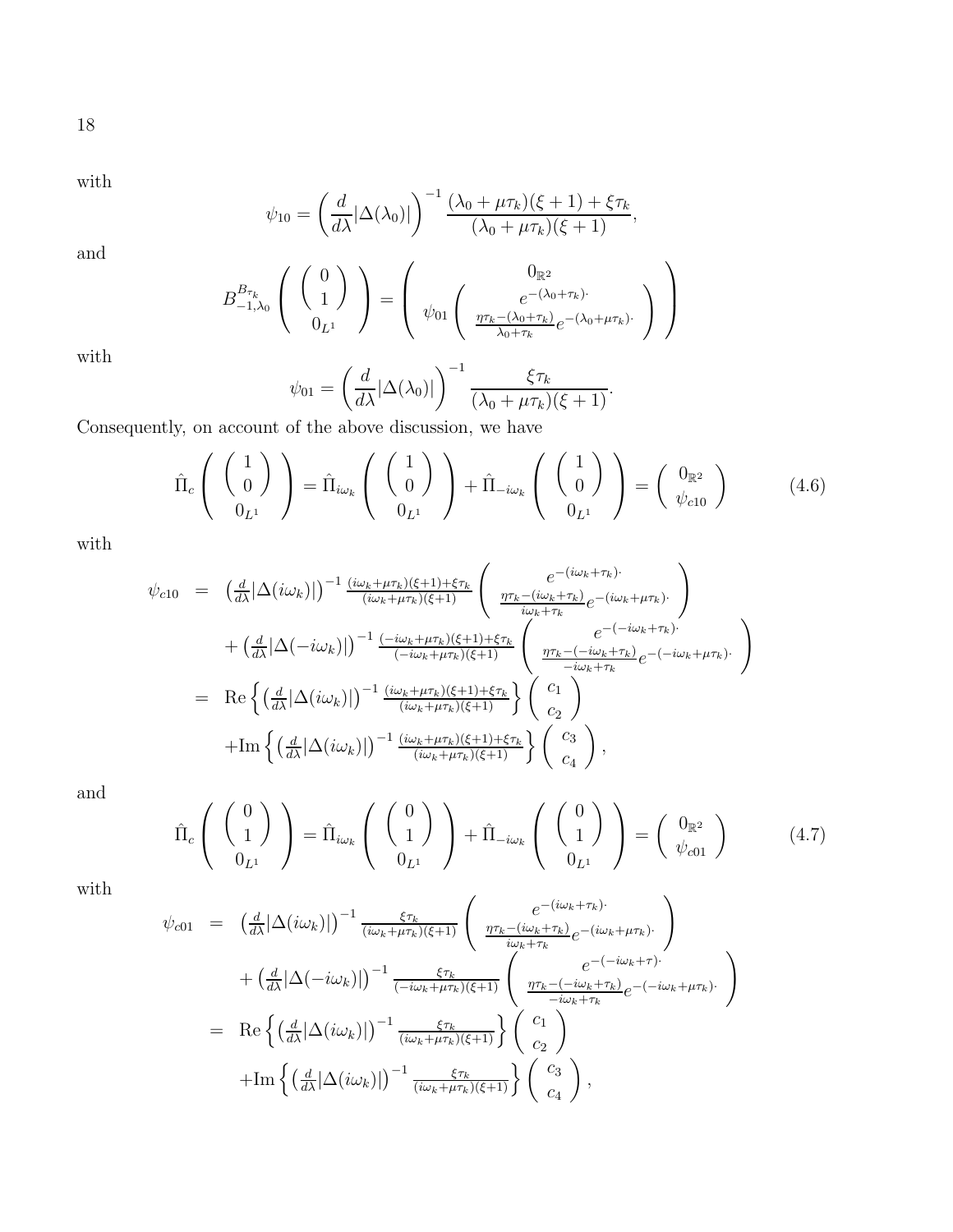where

<span id="page-18-1"></span>
$$
c_1 := e^{-(i\omega_k + \tau_k)} + e^{-(i\omega_k + \tau_k)},
$$
  
\n
$$
c_2 := \frac{\eta \tau_k - (i\omega_k + \tau_k)}{i\omega_k + \tau_k} e^{-(i\omega_k + \mu \tau_k)} + \frac{\eta \tau_k - (-i\omega_k + \tau_k)}{-i\omega_k + \tau_k} e^{-(-i\omega_k + \mu \tau_k)},
$$
  
\n
$$
c_3 := i \left[ e^{-(i\omega_k + \tau_k)} - e^{-(i\omega_k + \tau_k)} \right],
$$
  
\n
$$
c_4 := i \left[ \frac{\eta \tau_k - (i\omega_k + \tau_k)}{i\omega_k + \tau_k} e^{-(i\omega_k + \mu \tau_k)} - \frac{\eta \tau_k - (-i\omega_k + \tau_k)}{-i\omega_k + \tau_k} e^{-(-i\omega_k + \mu \tau_k)} \right].
$$
  
\nThen the set 
$$
\left\{ \left( \begin{array}{c} 0_{\mathbb{R}^2} \\ C_1 \\ c_2 \end{array} \right) \right\}, \left( \begin{array}{c} 0_{\mathbb{R}^2} \\ C_3 \\ c_4 \end{array} \right) \right\} \text{ is a basis of } X_c := \hat{\Pi}_c(X). \text{ By construction, we can yield}
$$
\n
$$
(4.8)
$$

$$
B_{\tau_k}\left(\begin{array}{c}0_{\mathbb{R}^2}\\ \left(\begin{array}{c}e^{-(\pm i\omega_k+\tau_k)\cdot}\cr p_{\pm}e^{-(\pm i\omega_k+\mu\tau_k)\cdot}\end{array}\right)\end{array}\right) = \begin{array}{c}0_{\mathbb{R}^2}\\ -(\frac{d}{da}+\tau_kQ)\begin{pmatrix}e^{-(\pm i\omega_k+\tau_k)\cdot}\cr p_{\pm}e^{-(\pm i\omega_k+\mu\tau_k)\cdot}\end{pmatrix}\end{array}\right)\\ = \pm i\omega_k\begin{pmatrix}0_{\mathbb{R}^2}\\ \left(\begin{array}{c}e^{-(\pm i\omega_k+\tau_k)\cdot}\cr p_{\pm}e^{-(\pm i\omega_k+\mu\tau_k)\cdot}\end{array}\right),\end{array}
$$

where

$$
p_{\pm} = \frac{\eta \tau_k - (\pm i\omega_k + \tau_k)}{\pm i\omega_k + \tau_k}.
$$
\n(4.9)

 $\overline{c_4}$ 

 $\overline{1}$ 

 $\int$ 

We thus get

$$
B_{\tau_k}\left(\begin{array}{c}0_{\mathbb{R}^2}\\C_1\\C_2\end{array}\right)=\omega_k\left(\begin{array}{c}0_{\mathbb{R}^2}\\C_3\\C_4\end{array}\right),\quad B_{\tau_k}\left(\begin{array}{c}0_{\mathbb{R}^2}\\C_3\\C_4\end{array}\right)\right)=-\omega_k\left(\begin{array}{c}0_{\mathbb{R}^2}\\C_1\\C_2\end{array}\right),
$$
obtain that the matrix of  $B_{\tau}|_{\hat{\Pi}_c(X)}$  regarding basis  $\left\{\begin{array}{c}0_{\mathbb{R}^2}\\C_1\\C_1\end{array}\right\},\begin{array}{c}0_{\mathbb{R}^2}\\C_2\\C_3\end{array}\right\}$  is

and we obtain that the matrix of  $B_{\tau}|_{\hat{\Pi}_{c}(X)}$  regarding basis  $\int$  $\mathcal{L}$  $\overline{1}$  $\begin{pmatrix} c_1 \end{pmatrix}$  $\overline{c_2}$  $\setminus$  $\vert$ ,  $\overline{1}$  $\int c_3$ 

$$
\left(\begin{array}{cc} 0 & -\omega_k \\ \omega_k & 0 \end{array}\right).
$$

Set

$$
\hat{\Pi}_h := (I - \hat{\Pi}_c), \quad X_c := \hat{\Pi}_c(X) \quad \text{ and } \quad X_h := \hat{\Pi}_h(X).
$$

Lemma 4.2. Let Assumption [1.1](#page-2-0) and [3.1](#page-11-3) be satisfied. Then we have

<span id="page-18-0"></span>
$$
\hat{\Pi}_h \left( \begin{array}{c} 1 \\ 0 \end{array} \right) = (I - \hat{\Pi}_c) \left( \begin{array}{c} 1 \\ 0 \end{array} \right) = \left( \begin{array}{c} 1 \\ 0 \end{array} \right), \tag{4.10}
$$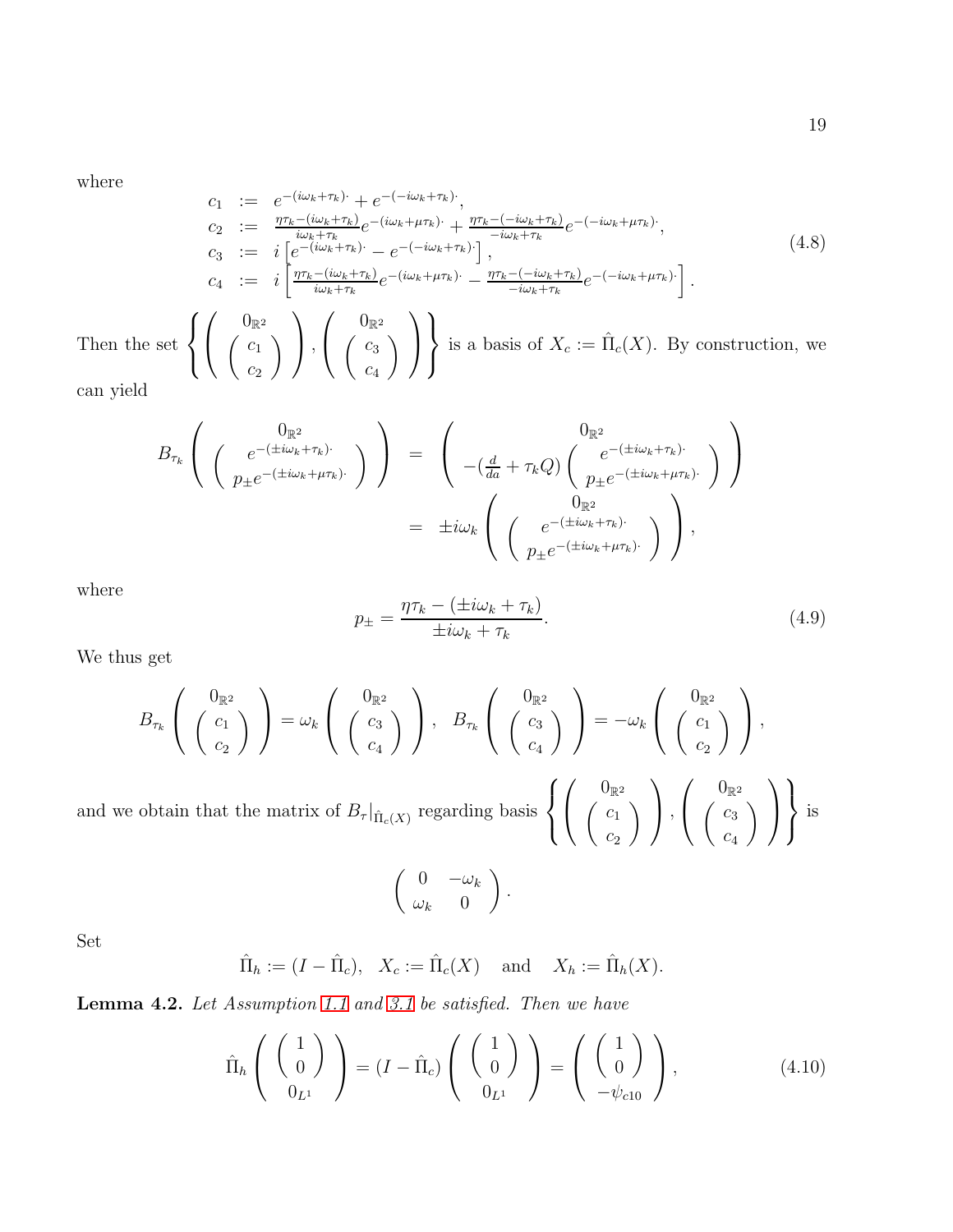20

and

<span id="page-19-1"></span>
$$
\hat{\Pi}_h \left( \begin{array}{c} 0 \\ 1 \end{array} \right) = (I - \hat{\Pi}_c) \left( \begin{array}{c} 0 \\ 1 \end{array} \right) = \left( \begin{array}{c} 0 \\ 1 \end{array} \right). \tag{4.11}
$$

Let  $\lambda \in i\mathbb{R} \setminus \{-i\omega_k, i\omega_k\}$ . Note that for each  $\lambda \in \rho(B_{\tau_k})$ , we have

<span id="page-19-0"></span>
$$
(\lambda I - B_{\tau_k})^{-1} \left( \begin{array}{c} 0_{\mathbb{R}^2} \\ \left( \begin{array}{c} e^{-(\pm i\omega_k + \tau_k) \cdot} \\ p_{\pm} e^{-(\pm i\omega_k + \mu \tau_k) \cdot} \end{array} \right) \end{array} \right) = (\lambda \mp i\omega_k)^{-1} \left( \begin{array}{c} 0_{\mathbb{R}^2} \\ \left( \begin{array}{c} e^{-(\pm i\omega_k + \tau_k) \cdot} \\ p_{\pm} e^{-(\pm i\omega_k + \mu \tau_k) \cdot} \end{array} \right) \end{array} \right) \tag{4.12}
$$

Hence, in accordance with [\(4.10\)](#page-18-0) and [\(4.12\)](#page-19-0), we can yield

<span id="page-19-2"></span>
$$
(\lambda I - B_{\tau_k}|_{\hat{\Pi}_h})^{-1} \hat{\Pi}_h \begin{pmatrix} 1 \ 0 \ 0 \end{pmatrix}
$$
  
=  $(\lambda I - B_{\tau_k}|_{\hat{\Pi}_h})^{-1} \begin{pmatrix} 1 \ 0 \ 0 \end{pmatrix} + (\lambda I - B_{\tau_k}|_{\hat{\Pi}_h})^{-1} \begin{pmatrix} 0_{\mathbb{R}^2} \\ -\psi_{c10} \end{pmatrix}$  (4.13)  
=  $\begin{pmatrix} 0_{\mathbb{R}^2} \\ (\psi_{h101}(\lambda) \\ \psi_{h102}(\lambda) \end{pmatrix}$ ,

where

$$
\psi_{h101}(\lambda) = \frac{1}{|\Delta(\lambda)|} \frac{(\lambda + \mu \tau_k)(\xi + 1) + \xi \tau_k}{(\lambda + \mu \tau_k)(\xi + 1)} e^{-(\lambda + \tau_k)} \n- \left(\frac{d}{d\lambda} |\Delta(i\omega_k)|\right)^{-1} \frac{(i\omega_k + \mu \tau_k)(\xi + 1) + \xi \tau_k}{(i\omega_k + \mu \tau_k)(\xi + 1)} e^{-(i\omega_k + \tau_k)} \n- \left(\frac{d}{d\lambda} |\Delta(-i\omega_k)|\right)^{-1} \frac{(-i\omega_k + \mu \tau_k)(\xi + 1) + \xi \tau_k}{(-i\omega_k + \mu \tau_k)(\xi + 1)} e^{-(i\omega_k + \tau_k)} \n\tag{4.14}
$$

$$
\psi_{h102}(\lambda) = \frac{1}{|\Delta(\lambda)|} \frac{(\lambda + \mu \tau_k)(\xi + 1) + \xi \tau_k}{(\lambda + \mu \tau_k)(\xi + 1)} \frac{\eta \tau_k - (\lambda + \tau_k)}{\lambda + \tau_k} e^{-(\lambda + \mu \tau_k)} - \left(\frac{d}{d\lambda} |\Delta(i\omega_k)|\right)^{-1} \frac{(\omega_k + \mu \tau_k)(\xi + 1) + \xi \tau_k}{(\omega_k + \mu \tau_k)(\xi + 1)} \frac{\eta \tau_k - (\omega_k + \tau_k)}{\omega_k + \tau_k} \frac{e^{-(i\omega_k + \mu \tau_k)}}{\lambda - i\omega_k} - \left(\frac{d}{d\lambda} |\Delta(-i\omega_k)|\right)^{-1} \frac{(-i\omega_k + \mu \tau_k)(\xi + 1) + \xi \tau_k}{(-i\omega_k + \mu \tau_k)(\xi + 1)} \frac{\eta \tau_k - (-i\omega_k + \mu \tau_k)}{\eta \tau_k - (-i\omega_k + \tau_k)} \frac{e^{-(i\omega_k + \mu \tau_k)}}{\xi + i\omega_k}.
$$
\n(4.15)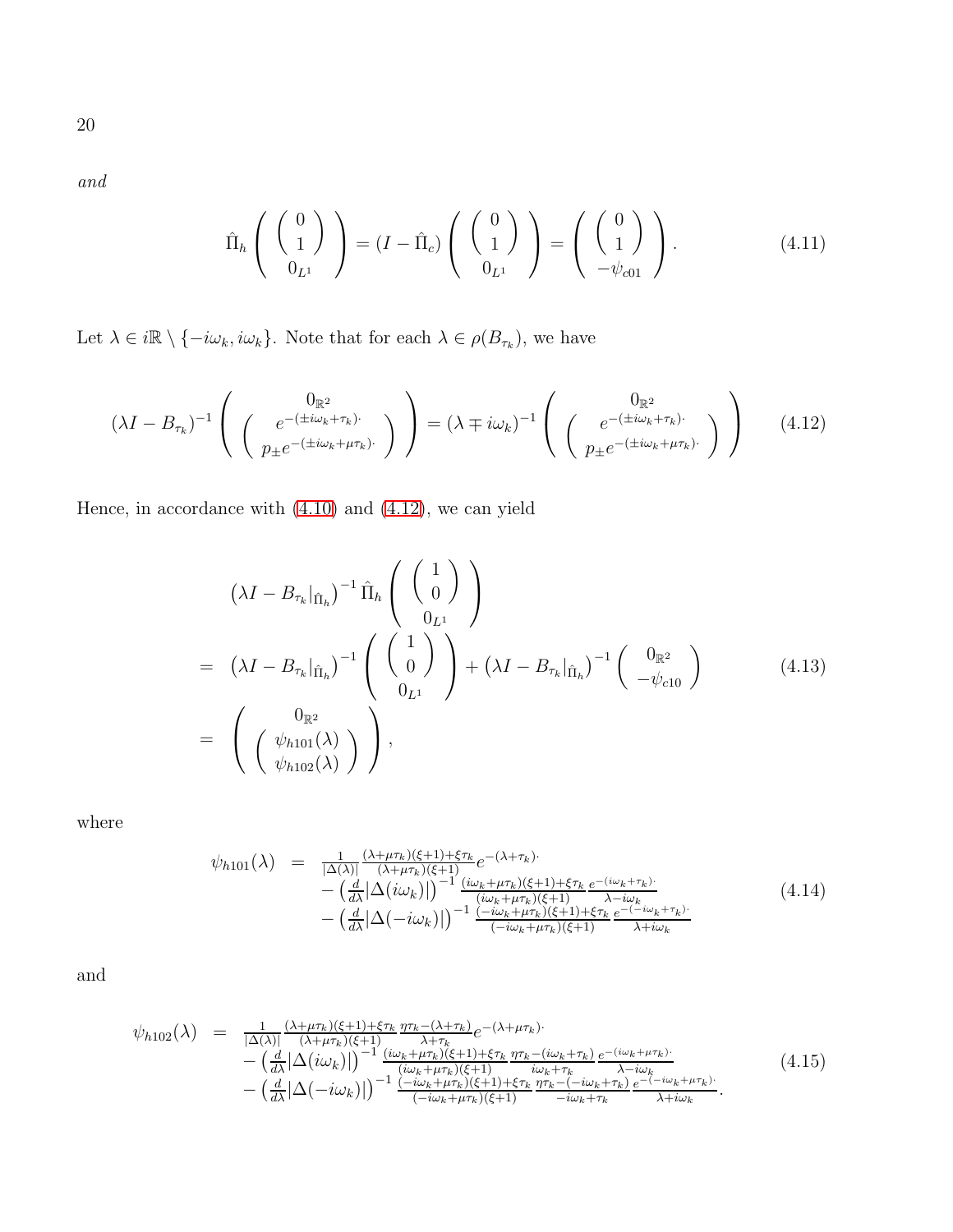In addition, in the light of  $(4.11)$  and  $(4.12)$ , we have

<span id="page-20-0"></span>
$$
(\lambda I - B_{\tau_k}|_{\hat{\Pi}_h})^{-1} \hat{\Pi}_h \begin{pmatrix} 0 \\ 1 \\ 0_L \end{pmatrix}
$$
  
=  $(\lambda I - B_{\tau_k}|_{\hat{\Pi}_h})^{-1} \begin{pmatrix} 0 \\ 1 \\ 0_L \end{pmatrix} + (\lambda I - B_{\tau_k}|_{\hat{\Pi}_h})^{-1} \begin{pmatrix} 0_{\mathbb{R}^2} \\ -\psi_{c01} \end{pmatrix}$  (4.16)  
=  $\begin{pmatrix} 0_{\mathbb{R}^2} \\ \begin{pmatrix} \psi_{h011}(\lambda) \\ \psi_{h012}(\lambda) \end{pmatrix} \end{pmatrix},$ 

where

$$
\psi_{h011}(\lambda) = \frac{1}{|\Delta(\lambda)|} \frac{\xi \tau_k}{(\lambda + \mu_k \tau)(\xi + 1)} e^{-(\lambda + \tau_k) \cdot} - \left(\frac{d}{d\lambda} |\Delta(i\omega_k)|\right)^{-1} \frac{\xi \tau_k}{(i\omega_k + \mu \tau_k)(\xi + 1)} \frac{e^{-(i\omega_k + \tau_k) \cdot}}{\lambda - i\omega_k} - \left(\frac{d}{d\lambda} |\Delta(-i\omega_k)|\right)^{-1} \frac{\xi \tau_k}{(-i\omega_k + \mu \tau_k)(\xi + 1)} \frac{e^{-(i\omega_k + \tau_k) \cdot}}{\lambda + i\omega_k} \tag{4.17}
$$

and

$$
\psi_{h012}(\lambda) = \frac{1}{|\Delta(\lambda)|} \frac{\xi \tau_k}{(\lambda + \mu \tau_k)(\xi + 1)} \frac{\eta \tau_k - (\lambda + \tau_k)}{\lambda + \tau_k} e^{-(\lambda + \mu \tau_k)} - \left(\frac{d}{d\lambda} |\Delta(i\omega_k)|\right)^{-1} \frac{\xi \tau_k}{(i\omega_k + \mu \tau_k)(\xi + 1)} \frac{\eta \tau_k - (i\omega_k + \tau_k)}{i\omega_k + \tau_k} \frac{e^{-(i\omega_k + \mu \tau_k)}}{\lambda - i\omega_k} - \left(\frac{d}{d\lambda} |\Delta(-i\omega_k)|\right)^{-1} \frac{\xi \tau_k}{(-i\omega_k + \mu \tau_k)(\xi + 1)} \frac{\eta \tau_k - (-i\omega_k + \tau_k)}{\eta \tau_k - (-i\omega_k + \tau_k)} \frac{e^{-(i\omega_k + \mu \tau_k)}}{\lambda + i\omega_k}.
$$
\n(4.18)

According to [\(4.4\)](#page-15-0), on the one hand, we have

$$
\hat{\Pi}_{i\omega_k}\left(\begin{array}{c}0_{\mathbb{R}^2}\\Q\left(\begin{array}{c}b_1\\b_2\end{array}\right)\end{array}\right) = \hat{\Pi}_{i\omega_k}\left(\begin{array}{c}0_{\mathbb{R}^2}\\Q\left(\begin{array}{c}e^{-(i\omega_k+\tau_k)\cdot}\\p_+e^{-(i\omega_k+\mu\tau_k)\cdot}\end{array}\right)\end{array}\right)
$$
\n
$$
= \left(\begin{array}{c}0_{\mathbb{R}^2}\\ \psi_{i\omega12}\left(\begin{array}{c}e^{-(i\omega_k+\tau_k)\cdot}\\p_+e^{-(i\omega_k+\mu\tau_k)\cdot}\end{array}\right)\end{array}\right),
$$

where

$$
\psi_{i\omega 12} = \tau_k \left( \frac{d}{d\lambda} |\Delta(i\omega_k)| \right)^{-1} \left[ \left( 1 + \frac{\xi \tau_k}{(i\omega_k + \mu \tau_k)(\xi + 1)} \right) \left( \frac{1}{(i\omega_k + \tau_k)^2} - \frac{\xi e^{-i\omega_k}}{(i\omega_k + \tau_k)^2(\xi + 1)} \right. \\ \left. + \frac{\mu \xi p_+}{(i\omega_k + \mu \tau_k)^2(\xi + 1)} \right) + \frac{\xi \tau_k}{(i\omega_k + \mu \tau_k)(\xi + 1)} \left( \frac{\eta - 1}{(i\omega_k + \tau_k)^2} + \frac{\xi e^{-i\omega_k}}{(i\omega_k + \tau_k)^2(\xi + 1)} - \frac{\mu \xi p_+}{(i\omega_k + \mu \tau_k)^2(\xi + 1)} \right) \right].
$$

On the other hand, we have

$$
\hat{\Pi}_{-i\omega_k}\left(\begin{array}{c}0_{\mathbb{R}^2}\\Q\left(\begin{array}{c}b_1\\b_2\end{array}\right)\end{array}\right) = \hat{\Pi}_{-i\omega_k}\left(\begin{array}{c}0_{\mathbb{R}^2}\\Q\left(\begin{array}{c}e^{-(i\omega_k+\tau_k)\cdot}\\p_+e^{-(i\omega_k+\mu\tau_k)\cdot}\end{array}\right)\end{array}\right)
$$
\n
$$
= \left(\begin{array}{c}0_{\mathbb{R}^2}\\ \psi_{-i\omega12}\left(\begin{array}{c}e^{-(i\omega_k+\tau)\cdot}\\p_-e^{-(-i\omega_k+\mu\tau_k)\cdot}\end{array}\right)\end{array}\right),
$$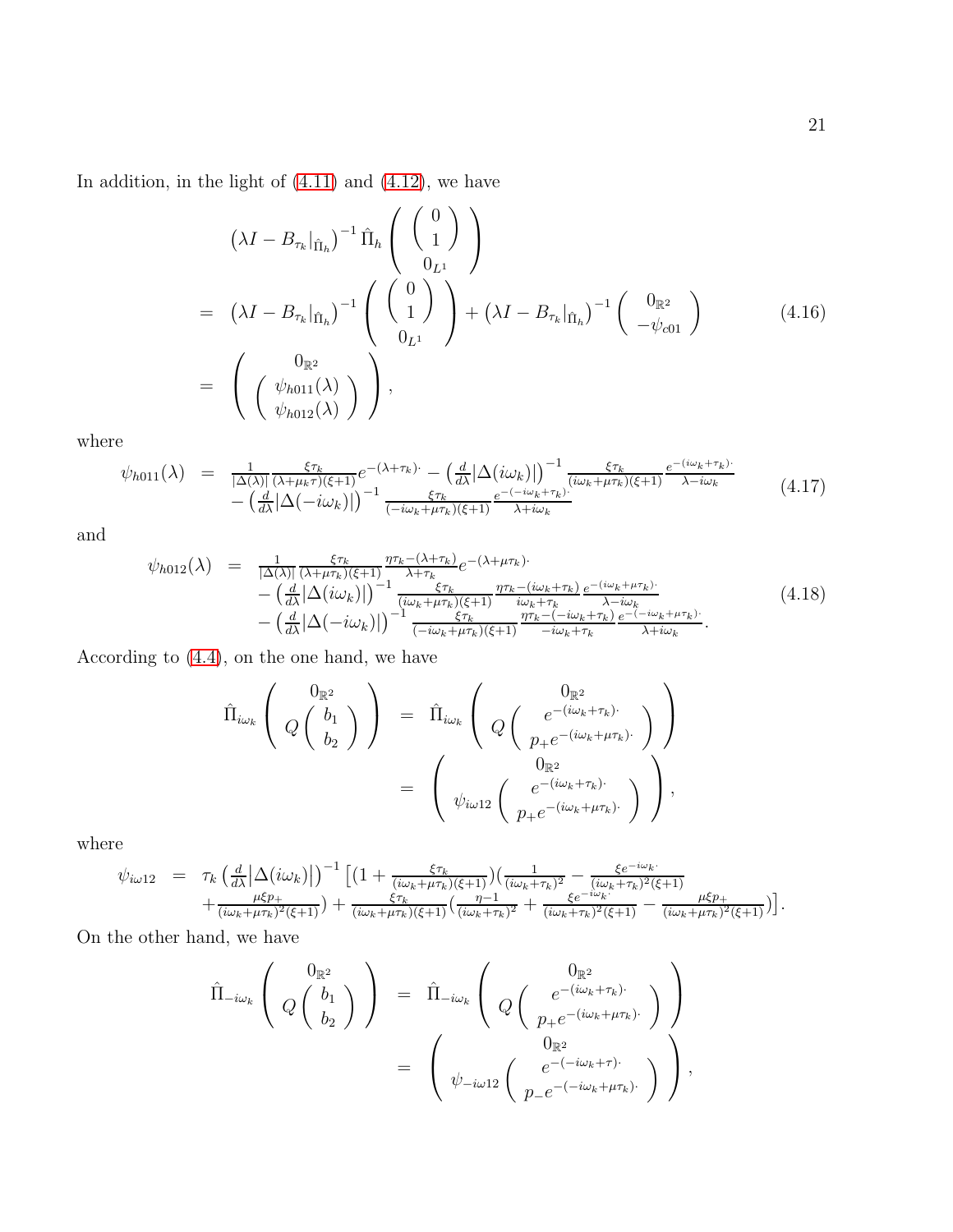22

where

$$
\psi_{-i\omega 12} = -\tau_k \left( \frac{d}{d\lambda} \left| \Delta(-i\omega_k) \right| \right)^{-1} \left\{ \left( \frac{\tau_k \xi}{(i\omega_k - \mu \tau_k)(\xi + 1)} - 1 \right) \left[ \frac{i}{2\omega_k} \left( \frac{1}{i\omega_k + \tau_k} + \frac{1}{i\omega_k - \tau_k} \right) - \frac{i\xi}{2\omega_k(\xi + 1)} \right. \\ \times \left( \frac{e^{-i\omega_k}}{i\omega_k + \tau_k} + \frac{e^{i\omega_k}}{i\omega_k - \tau_k} \right) + \frac{i\xi\mu p_+}{2\omega_k(\xi + 1)} \left( \frac{1}{i\omega_k + \mu \tau_k} + \frac{1}{i\omega_k - \mu \tau_k} \right) \right] + \frac{\tau_k \xi}{(i\omega_k - \mu \tau_k)(\xi + 1)} \left[ \frac{i(\eta - 1)}{2\omega_k} \right. \\ \times \left( \frac{1}{i\omega_k + \tau_k} + \frac{1}{i\omega_k - \tau_k} \right) + \frac{i\xi}{2\omega_k(\xi + 1)} \left( \frac{e^{-i\omega_k}}{i\omega_k + \tau_k} + \frac{e^{i\omega_k}}{i\omega_k - \tau_k} \right) - \frac{i\xi\mu p_+}{2\omega_k(\xi + 1)} \left( \frac{1}{i\omega_k + \mu \tau_k} + \frac{1}{i\omega_k - \mu \tau_k} \right) \right\}.
$$

Moreover, we obtain

<span id="page-21-0"></span>
$$
\hat{\Pi}_c \left( Q \begin{pmatrix} 0_{\mathbb{R}^2} \\ Q \begin{pmatrix} b_1 \\ b_2 \end{pmatrix} \end{pmatrix} = \psi_{i\omega 12} \left( \begin{pmatrix} 0_{\mathbb{R}^2} \\ b_1 \\ b_2 \end{pmatrix} \right) + \psi_{-i\omega 12} \left( \begin{pmatrix} 0_{\mathbb{R}^2} \\ b_3 \\ b_4 \end{pmatrix} \right) \tag{4.19}
$$

and

<span id="page-21-1"></span>
$$
\hat{\Pi}_h \left( Q \begin{pmatrix} 0_{\mathbb{R}^2} \\ b_1 \\ b_2 \end{pmatrix} \right) = (I - \hat{\Pi}_c) \left( Q \begin{pmatrix} 0_{\mathbb{R}^2} \\ b_1 \\ b_2 \end{pmatrix} \right) = \left( \begin{pmatrix} 0_{\mathbb{R}^2} \\ \psi_{h121} \\ \psi_{h122} \end{pmatrix} \right), \quad (4.20)
$$

where

$$
\psi_{h121} = (1 - \psi_{i\omega 12})b_1 - \psi_{-i\omega 12}b_3
$$

and

$$
\psi_{h122} = (\mu - \psi_{i\omega 12})b_2 - \psi_{-i\omega 12}b_4.
$$

Accordingly, according to [\(4.4\)](#page-15-0), we obtain

$$
\hat{\Pi}_{i\omega_k}\left(\begin{array}{c}0_{\mathbb{R}^2}\\Q\left(\begin{array}{c}b_3\\b_4\end{array}\right)\end{array}\right)=\left(\begin{array}{c}0_{\mathbb{R}^2}\\ \psi_{i\omega 34}\left(\begin{array}{c}e^{-(i\omega_k+\tau_k)\cdot}\\p_+e^{-(i\omega_k+\mu\tau_k)\cdot}\end{array}\right)\end{array}\right),
$$

with

$$
\psi_{i\omega 34} = \tau_k \left( \frac{d}{d\lambda} \left| \Delta(i\omega_k) \right| \right)^{-1} \left\{ \left( \frac{\tau\xi}{(i\omega_k + \mu\tau_k)(\xi + 1)} + 1 \right) \left[ \frac{i}{2\omega_k} \left( \frac{1}{i\omega_k + \tau_k} + \frac{1}{i\omega_k - \tau_k} \right) - \frac{i\xi}{2\omega_k(\xi + 1)} \right. \\ \times \left( \frac{e^{-i\omega_k}}{i\omega_k + \tau_k} + \frac{e^{i\omega_k}}{i\omega_k - \tau_k} \right) + \frac{i\xi\mu p}{2\omega_k(\xi + 1)} \left( \frac{1}{i\omega_k + \mu\tau_k} + \frac{1}{i\omega_k - \mu\tau_k} \right) \right\} + \frac{\tau_k\xi}{(i\omega_k + \mu\tau_k)(\xi + 1)} \left[ \frac{i(\eta - 1)}{2\omega_k} \right] \\ \times \left( \frac{1}{i\omega_k + \tau_k} + \frac{1}{i\omega_k - \tau_k} \right) + \frac{i\xi}{2\omega_k(\xi + 1)} \left( \frac{e^{-i\omega_k t}}{i\omega_k + \tau_k} + \frac{e^{i\omega_k t}}{i\omega_k - \tau_k} \right) - \frac{i\xi\mu p - 1}{2\omega_k(\xi + 1)} \left( \frac{1}{i\omega_k + \mu\tau_k} + \frac{1}{i\omega_k - \mu\tau_k} \right) \right\}.
$$

and

$$
\hat{\Pi}_{-i\omega_k}\left(\begin{array}{c}0_{\mathbb{R}^2}\\Q\left(\begin{array}{c}b_3\\b_4\end{array}\right)\end{array}\right)=\left(\begin{array}{c}0_{\mathbb{R}^2}\\ \psi_{-i\omega 34}\left(\begin{array}{c}e^{-(-i\omega_k+\tau_k)\cdot}\\p_{-}e^{-(-i\omega_k+\mu\tau_k)\cdot}\end{array}\right)\end{array}\right),
$$

with

$$
\psi_{-i\omega 34} = -\tau_k \left( \frac{d}{d\lambda} \left| \Delta(-i\omega_k) \right| \right)^{-1} \left[ \left( \frac{\xi \tau_k}{(i\omega_k - \mu \tau_k)(\xi + 1)} - 1 \right) \left( \frac{1}{(i\omega_k - \tau_k)^2} - \frac{\xi e^{i\omega_k}}{(i\omega_k - \tau_k)^2(\xi + 1)} \right) + \frac{\mu \xi p}{(i\omega_k - \mu \tau_k)^2(\xi + 1)} \right] + \frac{\xi \tau_k}{(i\omega_k - \mu \tau_k)(\xi + 1)} \left( \frac{\eta - 1}{(i\omega_k - \tau_k)^2} + \frac{\xi e^{i\omega_k}}{(i\omega_k - \tau_k)^2(\xi + 1)} - \frac{\mu \xi p}{(i\omega_k - \mu \tau_k)^2(\xi + 1)} \right].
$$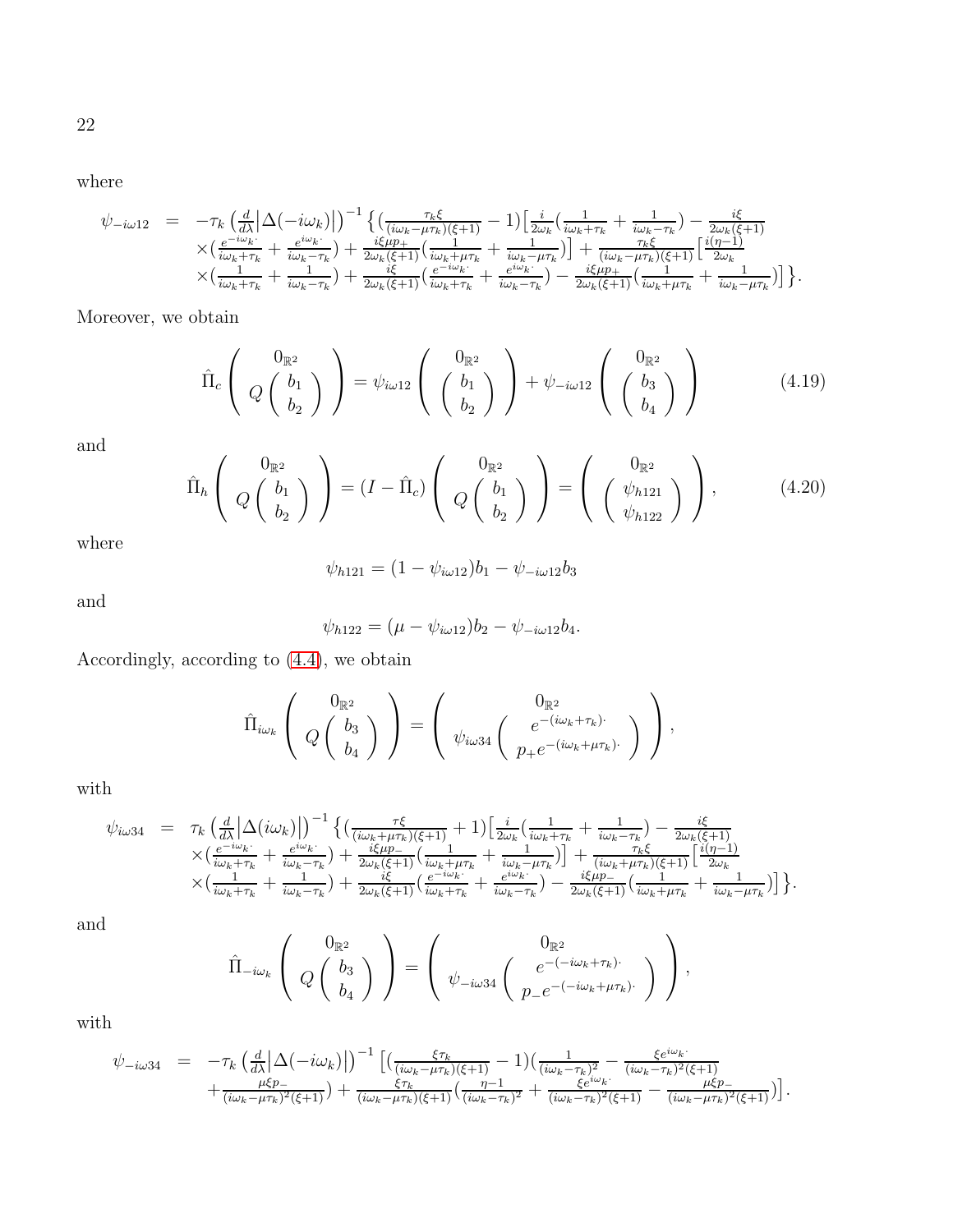Then, we get

<span id="page-22-0"></span>
$$
\hat{\Pi}_c \left( Q \begin{pmatrix} 0_{\mathbb{R}^2} \\ Q \begin{pmatrix} b_3 \\ b_4 \end{pmatrix} \end{pmatrix} = \psi_{i\omega 34} \left( \begin{pmatrix} 0_{\mathbb{R}^2} \\ b_1 \\ b_2 \end{pmatrix} \right) + \psi_{-i\omega 34} \left( \begin{pmatrix} 0_{\mathbb{R}^2} \\ b_3 \\ b_4 \end{pmatrix} \right) \tag{4.21}
$$

and

<span id="page-22-1"></span>
$$
\hat{\Pi}_h \left( \begin{array}{c} 0_{\mathbb{R}^2} \\ Q \begin{pmatrix} b_3 \\ b_4 \end{pmatrix} \end{array} \right) = (I - \hat{\Pi}_c) \left( \begin{array}{c} 0_{\mathbb{R}^2} \\ Q \begin{pmatrix} b_3 \\ b_4 \end{pmatrix} \end{array} \right) = \left( \begin{array}{c} 0_{\mathbb{R}^2} \\ \begin{pmatrix} \psi_{h341} \\ \psi_{h342} \end{pmatrix} \end{array} \right), \tag{4.22}
$$

where

$$
\psi_{h341} = (1 - \psi_{-i\omega 34})b_3 - \psi_{i\omega 34}b_1
$$

and

$$
\psi_{h342} = (\mu - \psi_{-i\omega 34})b_4 - \psi_{i\omega 34}b_2.
$$

Lemma 4.3. Let Assumption [1.1](#page-2-0) be satisfied. Then

$$
\sigma(\mathcal{A}) = \sigma(B_{\tau_k}) \cup \{0\}.
$$

Moreover, for  $\lambda \in \rho(\mathcal{A}) \cap \Omega = \Omega \setminus (\sigma(B_{\tau_k}) \cup \{0\})$ , we have

$$
(\lambda - A)^{-1} \left( \begin{array}{c} r \\ \begin{pmatrix} \delta \\ \psi \end{pmatrix} \end{array} \right) = \left( \begin{array}{c} \frac{r}{\lambda} \\ (\lambda - B_{\tau_k})^{-1} \begin{pmatrix} \delta \\ \psi \end{pmatrix} \end{array} \right)
$$

and the eigenvalues 0 and  $\pm i\omega_k$  of A are simple. The corresponding projectors  $\Pi_0$ ,  $\Pi_{\pm i\omega_k}$ :  $\mathcal{X} \rightarrow \mathcal{X}$  are defined by

$$
\Pi_0 \left( \begin{array}{c} r \\ v \end{array} \right) = \left( \begin{array}{c} r \\ 0 \end{array} \right), \quad \Pi_{\pm i\omega_k} \left( \begin{array}{c} r \\ v \end{array} \right) = \left( \begin{array}{c} 0 \\ \hat{\Pi}_{\pm i\omega_k} v \end{array} \right), \quad \forall \left( \begin{array}{c} r \\ v \end{array} \right) \in \mathcal{X}.
$$

Note that we have

 $\Pi_{i\omega_k}(x) = \Pi_{-i\omega_k}(\overline{x}), \quad \forall x \in \mathcal{X}.$ 

In this context, the projectors  $\Pi_c, \Pi_h : \mathcal{X} \to \mathcal{X}$  are defined by

$$
\Pi_c(x) := (\Pi_0 + \Pi_{i\omega_k} + \Pi_{-i\omega_k})(x), \quad \forall x \in \mathcal{X},
$$

and

$$
\Pi_h(x) := (I - \Pi_c)(x), \quad \forall x \in \mathcal{X}.
$$

We denote

$$
\mathcal{X}_c := \Pi_c(\mathcal{X}), \quad \mathcal{X}_h := \Pi_h(\mathcal{X}), \quad \mathcal{A}_c := \mathcal{A}|_{\mathcal{X}_c} \quad \text{and} \quad \mathcal{A}_h := \mathcal{A}|_{\mathcal{X}_h}.
$$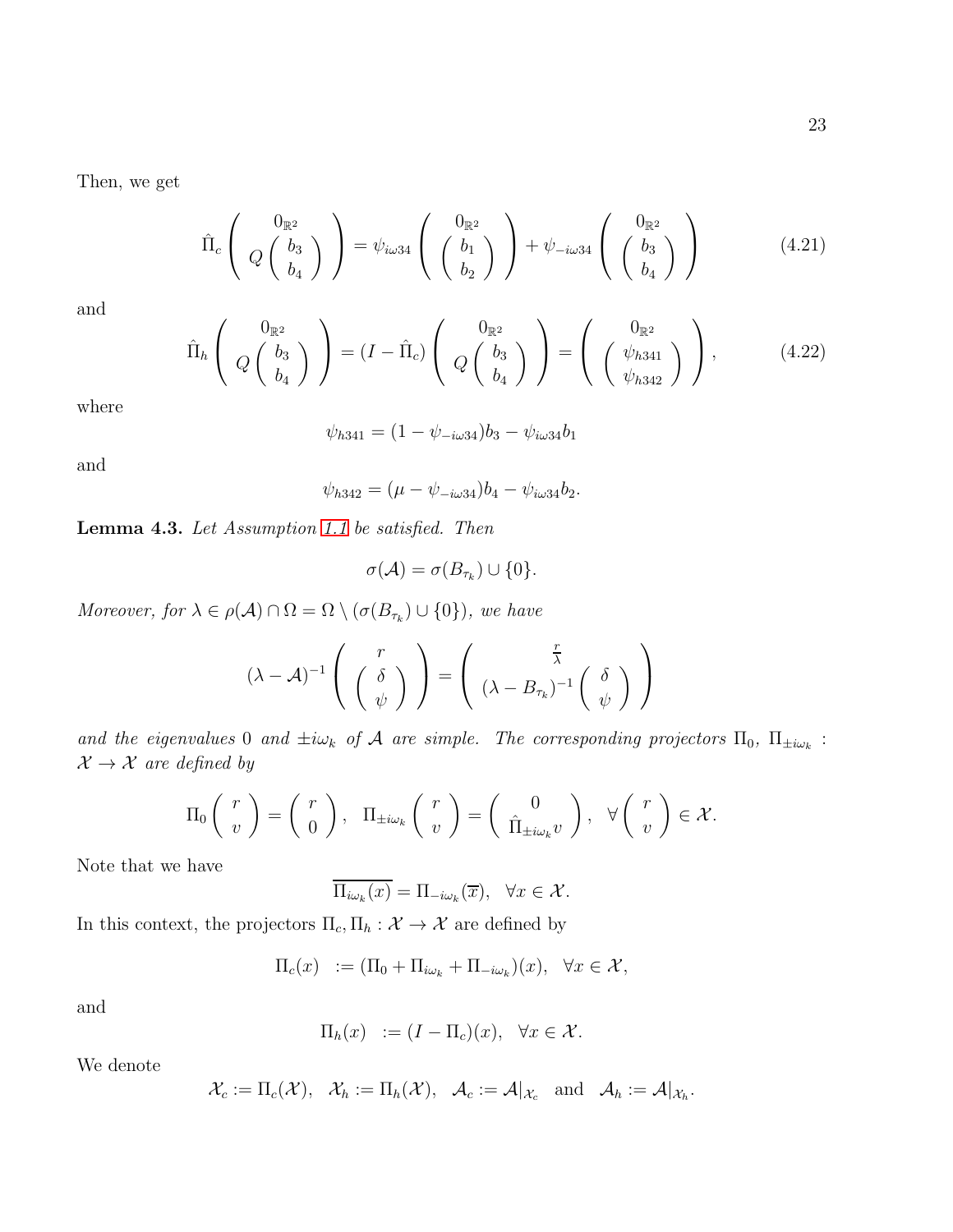Now we have the decomposition

$$
\mathcal{X}=\mathcal{X}_c\oplus \mathcal{X}_h.
$$

Define the basis of  $\mathcal{X}_c$  by

$$
e_1:=\left(\begin{array}{c}1\\ \left(\begin{array}{c}0_{\mathbb{R}^2}\\ 0_{L^1}\end{array}\right)\end{array}\right),\hspace{0.2cm}e_2:=\left(\begin{array}{c}0_{\mathbb{R}}\\ \left(\begin{array}{c}0_{\mathbb{R}^2}\\ c_1\\ c_2\end{array}\right)\end{array}\right),\hspace{0.2cm}e_3:=\left(\begin{array}{c}0_{\mathbb{R}}\\ \left(\begin{array}{c}0_{\mathbb{R}^2}\\ c_3\\ c_4\end{array}\right)\end{array}\right),
$$

where  $c_1, c_2, c_3, c_4$ , is given by [\(4.8\)](#page-18-1). We can readily check the following lemma.

**Lemma 4.4.** For  $\lambda \in i\mathbb{R}$ , we have

$$
(\lambda I - A_h)^{-1} \left( \begin{array}{c} 0_{\mathbb{R}} \\ \begin{pmatrix} 1 \\ 0 \end{pmatrix} \end{array} \right) = \begin{pmatrix} 0_{\mathbb{R}} \\ (\lambda I - B_{\tau_k}|_{\hat{\Pi}_h(X)})^{-1} \hat{\Pi}_h \begin{pmatrix} 1 \\ 0 \end{pmatrix} \end{pmatrix} \right)
$$

and

$$
(\lambda I - A_h)^{-1} \left( \begin{array}{c} 0_{\mathbb{R}} \\ \begin{pmatrix} 0 \\ 1 \end{pmatrix} \end{array} \right) = \begin{pmatrix} 0_{\mathbb{R}} \\ (\lambda I - B_{\tau_k}|_{\hat{\Pi}_h(X)})^{-1} \hat{\Pi}_h \begin{pmatrix} 0 \\ 1 \end{pmatrix} \end{pmatrix}.
$$

To simplify the computation, we use the eigenfunctions of  $A$  in  $\mathcal{X}_c$  and consider

$$
\hat{e}_1:=\left(\begin{array}{c}1\\ \left(\begin{array}{c}0_{\mathbb R^2}\\ 0_{L^1}\end{array}\right)\end{array}\right),\hspace{0.2cm} \hat{e}_2:=\left(\begin{array}{c}0_{\mathbb R}\\ \left(\begin{array}{c}0_{\mathbb R^2}\\ b_1\end{array}\right)\end{array}\right)\hspace{0.2cm}\text{and}\hspace{0.2cm} \hat{e}_3:=\left(\begin{array}{c}0_{\mathbb R}\\ \left(\begin{array}{c}0_{\mathbb R^2}\\ b_4\end{array}\right)\end{array}\right)\right),
$$

where

$$
\begin{cases}\nb_1 = e^{-(i\omega_k + \tau_k)}; \\
b_2 = \frac{\eta \tau_k - (i\omega_k + \tau_k)}{i\omega_k + \tau_k} e^{-(i\omega_k + \mu \tau_k)}; \\
b_3 = e^{-(i\omega_k + \tau_k)}; \\
b_4 = \frac{\eta \tau_k - (-i\omega_k + \tau_k)}{-i\omega_k + \tau_k} e^{-(i\omega_k + \mu \tau_k)}.\n\end{cases}
$$

We have

$$
\mathcal{A}\hat{e}_1 = 0
$$
,  $\mathcal{A}\hat{e}_2 = i\omega_k \hat{e}_2$  and  $\mathcal{A}\hat{e}_3 = -i\omega_k \hat{e}_3$ .

24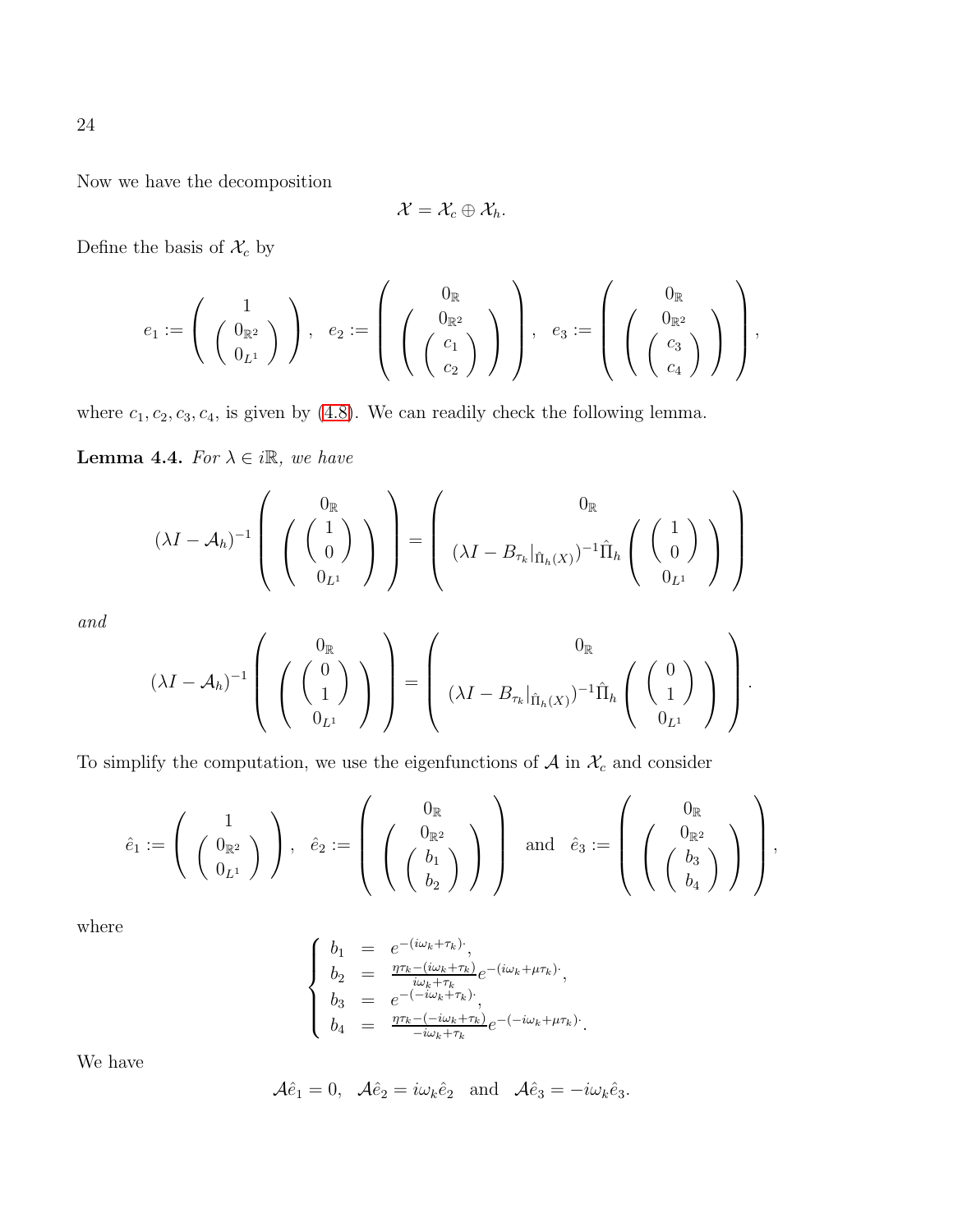# 4.3 Computation of Taylor expansion

For convenient of computation, we first give the following basic facts

$$
\overline{v}_{\tau_k} = \begin{pmatrix} 0_{\mathbb{R}^2} \\ \overline{u}_{\tau_k} \end{pmatrix} = \begin{pmatrix} 0_{\mathbb{R}^2} \\ \frac{\Lambda - \mu}{1 + \mu - \eta} \tau_k e^{-\tau_k} \\ \frac{\mu(1 + \Lambda - \eta)}{1 + \mu - \eta} \tau_k e^{-\mu \tau_k} \end{pmatrix} = \begin{pmatrix} 0_{\mathbb{R}^2} \\ \zeta \tau_k e^{-\tau_k} \\ \frac{\ell}{1 + \ell - \eta} \end{pmatrix},
$$
\n
$$
\frac{d\overline{u}_{\hat{\tau} + \tau_k}}{d\hat{\tau}} = \begin{pmatrix} -\xi[(\hat{\tau} + \tau_k) - 1]e^{-(\hat{\tau} + \tau_k)} \\ -[\Lambda + \xi(\eta - 1)][\mu(\hat{\tau} + \tau_k) - 1]e^{-\mu(\hat{\tau} + \tau_k)} \end{pmatrix},
$$
\n
$$
\int_0^{+\infty} \frac{d\overline{u}_{\hat{\tau} + \tau_k}}{d\hat{\tau}} \Big|_{\hat{\tau} = 0} da = \begin{pmatrix} \frac{\xi(1 - \tau_k)}{1 + \xi(\eta - 1)} \\ \frac{\Lambda + \xi(\eta - 1)}{\mu \tau_k} \end{pmatrix},
$$
\n
$$
\int_0^{+\infty} \beta(a)\xi(1 - \tau_k)e^{-\tau_k a} da = \frac{\xi(1 - \tau_k)}{\tau_k},
$$
\n
$$
\frac{d^2\overline{u}_{\hat{\tau} + \tau_k}}{d(\hat{\tau})^2} = \begin{pmatrix} \xi[\hat{\tau} + \tau_k) - 2]e^{-(\hat{\tau} + \tau_k)} \\ [\Lambda + \xi(\eta - 1)][\mu^2(\hat{\tau} + \tau_k) - 2\mu]e^{-\mu(\hat{\tau} + \tau_k)} \end{pmatrix},
$$
\n
$$
\int_0^{+\infty} \frac{d^2\overline{u}_{\hat{\tau} + \tau_k}}{d(\hat{\tau})^2} \Big|_{\hat{\tau} = 0} da = \begin{pmatrix} \frac{\xi(\tau_k - 2)}{\tau_k} \\ \frac{(\Lambda + \xi(\eta - 1))[\mu^2 \tau_k - 2\mu]}{\mu \tau_k} \end{pmatrix},
$$
\n
$$
\int_0^{+\infty} \beta(a)\xi(\tau_k - 2)e^{-\
$$

and

$$
\int_0^{+\infty} \beta(a)b_3(a)da = \int_0^{+\infty} \beta(a)e^{-(-i\omega_k+\tau)a}da = \frac{e^{i\omega_k}}{-i\omega_k+\tau}.
$$

Set

$$
w := \begin{pmatrix} \hat{\tau} \\ \hat{v} \end{pmatrix} = \begin{pmatrix} \hat{\tau} \\ 0_{\mathbb{R}^2} \\ \hat{u} \end{pmatrix} \begin{pmatrix} \hat{\tau} \\ \n\hat{\nu} \end{pmatrix} \in \overline{D(A)}, \hat{u} = \begin{pmatrix} \hat{\varphi}^1 \\ \hat{\varphi}^2 \end{pmatrix},
$$
  

$$
\hat{\Pi}_c \hat{v} = \hat{v}_c, \quad \hat{\Pi}_h \hat{v} = \hat{v}_h, \quad w_c := \Pi_c w = \begin{pmatrix} \hat{\tau} \\ \hat{\Pi}_c \hat{v} \end{pmatrix} = \begin{pmatrix} \hat{\tau} \\ \hat{v}_c \end{pmatrix}
$$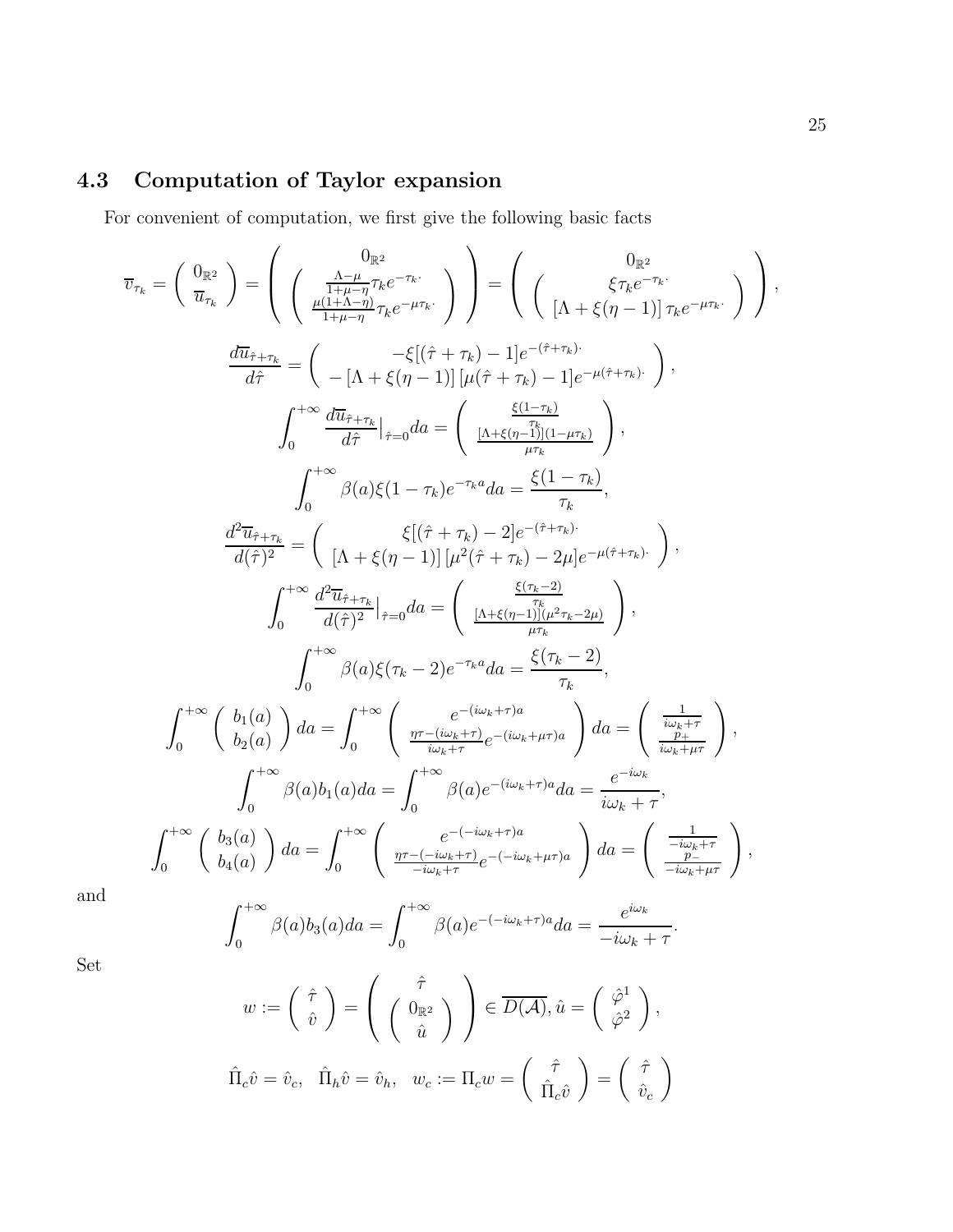and

$$
w_h := \Pi_h w = (I - \Pi_c)w = \begin{pmatrix} 0 \\ \hat{\Pi}_h \hat{v} \end{pmatrix} = \begin{pmatrix} 0 \\ \hat{v}_h \end{pmatrix}.
$$
  
Notice that 
$$
\left\{ \begin{pmatrix} 0_{\mathbb{R}^2} \\ b_1 \\ b_2 \end{pmatrix} \right\} \begin{pmatrix} 0_{\mathbb{R}^2} \\ b_3 \\ b_4 \end{pmatrix} \right\} \text{ is the basis of } X_c. \text{ Set}
$$

$$
\hat{v}_c = \begin{pmatrix} 0_{\mathbb{R}^2} \\ x_1 \begin{pmatrix} b_1 \\ b_2 \end{pmatrix} + x_2 \begin{pmatrix} b_3 \\ b_3 \end{pmatrix} \end{pmatrix}.
$$

We observe that for each

$$
w_1 := \begin{pmatrix} \hat{\tau}_1 \\ v_1 \end{pmatrix}, w_2 := \begin{pmatrix} \hat{\tau}_2 \\ v_2 \end{pmatrix}, w_3 := \begin{pmatrix} \hat{\tau}_3 \\ v_3 \end{pmatrix} \in \overline{D(\mathcal{A})}
$$

 $b_2$ 

with  $v_i =$  $\sqrt{ }$  $\overline{1}$  $0_{\mathbb{R}^2}$  $\left( \begin{array}{c} \varphi_i^1 \end{array} \right)$  $\varphi^2_i$  $\setminus$  $\setminus$ ,  $i = 1, 2, 3$ , we have

<span id="page-25-0"></span>
$$
D^{2}W(0)(w_{1}, w_{2})
$$
\n
$$
= D^{2}W(0) \left( \begin{pmatrix} \hat{\tau}_{1} \\ v_{1} \end{pmatrix}, \begin{pmatrix} \hat{\tau}_{2} \\ v_{2} \end{pmatrix} \right)
$$
\n
$$
= \tau_{k}D^{2}H(\overline{v}_{\tau_{k}})(v_{1}, v_{2}) + \hat{\tau}_{2}DH(\overline{v}_{\tau_{k}})(v_{1}) + \hat{\tau}_{1}DH(\overline{v}_{\tau_{k}})(v_{2})
$$
\n
$$
+ \hat{\tau}_{2}\tau_{k}D^{2}H(\overline{v}_{\tau_{k}})(v_{1}, \frac{d\overline{v}_{\hat{\tau}+\tau_{k}}}{d\hat{\tau}}|_{\hat{\tau}=0}) + \hat{\tau}_{1}\tau_{k}D^{2}H(\overline{v}_{\tau_{k}})(v_{2}, \frac{d\overline{v}_{\hat{\tau}+\tau_{k}}}{d\hat{\tau}}|_{\hat{\tau}=0})
$$
\n
$$
- \hat{\tau}_{1}DG(0)(v_{2}) - \hat{\tau}_{2}DG(0)(v_{1}), \qquad (11)
$$
\n(4.23)

 $b_4$ 

where

$$
DG(0)\left(\begin{array}{c}0_{\mathbb{R}^2}\\ \left(\begin{array}{c}\varphi_1^1\\ \varphi_1^2\end{array}\right)\end{array}\right)=\left(\begin{array}{c}0_{\mathbb{R}^2}\\ Q\left(\begin{array}{c}\varphi_1^1\\ \varphi_1^2\end{array}\right)\end{array}\right)
$$

and

$$
D^2 H(\overline{v}_{\tau_k})\left(\left(\begin{array}{c}0_{\mathbb{R}^2}\\ \left(\begin{smallmatrix}\varphi_1^1\\ \varphi_1^2\end{smallmatrix}\right)\end{array}\right),\left(\begin{array}{c}0_{\mathbb{R}^2}\\ \left(\begin{smallmatrix}\varphi_2^1\\ \varphi_2^2\end{smallmatrix}\right)\end{array}\right)\right) = \left(\begin{array}{c} \left(\begin{array}{c}\psi_{D2H1}\\ \psi_{D2H2}\end{array}\right)\\ 0_{L^1}\end{array}\right)
$$

with

$$
\psi_{D2H1} = \frac{1}{1+\xi} \left\{ \int_0^{+\infty} \varphi_1^1(a) da \int_0^{+\infty} \varphi_2^2(a) da + \int_0^{+\infty} \varphi_1^2(a) da \int_0^{+\infty} \varphi_2^1(a) da \n- \int_0^{+\infty} \varphi_1^1(a) da \int_0^{+\infty} \beta(a) \varphi_2^1(a) da - \int_0^{+\infty} \varphi_2^1(a) da \int_0^{+\infty} \beta(a) \varphi_1^1(a) da \right\} \n- \frac{\xi}{(1+\xi)^2} \left\{ \int_0^{+\infty} \varphi_1^2(a) da \int_0^{+\infty} \beta(a) \varphi_2^1(a) da + \int_0^{+\infty} \varphi_2^2(a) da \int_0^{+\infty} \beta(a) \varphi_1^1(a) da \n- 2 \int_0^{+\infty} \beta(a) \varphi_1^1(a) da \int_0^{+\infty} \beta(a) \varphi_2^1(a) da \right\}
$$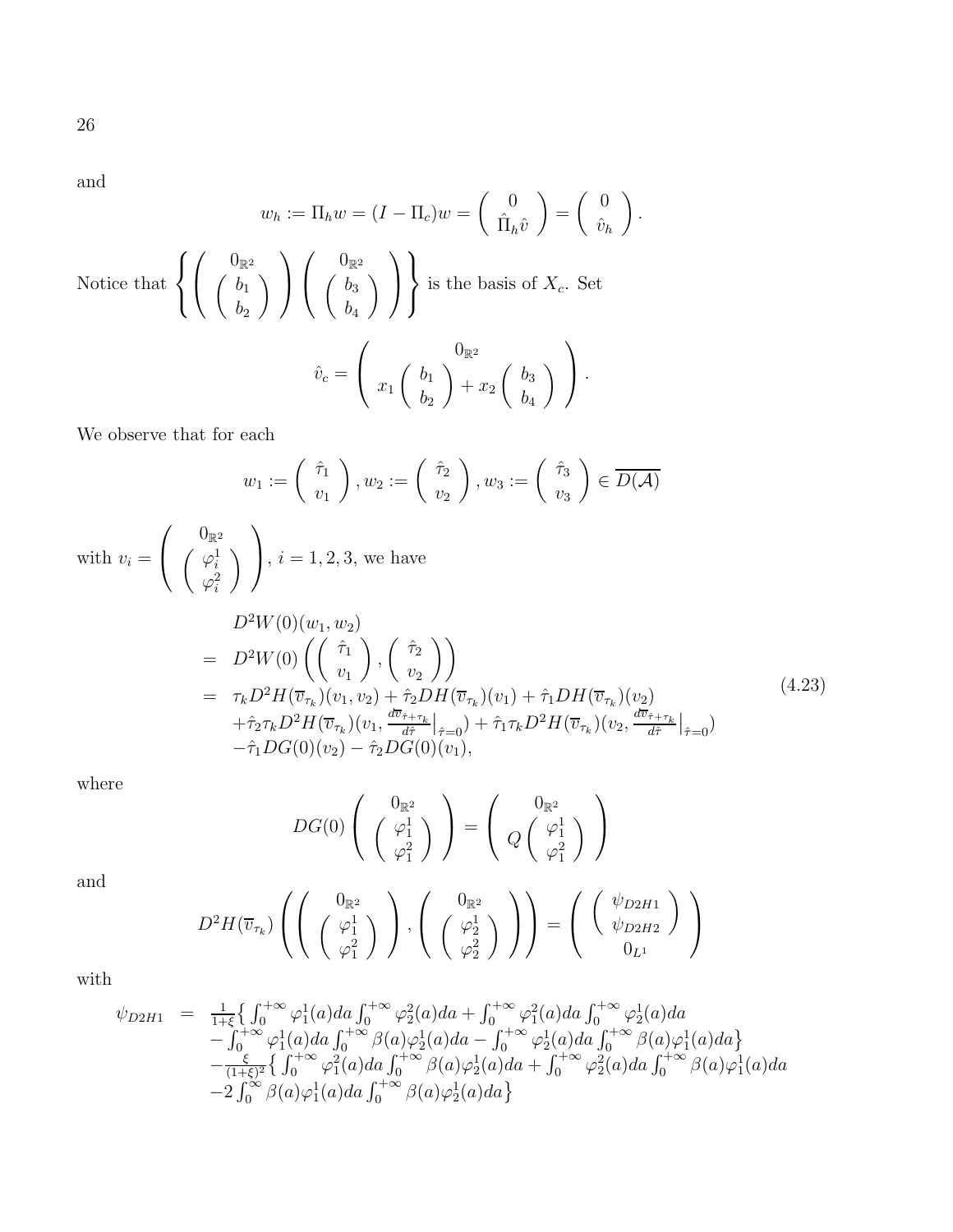and

$$
\psi_{D2H2}=-\psi_{D2H1}.
$$

Then

<span id="page-26-0"></span>
$$
\frac{1}{2!}D^2W(0)(w)^2
$$
\n
$$
= \frac{1}{2!}D^2W(0)\left(\begin{pmatrix} \hat{\tau} \\ \hat{\varphi}^1 \\ \hat{\varphi}^2 \end{pmatrix}\right)^2
$$
\n
$$
= \hat{\tau}DH(\overline{v}_{\tau_k})\left(\begin{pmatrix} 0_{\mathbb{R}^2} \\ \hat{\varphi}^2 \\ \hat{\varphi}^2 \end{pmatrix}\right) + \frac{1}{2}\tau_k D^2H(\overline{v}_{\tau_k})\left(\begin{pmatrix} 0_{\mathbb{R}^2} \\ \hat{\varphi}^2 \\ \hat{\varphi}^2 \end{pmatrix}\right)^2
$$
\n
$$
+ \hat{\tau}\tau_k D^2H(\overline{v}_{\tau_k})\left(\begin{pmatrix} 0_{\mathbb{R}^2} \\ \hat{\varphi}^2 \\ \hat{\varphi}^2 \end{pmatrix}\right), \begin{pmatrix} 0_{\mathbb{R}^2} \\ \frac{\overline{w}_{\tau+\tau_k}}{d\tau}\Big|_{\hat{\tau}=0} \end{pmatrix} - \hat{\tau}DG(0)\left(\begin{pmatrix} 0_{\mathbb{R}^2} \\ \hat{\varphi}^2 \\ \hat{\varphi}^2 \end{pmatrix}\right)
$$
\n
$$
= \begin{pmatrix} \begin{pmatrix} \tilde{\psi}_1 \\ \tilde{\psi}_2 \\ -\hat{\tau}Q\begin{pmatrix} \hat{\varphi}^1 \\ \hat{\varphi}^2 \end{pmatrix} \end{pmatrix},
$$
\n(4.24)

where

$$
\tilde{\psi}_{1} = \left(1 + \frac{[\Lambda + \xi(\eta - 1)](1 - \mu\tau_{k})}{(1 + \xi)\mu} - \frac{\xi(1 - \tau_{k})}{(1 + \xi)}\right)\hat{\tau}\int_{0}^{+\infty}\hat{\varphi}^{1}(a)da + \frac{\tau_{k}}{1 + \xi}\int_{0}^{+\infty}\hat{\varphi}^{1}(a)da\int_{0}^{+\infty}\hat{\varphi}^{2}(a)da \n+ \left(\frac{\xi}{1 + \xi} + \frac{\xi(1 - \tau_{k})}{(1 + \xi)} - \frac{\xi^{2}(1 - \tau_{k})}{(1 + \xi)^{2}}\right)\hat{\tau}\int_{0}^{+\infty}\hat{\varphi}^{2}(a)da + \frac{\tau_{k}\xi}{(1 + \xi)^{2}}\left(\int_{0}^{+\infty}\beta(a)\hat{\varphi}^{1}(a)da\right)^{2} \n+ \left(\frac{\tau_{k}\xi}{1 + \xi} - \frac{2\xi^{2}(\tau_{k} - 1)}{(1 + \xi)^{2}} + \frac{\xi[\Lambda + \xi(\eta - 1)](\mu\tau_{k} - 1)}{\mu(1 + \xi)^{2}}\right)\hat{\tau}\int_{0}^{+\infty}\beta(a)\hat{\varphi}^{1}(a)da \n- \frac{\tau_{k}}{1 + \xi}\int_{0}^{+\infty}\hat{\varphi}^{1}(a)da\int_{0}^{+\infty}\beta(a)\hat{\varphi}^{1}(a)da - \frac{\tau_{k}\xi}{(1 + \xi)^{2}}\int_{0}^{+\infty}\hat{\varphi}^{2}(a)da\int_{0}^{+\infty}\beta(a)\hat{\varphi}^{1}(a)da
$$

$$
\tilde{\tilde{\psi}}_2 = -\tilde{\tilde{\psi}}_1 + \hat{\tau}\eta \int_0^{+\infty} \hat{\varphi}^1(a)da.
$$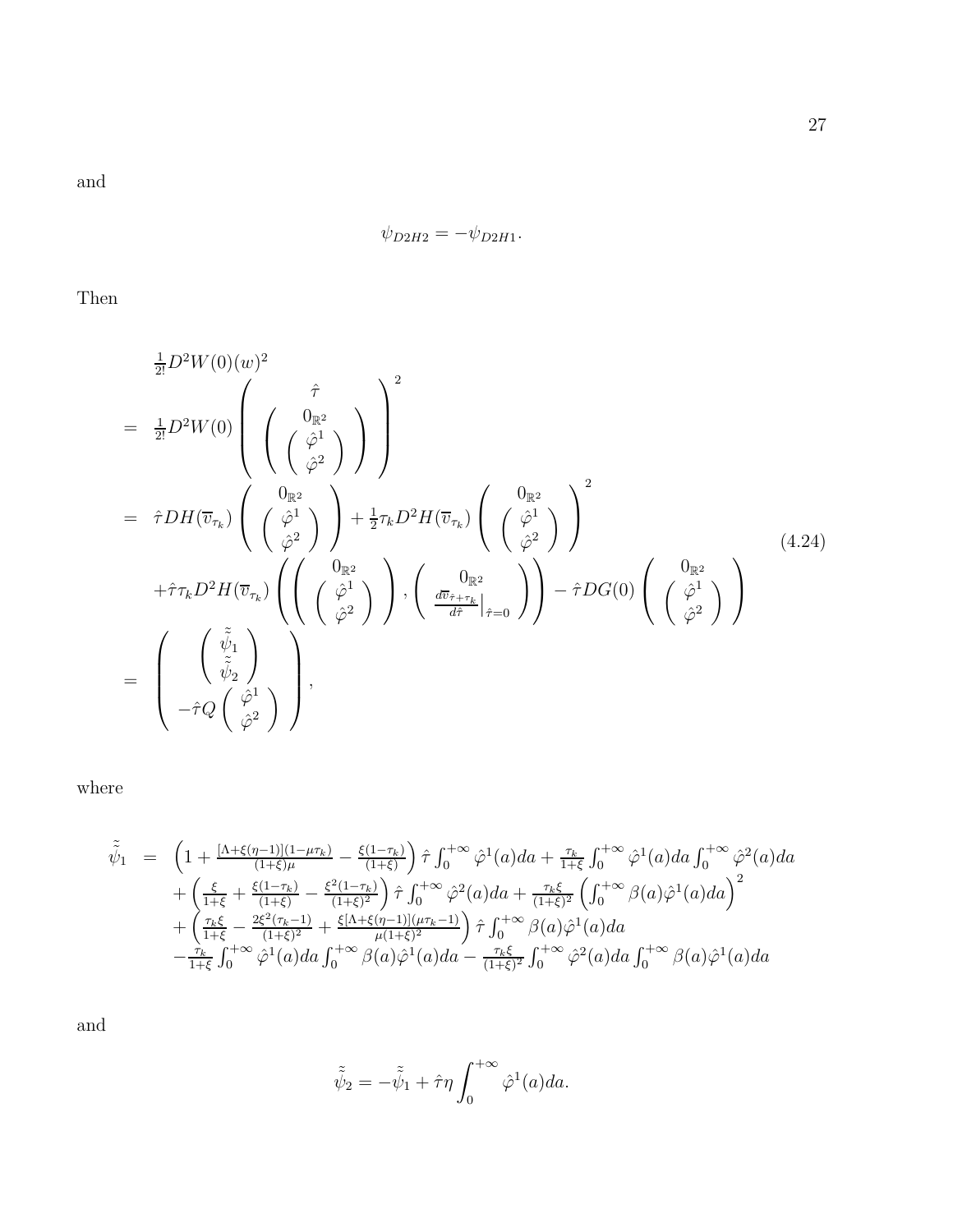By projecting on  $X_c$ , we obtain

$$
\begin{split} &\tfrac{1}{2!}\hat{\Pi}_{c}D^{2}W(0)\left(\begin{array}{c} \hat{\tau} \\ \left(\begin{array}{c} 0_{\mathbb{R}^{2}} \\ \hat{u} \end{array}\right) \end{array}\right)^{2} \\ &= \tilde{\tilde{\psi}}_{1}\hat{\Pi}_{c}\left(\begin{array}{c} \left(\begin{array}{c} 1 \\ 0 \end{array}\right) \\ \left(\begin{array}{c} 0 \\ 0_{L^{1}} \end{array}\right) + \tilde{\tilde{\psi}}_{2}\hat{\Pi}_{c}\left(\begin{array}{c} \left(\begin{array}{c} 0 \\ 1 \end{array}\right) \\ \left(\begin{array}{c} 0_{L^{1}} \end{array}\right) + \hat{\Pi}_{c}\left(\begin{array}{c} 0_{\mathbb{R}^{2}} \\ -\hat{\tau}Q\left(\begin{array}{c} \hat{\varphi}^{1} \\ \hat{\varphi}^{2} \end{array}\right) \end{array}\right) \end{split}
$$
\n
$$
= \tilde{\tilde{\psi}}_{1}\left(\begin{array}{c} 0_{\mathbb{R}^{2}} \\ \psi_{c10} \end{array}\right) + \tilde{\tilde{\psi}}_{2}\left(\begin{array}{c} 0_{\mathbb{R}^{2}} \\ \psi_{c01} \end{array}\right) - \hat{\tau}\hat{\Pi}_{c}\left(\begin{array}{c} 0_{\mathbb{R}^{2}} \\ Q\left(\begin{array}{c} \hat{\varphi}^{1} \\ \hat{\varphi}^{2} \end{array}\right) \end{array}\right).
$$

Now we compute  $\frac{1}{2!}D^2W(0)(w_c)^2$ ,  $\frac{1}{2!}\Pi_cD^2F(0)(w_c)^2$ ,  $\frac{1}{2!}\Pi_hD^2F(0)(w_c)^2$ , and  $\frac{1}{3!}D^3W(0)(w_c)^3$ , expressed in terms of the basis  $\{\hat{e}_1, \hat{e}_2, \hat{e}_3\}$ . We first obtain that

$$
\frac{1}{2!}D^2W(0)(w_c)^2 = \frac{1}{2!}D^2W(0)\left(\begin{array}{c}\hat{\tau} \\ 0_{\mathbb{R}^2} \\ x_1 \begin{pmatrix} b_1 \\ b_2 \end{pmatrix} + x_2 \begin{pmatrix} b_3 \\ b_4 \end{pmatrix} \end{array}\right)^2
$$

$$
= \left(\begin{array}{c}\hat{\psi}_1 \\ \hat{\psi}_2 \\ -\hat{\tau}Q\begin{pmatrix} x_1b_1 + x_2b_3 \\ x_1b_2 + x_2b_4 \end{pmatrix} \end{array}\right)^2
$$

where

$$
\tilde{\psi}_{1} = \left(1 + \frac{[\Lambda + \xi(\eta - 1)](1 - \mu\tau_{k})}{(1 + \xi)\mu} - \frac{\xi(1 - \tau_{k})}{(1 + \xi)}\right)\hat{\tau}\int_{0}^{+\infty}(x_{1}b_{1} + x_{2}b_{3})(a)da \n+ \left(\frac{\xi}{1 + \xi} + \frac{\xi(1 - \tau_{k})}{(1 + \xi)} - \frac{\xi^{2}(1 - \tau_{k})}{(1 + \xi)^{2}}\right)\hat{\tau}\int_{0}^{+\infty}(x_{1}b_{2} + x_{2}b_{4})(a)da \n+ \frac{\tau_{k}}{1 + \xi}\int_{0}^{+\infty}(x_{1}b_{1} + x_{2}b_{3})(a)da\int_{0}^{+\infty}(x_{1}b_{2} + x_{2}b_{4})(a)da \n+ \frac{\tau_{k}\xi}{(1 + \xi)^{2}}\left(\int_{0}^{+\infty}\beta(a)(x_{1}b_{1} + x_{2}b_{3})(a)da\right)^{2} \n+ \left(\frac{\tau_{k}\xi}{1 + \xi} - \frac{2\xi^{2}(\tau_{k} - 1)}{(1 + \xi)^{2}} + \frac{\xi[\Lambda + \xi(\eta - 1)](\mu\tau_{k} - 1)}{\mu(1 + \xi)^{2}}\right)\hat{\tau}\int_{0}^{+\infty}\beta(a)(x_{1}b_{1} + x_{2}b_{3})(a)da \n- \frac{\tau_{k}}{1 + \xi}\int_{0}^{+\infty}(x_{1}b_{1} + x_{2}b_{3})(a)da\int_{0}^{+\infty}\beta(a)(x_{1}b_{1} + x_{2}b_{3})(a)da \n- \frac{\tau_{k}\xi}{(1 + \xi)^{2}}\int_{0}^{+\infty}(x_{1}b_{2} + x_{2}b_{4})(a)da\int_{0}^{+\infty}\beta(a)(x_{1}b_{1} + x_{2}b_{3})(a)da
$$

$$
\tilde{\psi}_2 = -\tilde{\psi}_1 + \hat{\tau}\eta \int_0^{+\infty} (x_1b_1 + x_2b_3)(a)da.
$$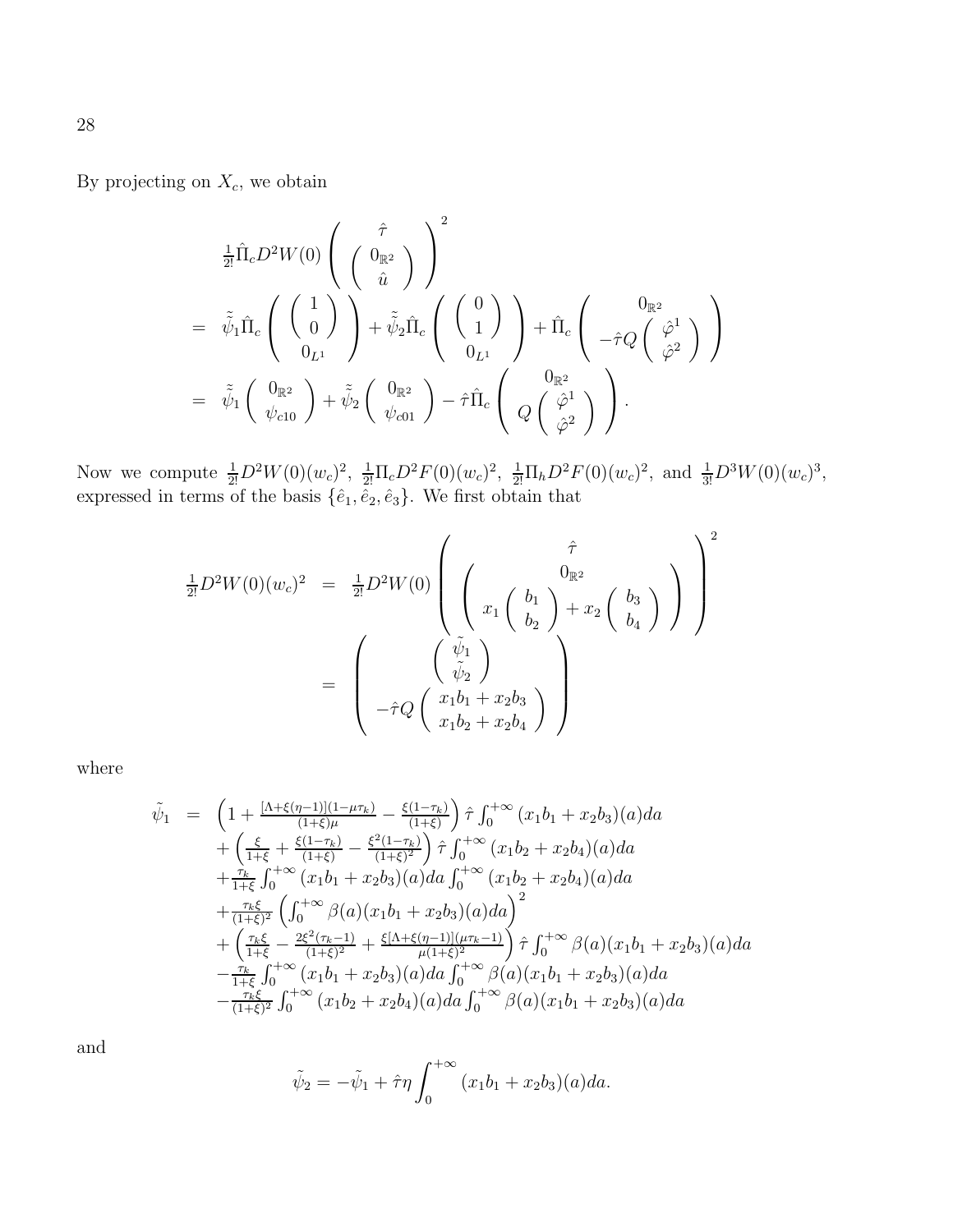Thus, according to  $(4.24)$ ,  $(4.6)$ ,  $(4.7)$ ,  $(4.19)$  and  $(4.21)$ , we have

<span id="page-28-0"></span>
$$
\begin{split}\n&= \begin{pmatrix}\n\frac{1}{2!}\Pi_{c}D^{2}F(0)(w_{c})^{2} \\
0_{\mathbb{R}} \\
\frac{1}{2!}\hat{\Pi}_{c}D^{2}W(0) \begin{pmatrix} \hat{\tau} \\ \hat{v}_{c} \end{pmatrix}^{2}\n\end{pmatrix} \\
&= \begin{pmatrix}\n0_{\mathbb{R}} \\
\tilde{\psi}_{1}\hat{\Pi}_{c} \begin{pmatrix} 1 \\ 0 \\ 0_{L^{1}} \end{pmatrix} + \begin{pmatrix} 0_{\mathbb{R}} \\
\tilde{\psi}_{2}\hat{\Pi}_{c} \begin{pmatrix} 0 \\ 1 \end{pmatrix} \\
0_{L^{1}}\n\end{pmatrix} \\
&- \begin{pmatrix}\n0_{\mathbb{R}} \\
x_{1}\hat{\tau}\hat{\Pi}_{c} \begin{pmatrix} 0_{\mathbb{R}^{2}} \\
Q \begin{pmatrix} b_{1} \\ b_{2} \end{pmatrix} \end{pmatrix} \end{split} \begin{pmatrix} 0_{\mathbb{R}} \\
\tilde{\psi}_{2}\hat{\Pi}_{c} \begin{pmatrix} 0_{\mathbb{R}^{2}} \\
Q \begin{pmatrix} b_{3} \\ b_{4} \end{pmatrix} \end{pmatrix} \end{split}
$$
\n
$$
= \begin{pmatrix}\n0_{\mathbb{R}} \\
\tilde{\psi}_{1} \begin{pmatrix} 0_{\mathbb{R}^{2}} \\
\tilde{\psi}_{2} \end{pmatrix} + \begin{pmatrix} 0_{\mathbb{R}^{2}} \\
\tilde{\psi}_{2} \begin{pmatrix} 0_{\mathbb{R}^{2}} \\
Q \begin{pmatrix} b_{2} \\ b_{4} \end{pmatrix} \end{pmatrix} \end{split}
$$
\n
$$
- \begin{pmatrix}\n0_{\mathbb{R}} \\
\begin{pmatrix}\n0_{\mathbb{R}^{2}} \\
x_{1}\hat{\tau}\psi_{i\omega12} \begin{pmatrix} b_{1} \\ b_{2} \end{pmatrix} + x_{1}\hat{\tau}\psi_{-i\omega12} \begin{pmatrix} b_{3} \\ b_{4} \end{pmatrix} \end{pmatrix} \end{split}
$$
\n
$$
= \begin{pmatrix}\n0_{\mathbb{R}} \\
\begin{pmatrix}\n0_{\mathbb{R}^{2}} \\
x_{2}\hat{\tau}\psi_{i\omega34} \begin{pmatrix} b_{1} \\ b_{2} \end{pmatrix} + x
$$

where

$$
\psi_{\Pi c212} = \tilde{\psi}_1 \left( \frac{d}{d\lambda} |\Delta(i\omega_k)| \right)^{-1} \frac{(i\omega_k + \mu \tau_k)(\xi + 1) + \xi \tau_k}{(i\omega_k + \mu \tau_k)(\xi + 1)} + \tilde{\psi}_2 \left( \frac{d}{d\lambda} |\Delta(i\omega_k)| \right)^{-1} \frac{\xi \tau_k}{(i\omega_k + \mu \tau_k)(\xi + 1)} - x_1 \hat{\tau} \psi_{i\omega 12} - x_2 \hat{\tau} \psi_{i\omega 34}
$$

$$
\psi_{\Pi c234} = \tilde{\psi}_1 \left( \frac{d}{d\lambda} |\Delta(-i\omega_k)| \right)^{-1} \frac{(-i\omega_k + \mu \tau_k)(\xi + 1) + \xi \tau_k}{(-i\omega_k + \mu \tau_k)(\xi + 1)} + \tilde{\psi}_2 \left( \frac{d}{d\lambda} |\Delta(-i\omega_k)| \right)^{-1} \frac{\xi \tau_k}{(-i\omega_k + \mu \tau_k)(\xi + 1)} -x_1 \hat{\tau} \psi_{-i\omega 12} - x_2 \hat{\tau} \psi_{-i\omega 34}.
$$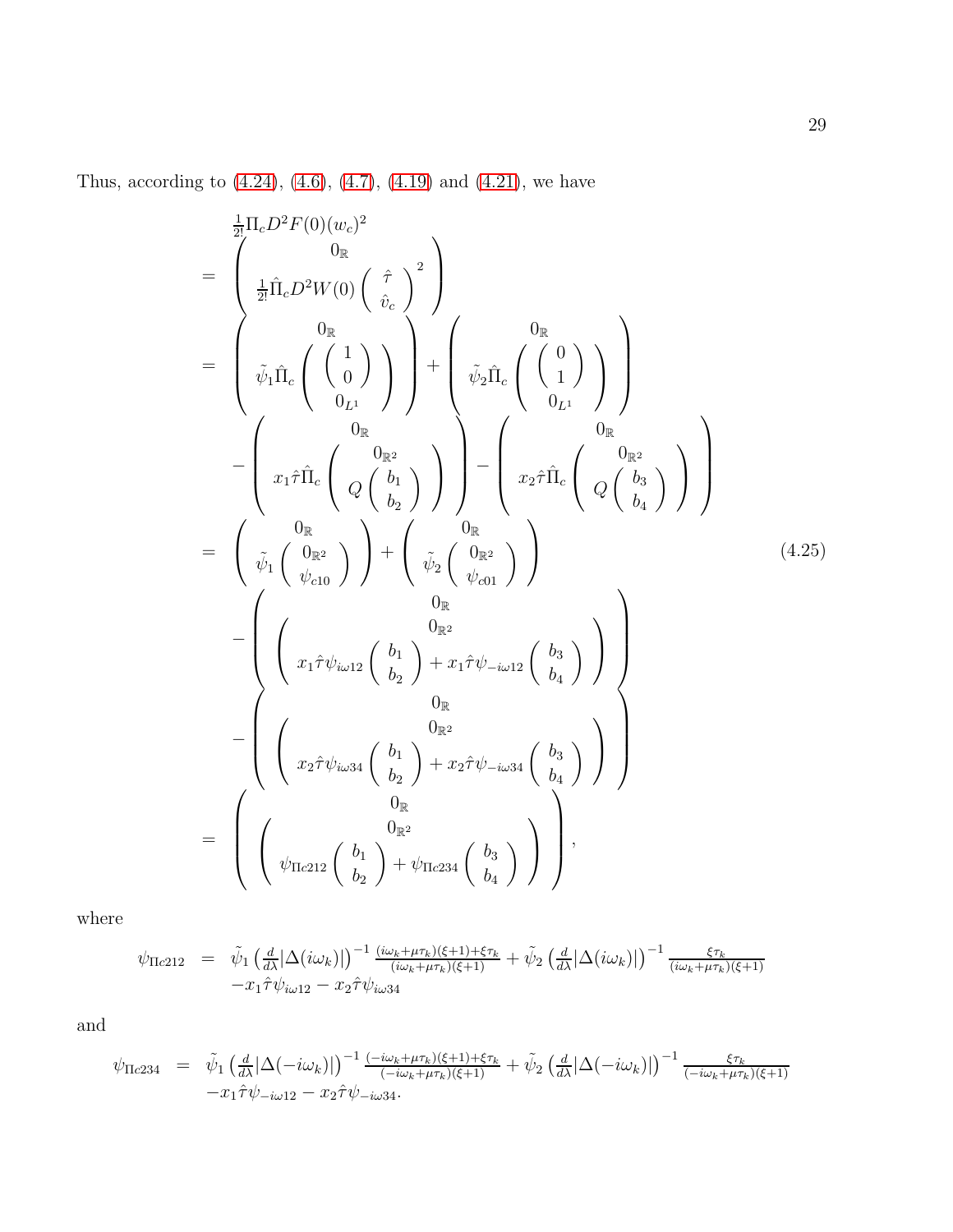In addition, according to  $(4.10)$ ,  $(4.11)$ ,  $(4.20)$  and  $(4.22)$ , we have

<span id="page-29-0"></span>
$$
\begin{split}\n&= \frac{\frac{1}{2!} \Pi_{h} D^{2} F(0)(w_{c})^{2}}{\frac{1}{2!} (I - \Pi_{c}) D^{2} F(0)(w_{c})^{2}} \\
&= \begin{pmatrix} 0 \\
\frac{1}{2!} (I - \hat{\Pi}_{c}) D^{2} W(0) \begin{pmatrix} \hat{\tau} \\ \hat{v}_{c} \end{pmatrix}^{2} \\
&= \begin{pmatrix} 0 \\
\bar{\psi}_{1} (I - \hat{\Pi}_{c}) \begin{pmatrix} 1 \\ 0 \\ 0_{L^{1}} \end{pmatrix} \end{pmatrix} + \begin{pmatrix} 0 \\
\bar{\psi}_{2} (I - \hat{\Pi}_{c}) \begin{pmatrix} 0 \\ 0 \\ 0_{L^{1}} \end{pmatrix} \\
&= \begin{pmatrix} 0 \\
x_{1} \hat{\tau} (I - \hat{\Pi}_{c}) \begin{pmatrix} 0_{\mathbb{R}^{2}} \\ Q \begin{pmatrix} b_{1} \\ b_{2} \end{pmatrix} \end{pmatrix} \end{split} \begin{pmatrix} 0 \\
\bar{\psi}_{2} (I - \hat{\Pi}_{c}) \begin{pmatrix} 0 \\ 0 \\ 0_{L^{1}} \end{pmatrix} \end{pmatrix} \\
&= \begin{pmatrix} 0 \\
x_{1} \hat{\tau} (I - \hat{\Pi}_{c}) \begin{pmatrix} 0_{\mathbb{R}^{2}} \\ Q \begin{pmatrix} b_{1} \\ b_{2} \end{pmatrix} \end{pmatrix} \end{split} \begin{pmatrix} 0 \\
x_{2} \hat{\tau} (I - \hat{\Pi}_{c}) \begin{pmatrix} 0_{\mathbb{R}^{2}} \\ Q \begin{pmatrix} b_{3} \\ b_{4} \end{pmatrix} \end{pmatrix} \end{split} \begin{pmatrix} 0 \\
x_{1} \hat{\tau} (I - \hat{\Pi}_{c}) \begin{pmatrix} 0_{\mathbb{R}^{2}} \\ Q \begin{pmatrix} b_{2} \\ b_{3} \end{pmatrix} \end{pmatrix} \end{split} \tag{4.26}
$$
\n
$$
- \begin{pmatrix} 0 \\
\mu_{\mathbb{R}^{2}} \\
\mu_{\mathbb{R}^{2}} \end{pmatrix} \end{split} \begin{pmatrix} 0 \\
\mu_{\mathbb{R}^{2}} \\
-\tilde{\psi}_{1} \psi_{c10} \begin{pmatrix} 0 \\
\mu_{\mathbb{R}^{2}} \end{pmatrix} \end{
$$

where

$$
\psi_{\Pi h212} = -\tilde{\psi}_1 \left( \frac{d}{d\lambda} |\Delta(i\omega_k)| \right)^{-1} \frac{(i\omega_k + \mu \tau_k)(\xi + 1) + \xi \tau_k}{(i\omega_k + \mu \tau_k)(\xi + 1)} - \tilde{\psi}_2 \left( \frac{d}{d\lambda} |\Delta(i\omega_k)| \right)^{-1} \frac{\xi \tau_k}{(i\omega_k + \mu \tau_k)(\xi + 1)} + x_1 \hat{\tau} \psi_{i\omega 12} + x_2 \hat{\tau} \psi_{i\omega 34}
$$

and

$$
\psi_{\Pi h234} = -\tilde{\psi}_1 \left( \frac{d}{d\lambda} |\Delta(-i\omega_k)| \right)^{-1} \frac{(-i\omega_k + \mu \tau_k)(\xi + 1) + \xi \tau_k}{(-i\omega_k + \mu \tau_k)(\xi + 1)} - \tilde{\psi}_2 \left( \frac{d}{d\lambda} |\Delta(-i\omega_k)| \right)^{-1} \frac{\xi \tau_k}{(-i\omega_k + \mu \tau_k)(\xi + 1)} + x_1 \hat{\tau} \psi_{-i\omega 12} + x_2 \hat{\tau} \psi_{-i\omega 34}.
$$

30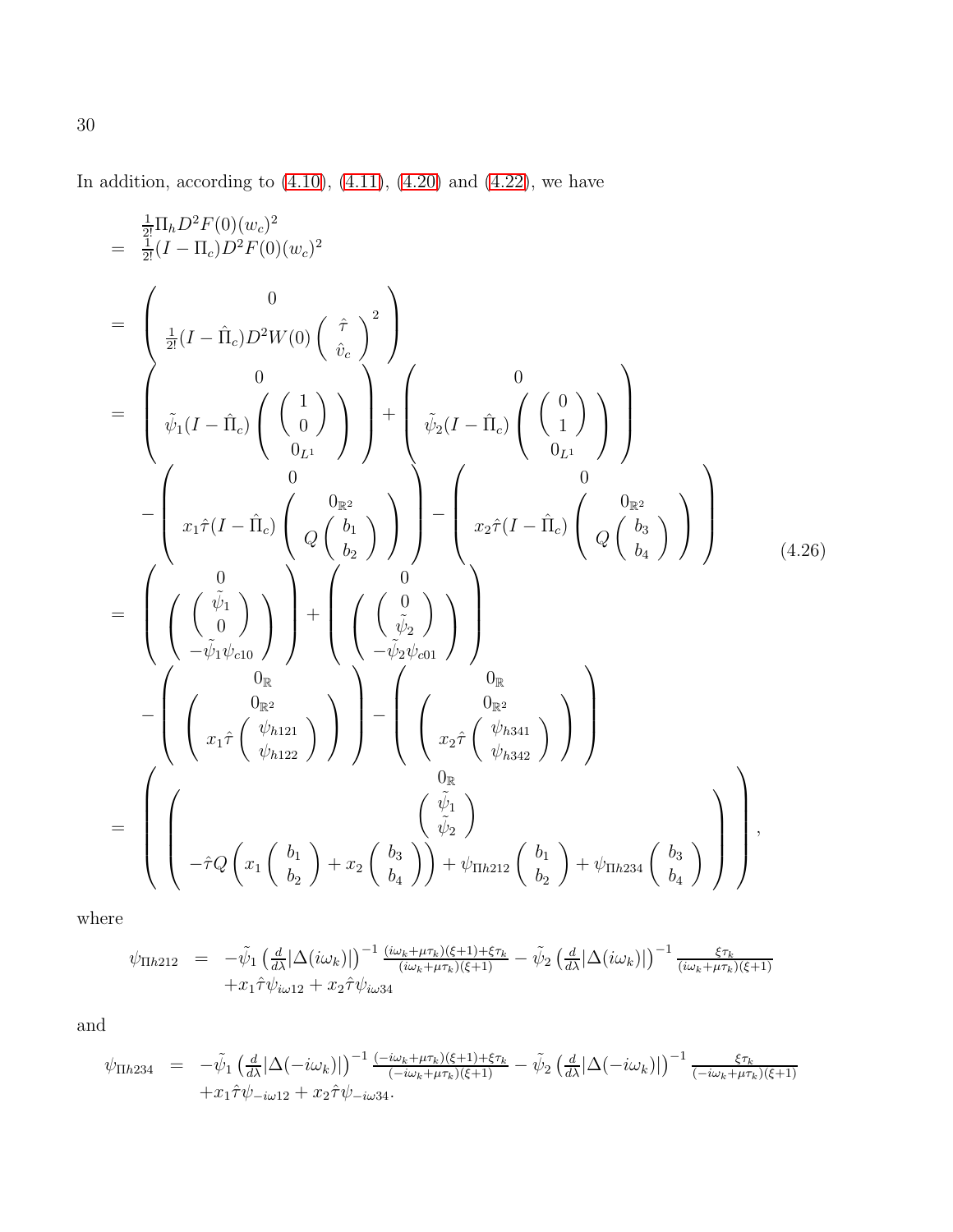Moreover, we have

$$
D^{3}W(0)(w_{1}, w_{2}, w_{3})
$$
\n
$$
= D^{3}W(0) \left( \begin{pmatrix} \hat{\tau}_{1} \\ v_{1} \end{pmatrix}, \begin{pmatrix} \hat{\tau}_{2} \\ v_{2} \end{pmatrix}, \begin{pmatrix} \hat{\tau}_{3} \\ v_{3} \end{pmatrix} \right)
$$
\n
$$
= \hat{\tau}_{1}D^{2}H(\overline{v}_{\tau_{k}})(v_{2}, v_{3}) + \hat{\tau}_{2}D^{2}H(\overline{v}_{\tau_{k}})(v_{1}, v_{3}) + \hat{\tau}_{3}D^{2}H(\overline{v}_{\tau_{k}})(v_{1}, v_{2})
$$
\n
$$
+ 2\hat{\tau}_{2}\hat{\tau}_{3}D^{2}H(\overline{v}_{\tau_{k}})\left( v_{1}, \frac{d\overline{v}_{\tau+\tau_{k}}}{d\overline{\tau}} \Big|_{\hat{\tau}=0} \right) + 2\hat{\tau}_{1}\hat{\tau}_{3}D^{2}H(\overline{v}_{\tau_{k}})\left( v_{2}, \frac{d\overline{v}_{\tau+\tau_{k}}}{d\overline{\tau}} \Big|_{\hat{\tau}=0} \right)
$$
\n
$$
+ \hat{\tau}_{2}\hat{\tau}_{3}\tau_{k}D^{2}H(\overline{v}_{\tau_{k}})\left( v_{3}, \frac{d^{2}\overline{v}_{\tau+\tau_{k}}}{d\overline{\tau}} \Big|_{\hat{\tau}=0} \right) + \hat{\tau}_{1}\hat{\tau}_{3}\tau_{k}D^{2}H(\overline{v}_{\tau_{k}})\left( v_{2}, \frac{d^{2}\overline{v}_{\tau+\tau_{k}}}{d\overline{\tau}_{1}^{2}} \Big|_{\hat{\tau}=0} \right)
$$
\n
$$
+ \hat{\tau}_{1}\hat{\tau}_{2}\tau_{k}D^{2}H(\overline{v}_{\tau_{k}})\left( v_{1}, \frac{d^{2}\overline{v}_{\tau+\tau_{k}}}{d\overline{\tau}_{\tau+\tau_{k}}} \Big|_{\hat{\tau}=0} \right) + \hat{\tau}_{1}\hat{\tau}_{3}\tau_{k}D^{2}H(\overline{v}_{\tau_{k}})\left( v_{2}, \frac{d^{2}\overline{v}_{\tau+\tau_{k}}}{d\overline{\tau}_{\tau}} \Big|_{\hat{\tau}=0} \right)
$$
\n $$ 

where

$$
D^3H(\overline{v}_{\tau_k})\left(\left(\begin{array}{c}0_{\mathbb{R}^2}\\ \left(\begin{array}{c} \varphi_1^1\\ \varphi_1^2 \end{array}\right) \end{array}\right),\left(\begin{array}{c}0_{\mathbb{R}^2}\\ \left(\begin{array}{c} \varphi_2^1\\ \varphi_2^2 \end{array}\right) \end{array}\right)\right) = \left(\begin{array}{c} \left(\begin{array}{c} \psi_{D3H1}\\ \psi_{D3H2} \end{array}\right) \\ 0_{L^1} \end{array}\right)
$$

with

$$
\psi_{D3H1} = -\frac{1}{(1+\xi)^2} \{ \int_0^{+\infty} \varphi_1^1(a)da \int_0^{+\infty} \varphi_2^2(a)da \int_0^{+\infty} \beta(a) \varphi_3^1(a)da \n+ \int_0^{+\infty} \varphi_1^1(a)da \int_0^{+\infty} \varphi_3^2(a)da \int_0^{+\infty} \beta(a) \varphi_2^1(a)da \n+ \int_0^{+\infty} \varphi_1^2(a)da \int_0^{+\infty} \varphi_2^1(a)da \int_0^{+\infty} \beta(a) \varphi_3^1(a)da \n+ \int_0^{+\infty} \varphi_2^2(a)da \int_0^{+\infty} \varphi_3^1(a)da \int_0^{+\infty} \beta(a) \varphi_2^1(a)da \n+ \int_0^{+\infty} \varphi_2^1(a)da \int_0^{+\infty} \varphi_3^2(a)da \int_0^{+\infty} \beta(a) \varphi_1^1(a)da \n+ \int_0^{+\infty} \varphi_2^2(a)da \int_0^{+\infty} \varphi_3^1(a)da \int_0^{+\infty} \beta(a) \varphi_1^1(a)da \n- 2 \int_0^{+\infty} \varphi_1^1(a)da \int_0^{+\infty} \beta(a) \varphi_2^1(a)da \int_0^{+\infty} \beta(a) \varphi_3^1(a)da \n- 2 \int_0^{+\infty} \varphi_2^1(a)da \int_0^{+\infty} \beta(a) \varphi_1^1(a)da \int_0^{+\infty} \beta(a) \varphi_3^1(a)da \n- 2 \int_0^{+\infty} \varphi_3^1(a)da \int_0^{+\infty} \beta(a) \varphi_1^1(a)da \int_0^{+\infty} \beta(a) \varphi_2^1(a)da \n- 2 \int_0^{+\infty} \varphi_3^1(a)da \int_0^{+\infty} \beta(a) \varphi_2^1(a)da \int_0^{+\infty} \beta(a) \varphi_2^1(a)da \n- 2 \int_0^{+\infty} \varphi_1^2(a)da \int_0^{+\infty} \beta(a) \varphi_2^1(a)da \int_0^{+\infty
$$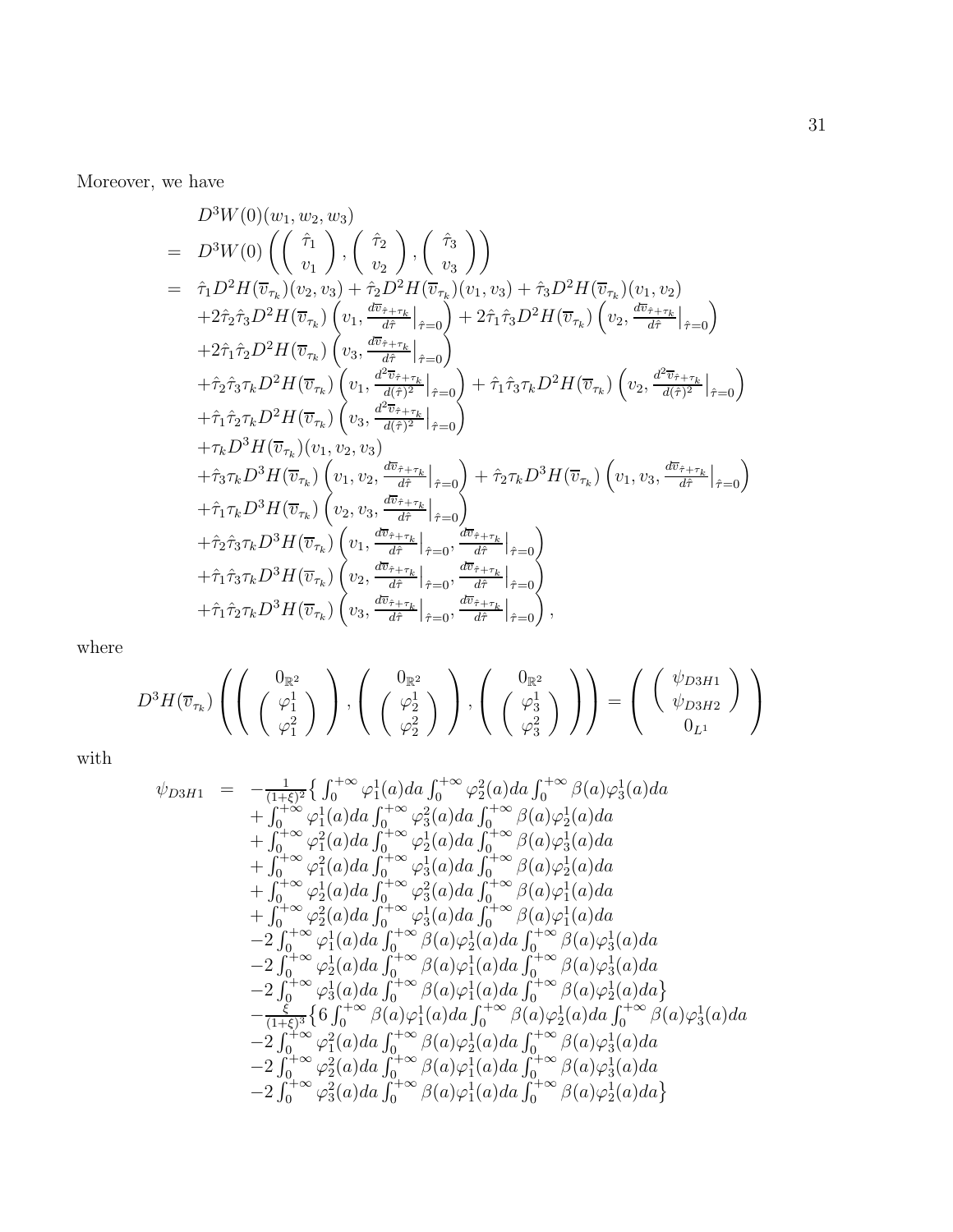$$
\psi_{D3H2}=-\psi_{D3H1}.
$$

Therefore, we obtain

$$
\frac{1}{3!}D^3W(0)(w_c)^3 = \frac{1}{3!}D^3W(0)\begin{pmatrix} \hat{\tau} \\ \hat{v}_c \end{pmatrix}^3 = \begin{pmatrix} \hat{\psi}_1 \\ \hat{\psi}_2 \\ 0_{L^1} \end{pmatrix}
$$

with

$$
\hat{\psi}_{1} = \begin{cases}\n\frac{(\hat{\tau})^{2}}{\xi + 1} \left( \frac{\xi(\tau_{k} - 1)}{\tau_{k}} - \frac{[\Lambda + \xi(\eta - 1)](\mu\tau_{k} - 1)}{\mu\tau_{k}} \right) + \frac{(\hat{\tau})^{2}\xi}{(\xi + 1)^{2}} \left( \frac{\xi(\tau_{k} - 1)^{2}}{\tau_{k}} - \frac{[\Lambda + \xi(\eta - 1)](\mu\tau_{k} - 1)(\tau_{k} - 1)}{\mu\tau_{k}} \right) \\
-\frac{(\hat{\tau})^{2}\xi[(\xi - 1)\tau_{k}^{2} + 4\tau_{k} - 2]}{2(\xi + 1)} \int_{0}^{+\infty} (x_{1}b_{1} + x_{2}b_{3})(a)da \\
+\frac{(\hat{\tau})^{2}\xi[(\xi - 1)\tau_{k}^{2} + 4\tau_{k} - 2]}{\xi + 1} \int_{0}^{+\infty} (x_{1}b_{2} + x_{2}b_{4})(a)da \\
-\frac{\tau_{k} \xi}{(\xi + 1)^{3}} \left( \int_{0}^{+\infty} \beta(a)(x_{1}b_{1} + x_{2}b_{3})(a)da \int_{0}^{3} \right. \\
+\left\{ \frac{\hat{\tau}^{2}(\xi - \tau_{k})}{(\xi + 1)^{3}} + \frac{\hat{\tau}^{2}(\xi}{(\xi + 1)^{2}} \left( 3\xi(\tau_{k} - 1) - \frac{[\Lambda + \xi(\eta - 1)](\mu\tau_{k} - 1)}{\mu} \right) \right\} \\
\times \left( \int_{0}^{+\infty} \beta(a)(x_{1}b_{1} + x_{2}b_{3})(a)da \right)^{2} \\
+\left\{ \frac{\hat{\tau}^{2}\xi}{(\xi + 1)^{2}} \left( \frac{2\xi(\tau_{k} - 1)^{2}}{\tau_{k}} - \frac{[\Lambda + \xi(\eta - 1)](\mu\tau_{k} - 1)(\tau_{k} - 1)}{\mu\tau_{k}} \right) \right. \\
-\frac{\hat{\tau}^{2}\xi^{2}}{(\xi + 1)^{3}} \left( \frac{3\xi(\tau_{k} - 1)}{\tau_{k}} - \frac{[\Lambda + \xi(\eta - 1)](\mu\tau_{k} - 1)(\tau_{k} - 1)}{\mu\tau_{k}} \right) \\
+\left\{ \frac{\hat{\tau
$$

and

$$
\hat{\psi}_2 = -\hat{\psi}_1.
$$

32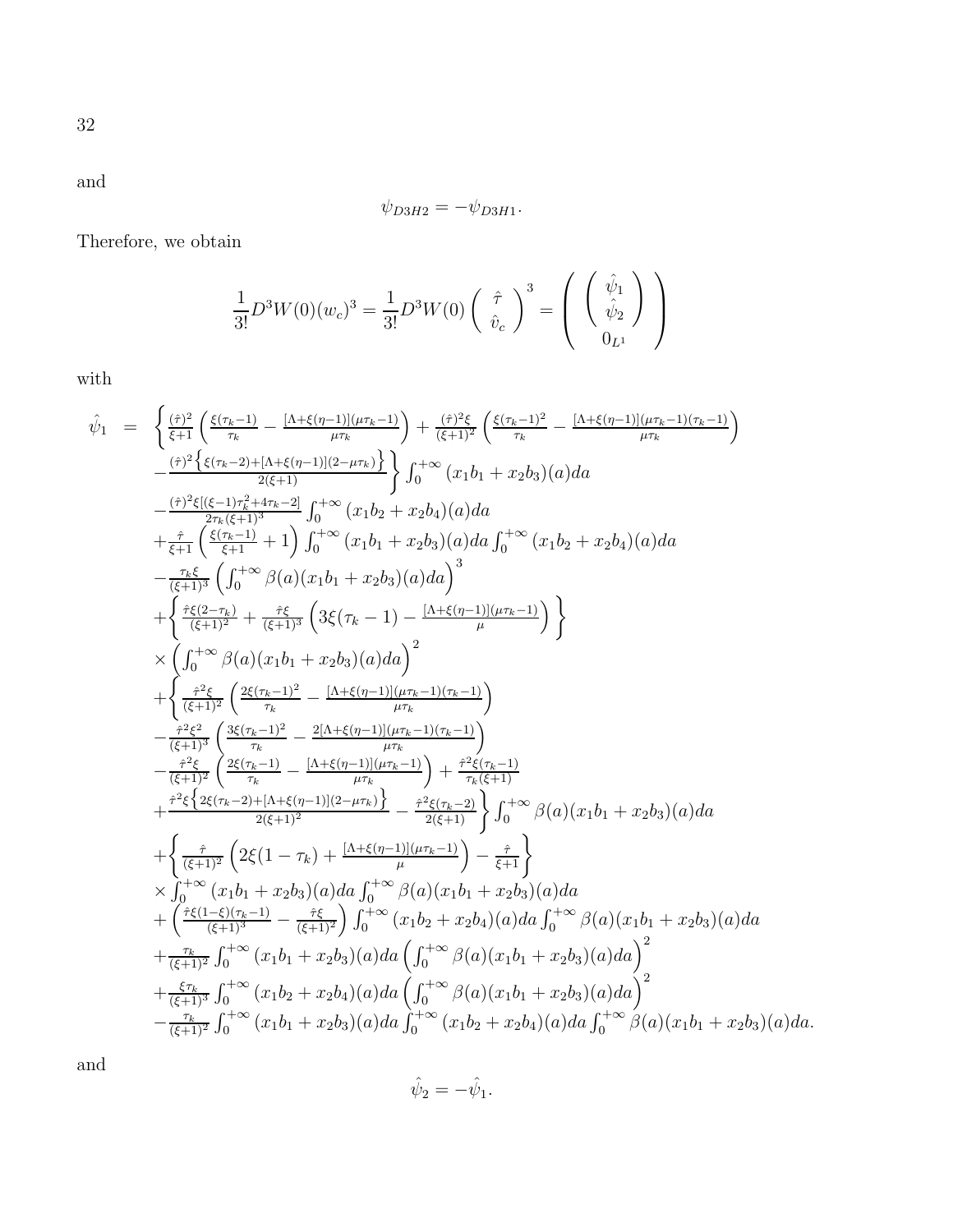Furthermore, we can yield

<span id="page-32-1"></span>
$$
\begin{split}\n&= \begin{pmatrix}\n\frac{1}{3!} \Pi_c D^3 F(0)(w_c)^3 \\
&= \begin{pmatrix}\n0 \\
\frac{1}{3!} \hat{\Pi}_c D^3 W(0)(w_c)^3\n\end{pmatrix} \\
&= \begin{pmatrix}\n0_R \\
\hat{\psi}_1 \hat{\Pi}_c \begin{pmatrix}\n1 \\
0\n\end{pmatrix}\n\end{pmatrix} + \begin{pmatrix}\n0_R \\
\hat{\psi}_2 \hat{\Pi}_c \begin{pmatrix}\n0 \\
1\n\end{pmatrix}\n\end{pmatrix} \\
&= \begin{pmatrix}\n0_R \\
\hat{\psi}_1 \begin{pmatrix}\n0_{\mathbb{R}^2} \\
\psi_{c10}\n\end{pmatrix}\n\end{pmatrix} + \begin{pmatrix}\n0_R \\
\hat{\psi}_2 \begin{pmatrix}\n0_{\mathbb{R}^2} \\
\psi_{c01}\n\end{pmatrix}\n\end{split}
$$
\n
$$
= \begin{pmatrix}\n0_R \\
\hat{\psi}_1 \begin{pmatrix}\n\frac{d}{dx} |\Delta(i\omega_k)|\n\end{pmatrix}^{-1} \begin{pmatrix}\nb_1 \\
b_2\n\end{pmatrix} + \hat{\psi}_1 \begin{pmatrix}\n\frac{d}{dx} |\Delta(-i\omega_k)|\n\end{pmatrix}^{-1} \begin{pmatrix}\nb_3 \\
b_4\n\end{pmatrix}\n\end{split}
$$
\n(4.27)

### 4.4 Computation of  $L_2$

In the following we apply the method described in Liu et al.  $[$  [\[22\]](#page-48-4), Theorem 4.2] for  $k = 2$ . The main point is to compute  $L_2 \in \mathcal{L}_s(\mathcal{X}_c^2, \mathcal{X}_h \cap D(\mathcal{A}))$  by solving the following equation for each  $(w_1, w_2) \in \mathcal{X}_c^2$ :

<span id="page-32-0"></span>
$$
\frac{d}{dt}[L_2(e^{\mathcal{A}_c t}w_1, e^{\mathcal{A}_c t}w_2)](0) = \mathcal{A}_h L_2(w_1, w_2) + \frac{1}{2!} \Pi_h D^2 F(0)(w_1, w_2).
$$
\n(4.28)

Note that

$$
\frac{d}{dt}[L_2(e^{\mathcal{A}_c t}w_1, e^{\mathcal{A}_c t}w_2)](0) = L_2(\mathcal{A}_c w_1, w_2) + L_2(w_1, \mathcal{A}_c w_2).
$$

So system [\(4.28\)](#page-32-0) can be rewritten as

$$
L_2(\mathcal{A}_c w_1, w_2) + L_2(w_1, \mathcal{A}_c w_2) = \mathcal{A}_h L_2(w_1, w_2) + \frac{1}{2!} \Pi_h D^2 F(0)(w_1, w_2).
$$
 (4.29)

(i) Computation of  $L_2(\hat{e}_2, \hat{e}_2)$ : Since  $\mathcal{A}_c \hat{e}_2 = i\omega_k \hat{e}_2$ , the equation

$$
L_2(\mathcal{A}_c \hat{e}_2, \hat{e}_2) + L_2(\hat{e}_2, \mathcal{A}_c \hat{e}_2) = \mathcal{A}_h L_2(\hat{e}_2, \hat{e}_2) + \frac{1}{2!} \Pi_h D^2 F(0)(\hat{e}_2, \hat{e}_2)
$$

is equivalent to

$$
(2i\omega_k - A_h)L_2(\hat{e}_2, \hat{e}_2) = \frac{1}{2!}\Pi_h D^2 F(0)(\hat{e}_2, \hat{e}_2),
$$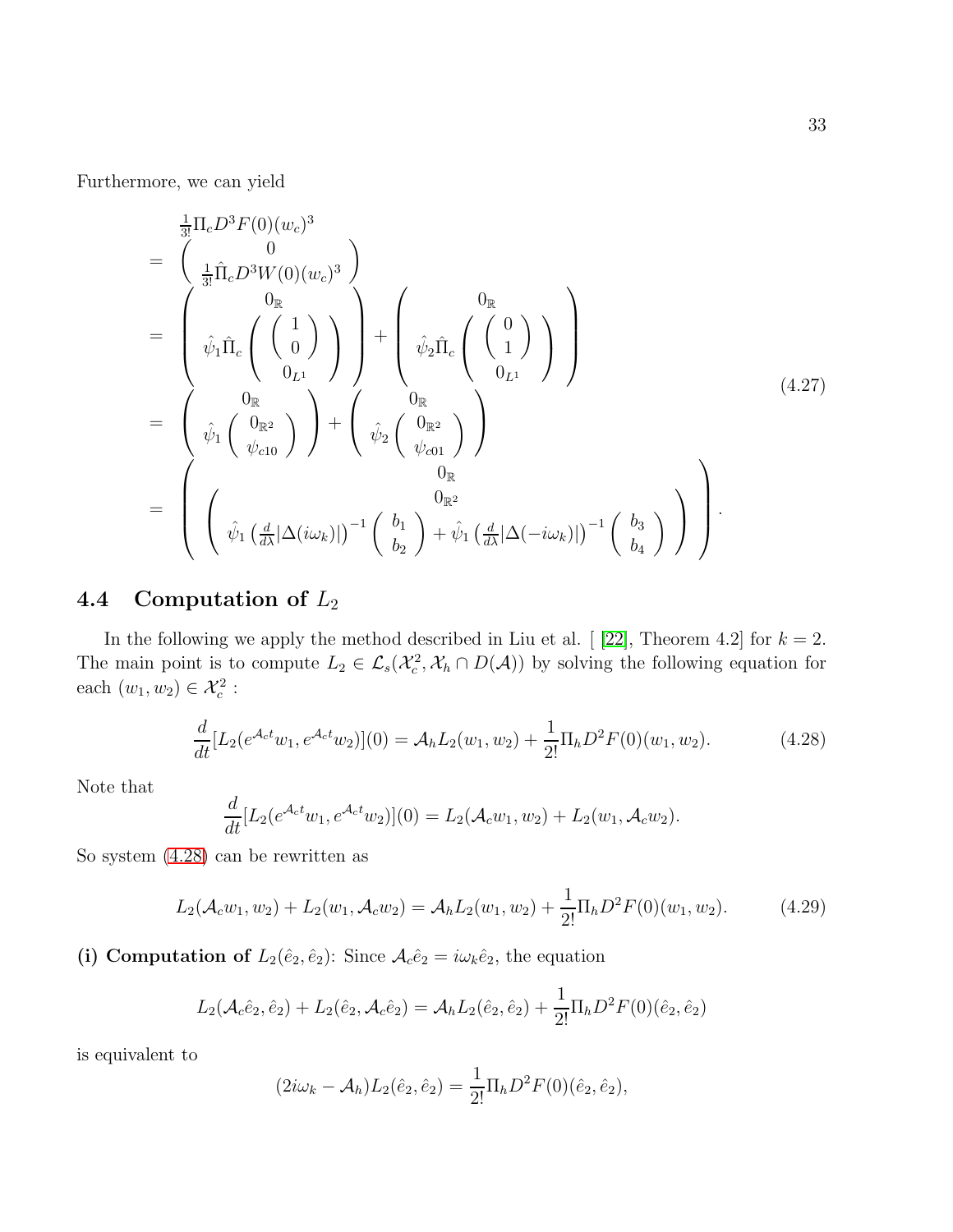where

$$
D^2F(0)(\hat{e}_2,\hat{e}_2)=\left(\begin{array}{c}0_{\mathbb{R}}\\D^2W(0)\left(\begin{array}{c}0_{\mathbb{R}^2}\\ \left(\begin{array}{c}b_1\\b_2\end{array}\right)\end{array}\right)\end{array}\right)^2\end{array}\right)=\left(\begin{array}{c}0_{\mathbb{R}}\\ \tau_kD^2H(\overline{v}_{\tau_k})\left(\begin{array}{c}0_{\mathbb{R}^2}\\ \left(\begin{array}{c}b_1\\b_2\end{array}\right)\end{array}\right)^2\end{array}\right).
$$

Thus, we have

$$
D^{2}F(0)(\hat{e}_{2},\hat{e}_{2}) = c_{2210} \left( \begin{array}{c} 0_{\mathbb{R}} \\ \begin{pmatrix} 1 \\ 0 \end{pmatrix} \end{array} \right) - c_{2210} \left( \begin{array}{c} 0_{\mathbb{R}} \\ \begin{pmatrix} 0 \\ 1 \end{pmatrix} \end{array} \right)
$$

with

$$
c_{2210} = \frac{2\tau_k e^{-i\omega_k} (\xi + 1 - \xi e^{-i\omega_k})}{(-i\mu \tau_k + \omega_k)(i\omega_k + \tau_k)^2 (\xi + 1)^2} \Big[ p_+ e^{i\omega_k} (i\tau_k - \omega_k) - \omega_k + i\mu \tau_k \Big].
$$

Therefore, on the basis of [\(4.13\)](#page-19-2) and [\(4.16\)](#page-20-0), we have

<span id="page-33-0"></span>
$$
L_{2}(\hat{e}_{2}, \hat{e}_{2}) = \frac{1}{2}c_{2210}(2i\omega_{k} - A_{h})^{-1}\Pi_{h} \left( \begin{pmatrix} 0_{\mathbb{R}} \\ 0 \\ 0_{L^{1}} \end{pmatrix} \right)
$$
  

$$
-\frac{1}{2}c_{2210}(2i\omega_{k} - A_{h})^{-1}\Pi_{h} \left( \begin{pmatrix} 0_{\mathbb{R}} \\ 0 \\ 0_{L^{1}} \end{pmatrix} \right)
$$
  

$$
= \frac{1}{2}c_{2210} \left( \frac{0_{\mathbb{R}}}{2i\omega_{k} - B_{\tau}|_{\hat{\Pi}_{h}(X)}} \right)^{-1}\hat{\Pi}_{h} \left( \begin{pmatrix} 1 \\ 0 \end{pmatrix} \right)
$$
  

$$
-\frac{1}{2}c_{2210} \left( \frac{0_{\mathbb{R}}}{2i\omega_{k} - B_{\tau}|_{\hat{\Pi}_{h}(X)}} \right)^{-1}\hat{\Pi}_{h} \left( \begin{pmatrix} 1 \\ 0 \end{pmatrix} \right)
$$
  

$$
= \left( \begin{pmatrix} 0_{\mathbb{R}} \\ 0_{\mathbb{R}^{2}} \\ 0_{\psi_{2,2,2}} \end{pmatrix} \right), \qquad (4.30)
$$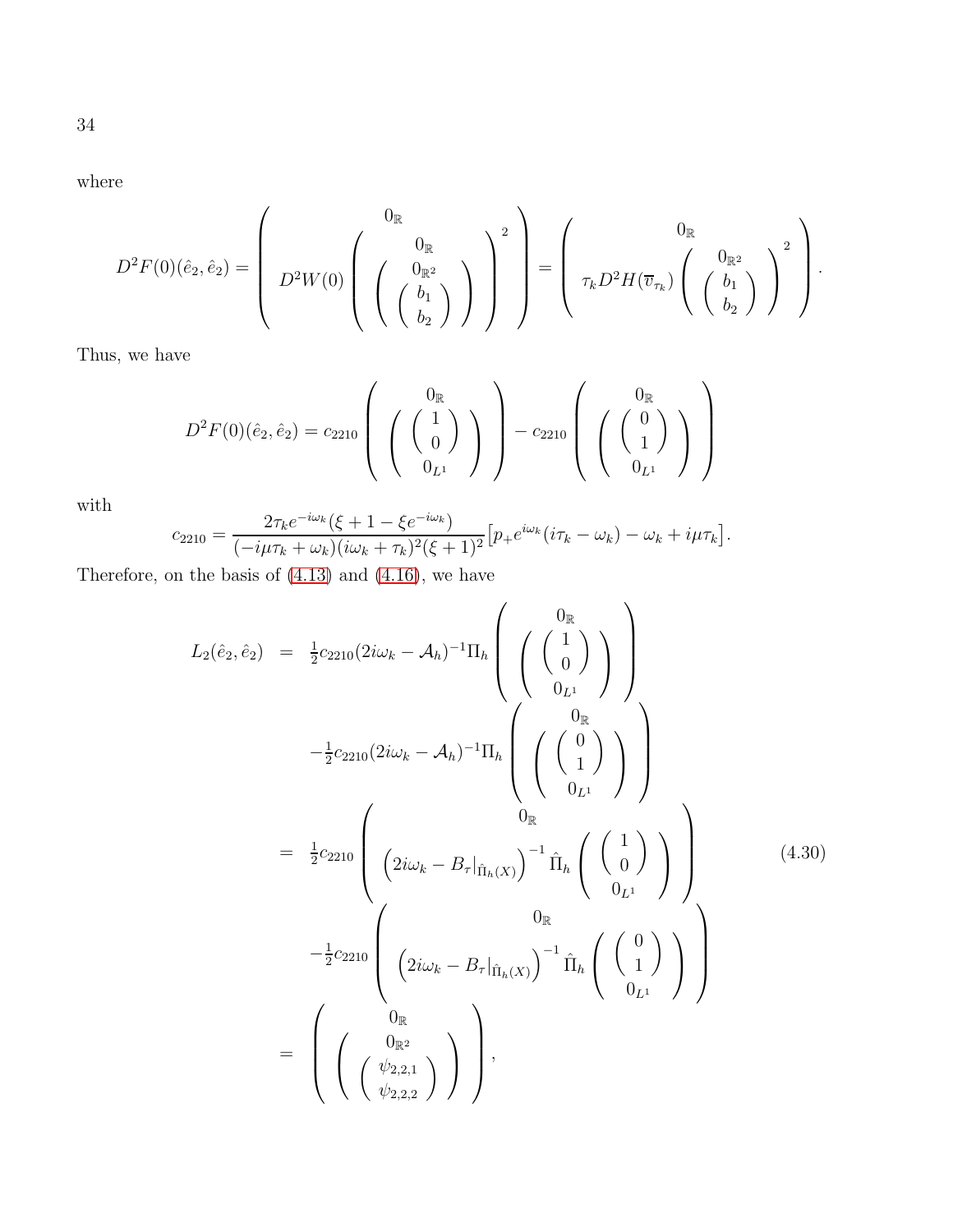where

$$
\psi_{2,2,1} = \frac{1}{2} c_{2210} \left( \frac{1}{|\Delta(2i\omega_k)|} e^{-(2i\omega_k + \tau_k)} - \left( \frac{d}{d\lambda} |\Delta(i\omega_k)| \right)^{-1} \frac{e^{-(i\omega_k + \tau_k)}}{i\omega_k} - \left( \frac{d}{d\lambda} |\Delta(-i\omega_k)| \right)^{-1} \frac{e^{-(i\omega_k + \tau_k)}}{3i\omega_k} \right)
$$
\n(4.31)

and

$$
\psi_{2,2,2} = \frac{1}{2} c_{2210} \left( \frac{1}{|\Delta(2i\omega_k)|} \frac{\eta \tau_k - (2i\omega_k + \tau_k)}{2i\omega_k + \tau_k} e^{-(2i\omega_k + \mu \tau_k)} - \left( \frac{d}{d\lambda} |\Delta(i\omega_k)| \right)^{-1} \frac{p_+ e^{-(i\omega_k + \mu \tau_k)}}{i\omega_k} - \left( \frac{d}{d\lambda} |\Delta(-i\omega_k)| \right)^{-1} \frac{p_- e^{-(i\omega_k + \mu \tau_k)}}{3i\omega_k} \right).
$$
\n(4.32)

(ii) Computation of  $L_2(\hat{e}_2, \hat{e}_3)$ : Since  $\mathcal{A}_c \hat{e}_2 = i\omega_k \hat{e}_2$  and  $\mathcal{A}_c \hat{e}_3 = -i\omega_k \hat{e}_3$ , the equation

$$
L_2(\mathcal{A}_c \hat{e}_2, \hat{e}_3) + L_2(\hat{e}_2, \mathcal{A}_c \hat{e}_3) = \mathcal{A}_h L_2(\hat{e}_2, \hat{e}_3) + \frac{1}{2!} \Pi_h D^2 F(0)(\hat{e}_2, \hat{e}_3)
$$

is equivalent to

$$
(0 - A_h)L_2(\hat{e}_2, \hat{e}_3) = \frac{1}{2!} \Pi_h D^2 F(0)(\hat{e}_2, \hat{e}_3),
$$

where

$$
D^{2}F(0)(\hat{e}_{2},\hat{e}_{3})
$$
\n
$$
= \begin{pmatrix}\nD^{2}W(0) \left( \left( \begin{array}{c}\n0_{\mathbb{R}} & 0_{\mathbb{R}} \\
0_{\mathbb{R}^{2}} & 0_{\mathbb{R}} \\
\frac{b_{2}}{b_{2}} \end{array} \right) \right), \left( \begin{array}{c}\n0_{\mathbb{R}} & 0_{\mathbb{R}} \\
\frac{b_{\mathbb{R}}}{b_{2}} & 0_{\mathbb{R}} \\
\frac{b_{\mathbb{R}}}{b_{4}} \end{array} \right) \right)\n\end{pmatrix}
$$
\n
$$
= \begin{pmatrix}\nD^{2}W(0) \left( \left( \begin{array}{c}\n0_{\mathbb{R}^{2}} & 0_{\mathbb{R}^{2}} \\
\frac{b_{\mathbb{R}^{2}}}{b_{2}} \end{array} \right) \right), \left( \begin{array}{c}\n0_{\mathbb{R}^{2}} & 0_{\mathbb{R}^{2}} \\
\frac{b_{3}}{b_{4}} \end{array} \right) \right)\n\end{pmatrix}
$$

Thus, we have

$$
D^{2}F(0)(\hat{e}_{2}, \hat{e}_{3}) = c_{2310} \left( \begin{array}{c} 0_{\mathbb{R}} \\ \begin{pmatrix} 1 \\ 0 \end{pmatrix} \end{array} \right) - c_{2310} \left( \begin{array}{c} 0_{\mathbb{R}} \\ \begin{pmatrix} 0 \\ 1 \end{pmatrix} \end{array} \right)
$$

with

$$
c_{2310} = -\tau_k \left\{ \frac{1}{\xi+1} \left( \frac{e^{-i\omega_k} + e^{i\omega_k}}{\omega_k^2 + \tau_k^2} - \frac{p_+}{(-i\mu\tau_k + \omega_k)(i\tau_k + \omega_k)} + \frac{p_-}{(i\omega_k - \mu\tau_k)(i\omega_k + \tau_k)} \right) - \frac{\xi}{(\xi+1)^2} \left( \frac{2}{\omega_k^2 + \tau_k^2} - \frac{p_+ e^{i\omega_k}}{(-i\mu\tau_k + \omega_k)(i\tau_k + \omega_k)} + \frac{p_- e^{-i\omega_k}}{(i\omega_k - \mu\tau_k)(i\omega_k + \tau_k)} \right) \right\}.
$$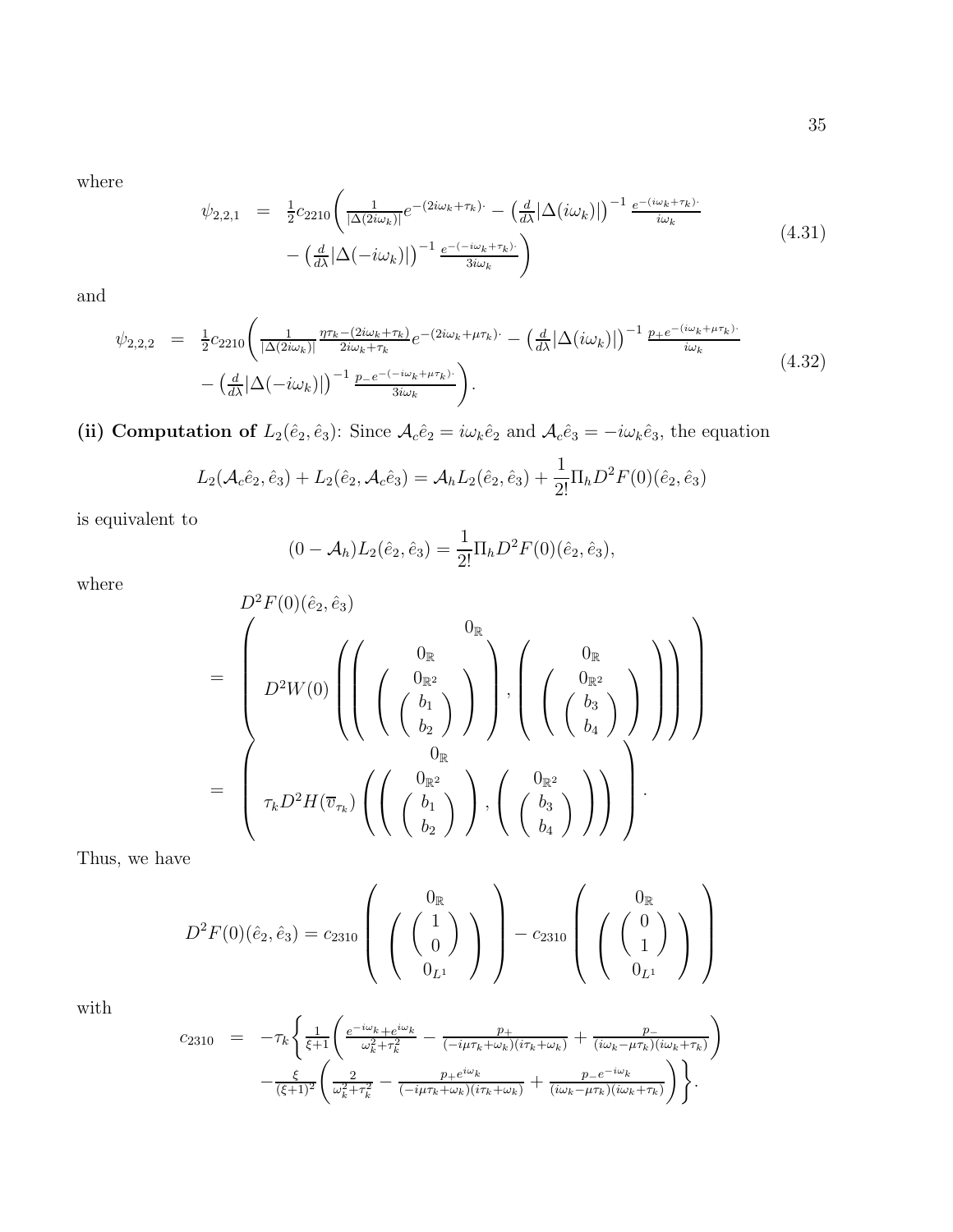Therefore, according to [\(4.13\)](#page-19-2) and [\(4.16\)](#page-20-0), we have

<span id="page-35-0"></span>
$$
L_{2}(\hat{e}_{2}, \hat{e}_{3}) = \frac{1}{2}c_{2310}(0 - A_{h})^{-1}\Pi_{h}\left(\begin{pmatrix} 0_{\mathbb{R}} \\ 0 \end{pmatrix} \right)
$$
  

$$
-\frac{1}{2}c_{2310}(0 - A_{h})^{-1}\Pi_{h}\left(\begin{pmatrix} 0_{\mathbb{R}} \\ 0 \end{pmatrix} \right)
$$
  

$$
= \frac{1}{2}c_{2310}\left(\begin{pmatrix} 0 \\ 0 - B_{\tau}|_{\hat{\Pi}_{h}(X)} \end{pmatrix}^{-1}\hat{\Pi}_{h}\begin{pmatrix} 1 \\ 0 \end{pmatrix} \right)
$$
  

$$
-\frac{1}{2}c_{2310}\left(\begin{pmatrix} 0 \\ 0 - B_{\tau}|_{\hat{\Pi}_{h}(X)} \end{pmatrix}^{-1}\hat{\Pi}_{h}\begin{pmatrix} 1 \\ 0 \end{pmatrix} \right)
$$
  

$$
= \begin{pmatrix} 0_{\mathbb{R}} \\ 0_{\mathbb{R}^{2}} \\ 0_{\mathbb{R}^{2}} \end{pmatrix}
$$
  

$$
= \begin{pmatrix} 0_{\mathbb{R}} \\ 0_{\mathbb{R}^{2}} \\ 0_{\mathbb{R}^{2},3,2} \end{pmatrix}
$$
 (4.33)

where

$$
\psi_{2,3,1} = \frac{1}{2} c_{2310} \left( \frac{1}{|\Delta(0)|} e^{-\tau_k} - \left( \frac{d}{d\lambda} |\Delta(i\omega_k)| \right)^{-1} \frac{e^{-(i\omega_k + \tau_k)}}{-i\omega_k} - \left( \frac{d}{d\lambda} |\Delta(-i\omega_k)| \right)^{-1} \frac{e^{-(i\omega_k + \tau_k)}}{i\omega_k} \right)
$$
\n(4.34)

and

$$
\psi_{2,3,2} = \frac{1}{2} c_{2310} \left( \frac{1}{|\Delta(0)|} \frac{\eta \tau_k - \tau_k}{\tau_k} e^{-\mu \tau_k} - \left( \frac{d}{d\lambda} |\Delta(i\omega_k)| \right)^{-1} \frac{p_+ e^{-(i\omega_k + \mu \tau_k)}}{-i\omega_k} - \left( \frac{d}{d\lambda} |\Delta(-i\omega_k)| \right)^{-1} \frac{p_- e^{-(i\omega_k + \mu \tau_k)}}{i\omega_k} \right).
$$
\n(4.35)

(iii) Computation of  $L_2(\hat{e}_3, \hat{e}_3)$ : Since  $\mathcal{A}_c \hat{e}_3 = -i\omega_k \hat{e}_3$ , the equation

$$
L_2(\mathcal{A}_c \hat{e}_3, \hat{e}_3) + L_2(\hat{e}_3, \mathcal{A}_c \hat{e}_3) = \mathcal{A}_h L_2(\hat{e}_3, \hat{e}_3) + \frac{1}{2!} \Pi_h D^2 F(0)(\hat{e}_3, \hat{e}_3)
$$

is equivalent to

$$
(-2i\omega_k - A_h)L_2(\hat{e}_3, \hat{e}_3) = \frac{1}{2!}\Pi_h D^2 F(0)(\hat{e}_3, \hat{e}_3),
$$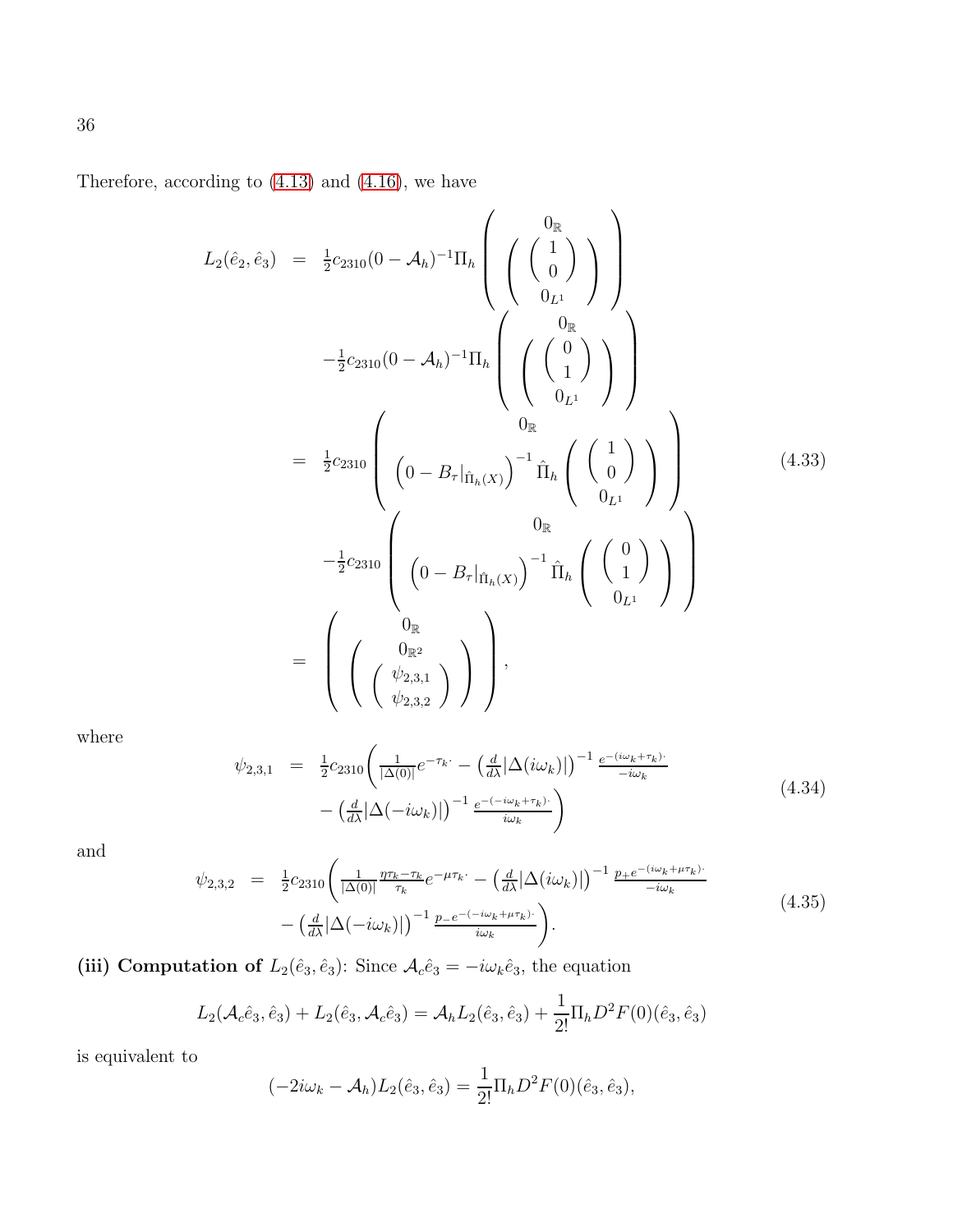where

$$
D^2F(0)(\hat{e}_3,\hat{e}_3)=\left(\begin{array}{c}0_{\mathbb{R}}\\D^2W(0)\left(\begin{array}{c}0_{\mathbb{R}^2}\\ \left(\begin{array}{c}b_3\\b_4\end{array}\right)\end{array}\right)\end{array}\right)^2\end{array}\right)=\left(\begin{array}{c}0_{\mathbb{R}}\\ \tau_kD^2H(\overline{v}_{\tau_k})\left(\begin{array}{c}0_{\mathbb{R}^2}\\ \left(\begin{array}{c}b_3\\b_4\end{array}\right)\end{array}\right)^2\end{array}\right).
$$

Thus, we have

$$
D^{2}F(0)(\hat{e}_{3},\hat{e}_{3})=c_{3310}\left(\left(\begin{array}{c}0_{\mathbb{R}}\\1\\0_{L^{1}}\end{array}\right)\right)-c_{3310}\left(\left(\begin{array}{c}0_{\mathbb{R}}\\1\\0_{L^{1}}\end{array}\right)\right)
$$

with

$$
c_{3310} = \frac{2\tau_k(\xi + 1 - \xi e^{i\omega_k}) \left(e^{i\omega_k}(i\omega_k - \mu\tau) - p - (i\omega_k - \tau)\right)}{(i\omega_k - \mu\tau_k)(i\tau_k + \omega_k)^2(\xi + 1)^2}.
$$

Therefore, in accordance with [\(4.13\)](#page-19-2) and [\(4.16\)](#page-20-0), we have

<span id="page-36-0"></span>
$$
L_{2}(\hat{e}_{3}, \hat{e}_{3}) = \frac{1}{2}c_{3310}(-2i\omega_{k} - A_{h})^{-1}\Pi_{h}\left(\begin{pmatrix}0_{\mathbb{R}}\\0\\0_{L^{1}}\end{pmatrix}\right)
$$
  

$$
-\frac{1}{2}c_{3310}(-2i\omega_{k} - A_{h})^{-1}\Pi_{h}\left(\begin{pmatrix}0_{\mathbb{R}}\\0\\0_{L^{1}}\end{pmatrix}\right)
$$
  

$$
= \frac{1}{2}c_{3310}\left(\begin{pmatrix}-2i\omega_{k} - B_{\tau}|_{\hat{\Pi}_{h}(X)}\end{pmatrix}^{-1}\hat{\Pi}_{h}\begin{pmatrix}1\\0\\0_{L^{1}}\end{pmatrix}\right)
$$
  

$$
-\frac{1}{2}c_{3310}\left(\begin{pmatrix}0_{\mathbb{R}}\\-2i\omega_{k} - B_{\tau}|_{\hat{\Pi}_{h}(X)}\end{pmatrix}^{-1}\hat{\Pi}_{h}\begin{pmatrix}0\\0\end{pmatrix}\right)
$$
  

$$
= \begin{pmatrix}0_{\mathbb{R}}\\0_{\mathbb{R}^{2}}\\(\begin{pmatrix}\omega_{k3,11}\\ \psi_{3,3,2}\end{pmatrix}\end{pmatrix},
$$
 (4.36)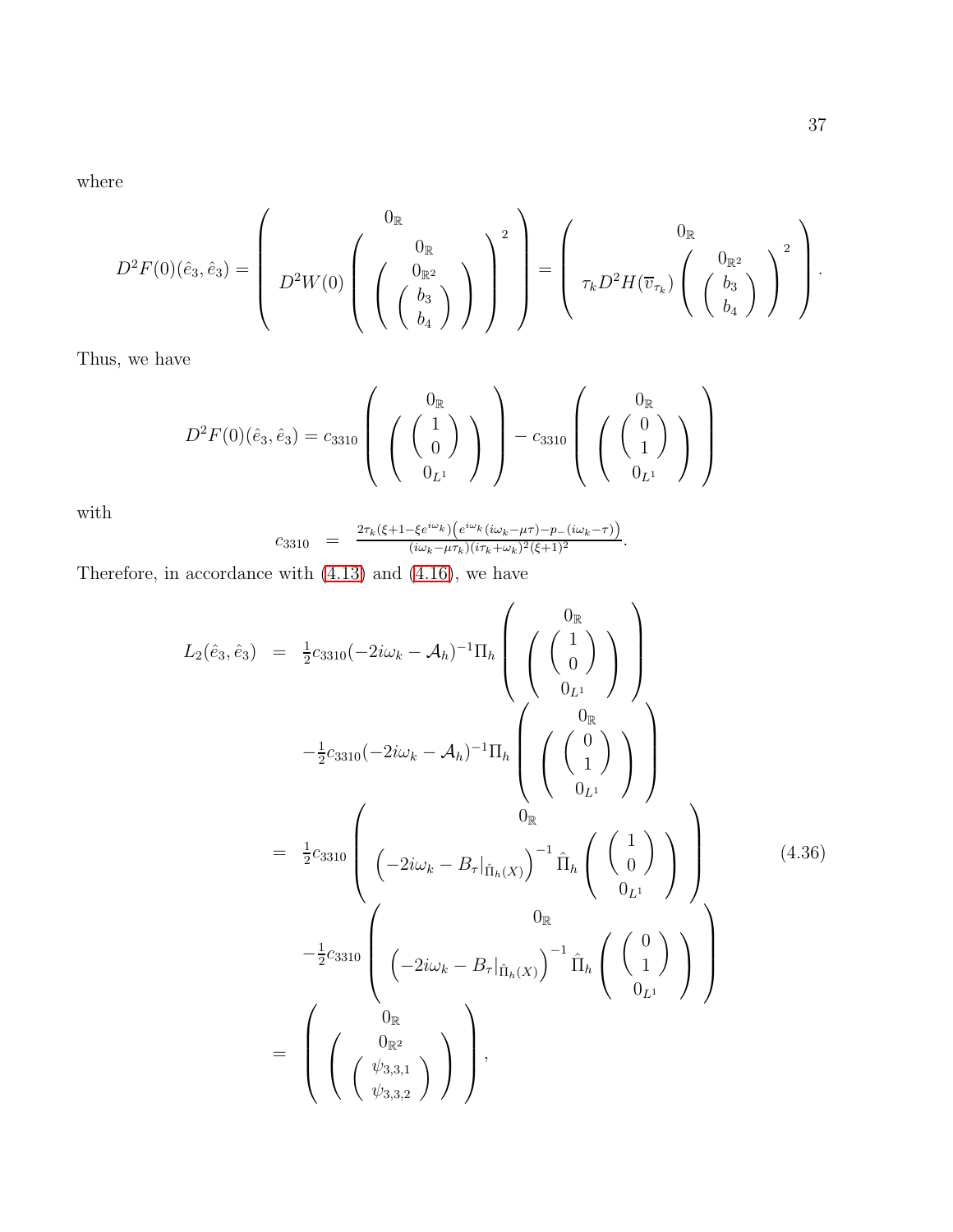38

where

$$
\psi_{3,3,1} = \frac{1}{2} c_{3310} \left( \frac{1}{|\Delta(-2i\omega_k)|} e^{-(-2i\omega_k + \tau_k) \cdot} - \left( \frac{d}{d\lambda} |\Delta(i\omega_k)| \right)^{-1} \frac{e^{-(i\omega_k + \tau_k) \cdot}}{-3i\omega_k} - \left( \frac{d}{d\lambda} |\Delta(-i\omega_k)| \right)^{-1} \frac{e^{-(i\omega_k + \tau_k) \cdot}}{-i\omega_k} \right)
$$
\n(4.37)

and

$$
\psi_{3,3,2} = \frac{1}{2} c_{3310} \left( \frac{1}{|\Delta(-2i\omega_k)|} \frac{\eta \tau_k - (-2i\omega_k + \tau_k)}{-2i\omega_k + \tau_k} e^{-(-2i\omega_k + \mu \tau_k)} - \left( \frac{d}{d\lambda} |\Delta(i\omega_k)| \right)^{-1} \frac{p_+ e^{-(i\omega_k + \mu \tau_k)}}{-3i\omega_k} - \left( \frac{d}{d\lambda} |\Delta(-i\omega_k)| \right)^{-1} \frac{p_- e^{-(i\omega_k + \mu \tau_k)}}{-i\omega_k} \right).
$$
\n(4.38)

By using a similar method, we obtain the following results:

$$
L_2(\hat{e}_2, \hat{e}_3) = L_2(\hat{e}_3, \hat{e}_2) = \left( \begin{array}{c} 0_{\mathbb{R}} \\ 0_{\mathbb{R}^2} \\ \left( \begin{array}{c} \langle \psi_{2,3,1} \\ \psi_{2,3,2} \end{array} \rangle \end{array} \right) \right).
$$
 (4.39)

#### 4.5 Normal Form of the reduced system

In this section, we will compute the normal form by applying the normal form theory developed in Liu et al. [\[22\]](#page-48-4) to system [\(4.3\)](#page-15-1). Define  $\Theta_m^c : V^m(\mathcal{X}_c, \mathcal{X}_c) \to V^m(\mathcal{X}_c, \mathcal{X}_c)$  by

<span id="page-37-0"></span>
$$
\Theta_m^c(G_c) := [\mathcal{A}_c, G_c], \quad \forall G_c \in V^m(\mathcal{X}_c, \mathcal{X}_c), \tag{4.40}
$$

and  $\Theta_m^h: V^m(\mathcal{X}_c, \mathcal{X}_h \cap D(\mathcal{A})) \to V^m(\mathcal{X}_c, \mathcal{X}_h)$  by

<span id="page-37-1"></span>
$$
\Theta_m^h(G_h) := [\mathcal{A}, G_h], \quad \forall G_h \in V^m(\mathcal{X}_c, \mathcal{X}_h \cap D(\mathcal{A})). \tag{4.41}
$$

We decompose  $V^m(\mathcal{X}_c, \mathcal{X}_c)$  into the direction sum

$$
V^m(\mathcal{X}_c, \mathcal{X}_c) = \mathcal{R}_m^c \oplus \mathcal{C}_m^c,
$$

where

$$
\mathcal{R}_m^c := \mathcal{R}(\Theta_m^c),
$$

is the range of  $\Theta_m^c$ , and  $\mathcal{C}_m^c$  is some complementary space of  $\mathcal{R}_m^c$  into  $V^m(\mathcal{X}_c, \mathcal{X}_c)$ . Define  $\mathcal{P}_m: V^m(\mathcal{X}_c, \mathcal{X}) \to V^m(\mathcal{X}_c, \mathcal{X})$  the bounded linear projector satisfying

$$
\mathcal{P}_m(V^m(\mathcal{X}_c,\mathcal{X}))=\mathcal{R}_m^c\oplus V^m(\mathcal{X}_c,\mathcal{X}_h)\quad\text{and}\quad (I-\mathcal{P}_m)(V^m(\mathcal{X}_c,\mathcal{X}))=\mathcal{C}_m^c.
$$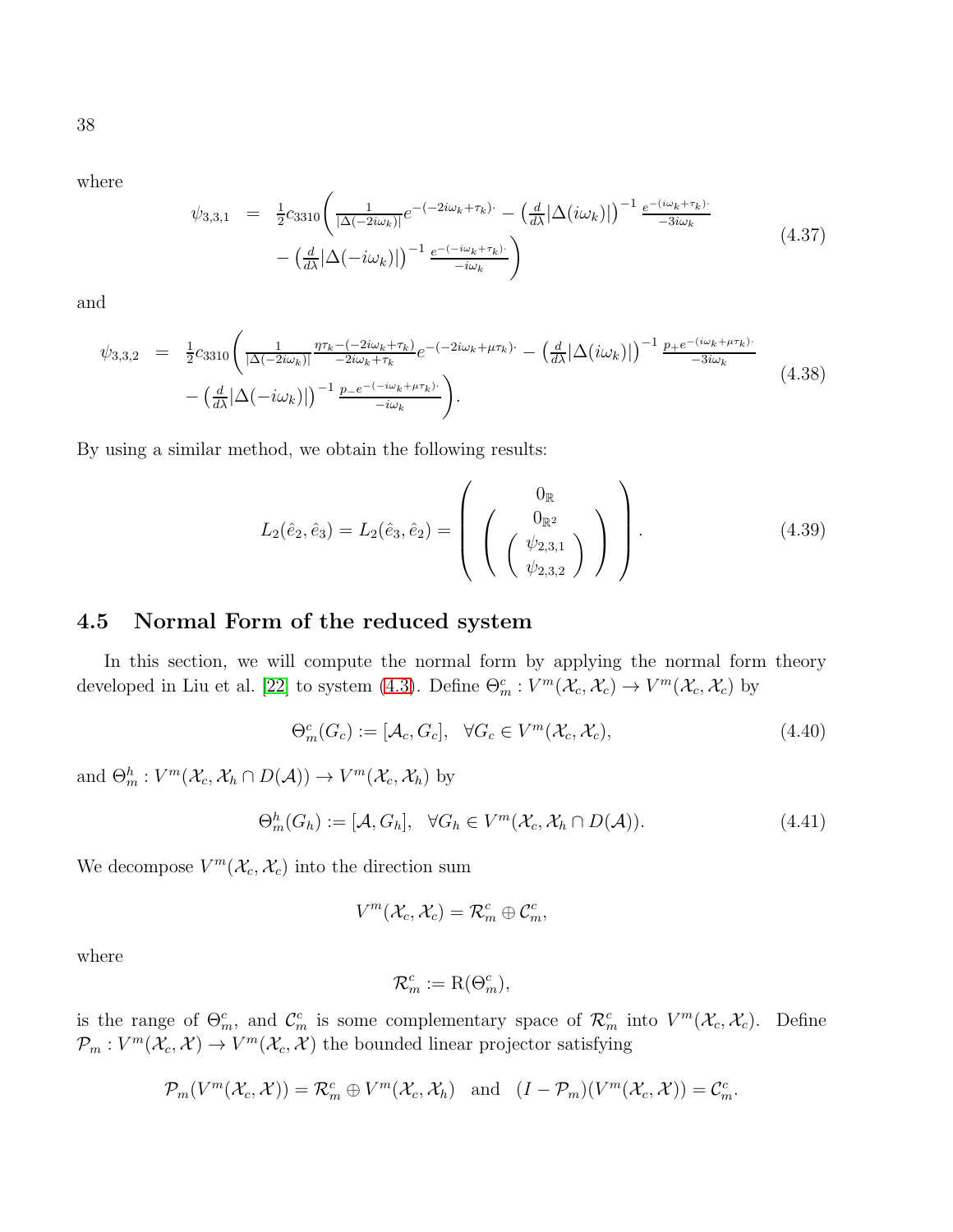39

Now we apply the method described in [\[22\]](#page-48-4) Theorem 4.4 for  $k = 3$ ] to system [\(4.3\)](#page-15-1). The main point is to compute  $G_2 \in V^2(\mathcal{X}_c, D(\mathcal{A}))$  defined such that

<span id="page-38-0"></span>
$$
[\mathcal{A}, G_2](w_c) = \mathcal{P}_2[\frac{1}{2!}D^2F(0)(w_c, w_c)] \quad \text{for each} \quad w_c \in \mathcal{X}_c,
$$
\n
$$
(4.42)
$$

in order to obtain the normal form because the reduced system is the following

$$
\frac{dw_c(t)}{dt} = \mathcal{A}_c w_c(t) + \frac{1}{2!} \Pi_c D^2 F_3(0)(w_c(t), w_c(t)) \n+ \frac{1}{3!} \Pi_c D^3 F_3(0)(w_c(t), w_c(t), w_c(t)) + R_c(w_c(t))
$$
\n(4.43)

where

<span id="page-38-4"></span>
$$
\frac{1}{2!} \Pi_c D^2 F_3(0)(w_c, w_c) = \frac{1}{2!} \Pi_c D^2 F_2(0)(w_c, w_c) \n= \frac{1}{2!} \Pi_c D^2 F_2(w_c, w_c) - [\mathcal{A}_c, \Pi_c G_2](w_c)
$$
\n(4.44)

and

<span id="page-38-1"></span>
$$
\frac{1}{3!} \Pi_c D^3 F_3(0)(w_c, w_c, w_c) = \frac{1}{3!} \Pi_c D^3 F_2(0)(w_c, w_c, w_c) - \Pi_c[\mathcal{A}, G_3](w_c) \n= \frac{1}{3!} \Pi_c D^3 F_2(0)(w_c, w_c, w_c) - [\mathcal{A}_c, \Pi_c G_3](w_c).
$$
\n(4.45)

Set

$$
G_{m,k} := \Pi_k G_m, \quad \forall k = c, h, m \ge 2.
$$

Recall that [\(4.42\)](#page-38-0) is equivalent to finding  $G_{2,c} \in V^2(\mathcal{X}_c, \mathcal{X}_c)$  and  $G_{2,h} \in V^2(\mathcal{X}_c, \mathcal{X}_h \cap D(\mathcal{A}))$ satisfying

<span id="page-38-2"></span>
$$
[\mathcal{A}_c, G_{2,c}] = \Pi_c \mathcal{P}_2[\frac{1}{2!}D^2 F(0)(w_c, w_c)] \tag{4.46}
$$

and

<span id="page-38-3"></span>
$$
[\mathcal{A}, G_{2,h}] = \Pi_h \mathcal{P}_2[\frac{1}{2!}D^2 F(0)(w_c, w_c)].
$$
\n(4.47)

From [\(4.45\)](#page-38-1), we know that the third order term  $\frac{1}{3!} \Pi_c D^3 F_2(0)(w_c, w_c, w_c)$  in the equation is needed after computing the normal form up to the second order. In the following lemma we find the expression of  $\frac{1}{3!} \Pi_c D^3 F_2(0)(w_c, w_c, w_c)$ . Set

$$
w_c = \hat{\tau} \hat{e}_1 + x_1 \hat{e}_2 + x_2 \hat{e}_3.
$$

We shall compute the normal form expressed in terms of the basis  $\{\hat{e}_1, \hat{e}_2, \hat{e}_3\}$ . Consider  $V^m(\mathbb{C}^3,\mathbb{C}^3)$  and  $V^m(\mathbb{C}^3,\mathcal{X}_h \cap D(\mathcal{A}))$ , which denote the linear space of the homogeneous polynomials of degree m in 3 real variables,  $\hat{\tau}$ ,  $x = (x_1, x_2)$  with coefficients in  $\mathbb{C}^3$  and  $\mathcal{X}_h \cap D(\mathcal{A})$ , respectively. The operators  $\Theta_m^c$  and  $\Theta_m^h$  considered in [\(4.40\)](#page-37-0) and [\(4.41\)](#page-37-1) now act in the spaces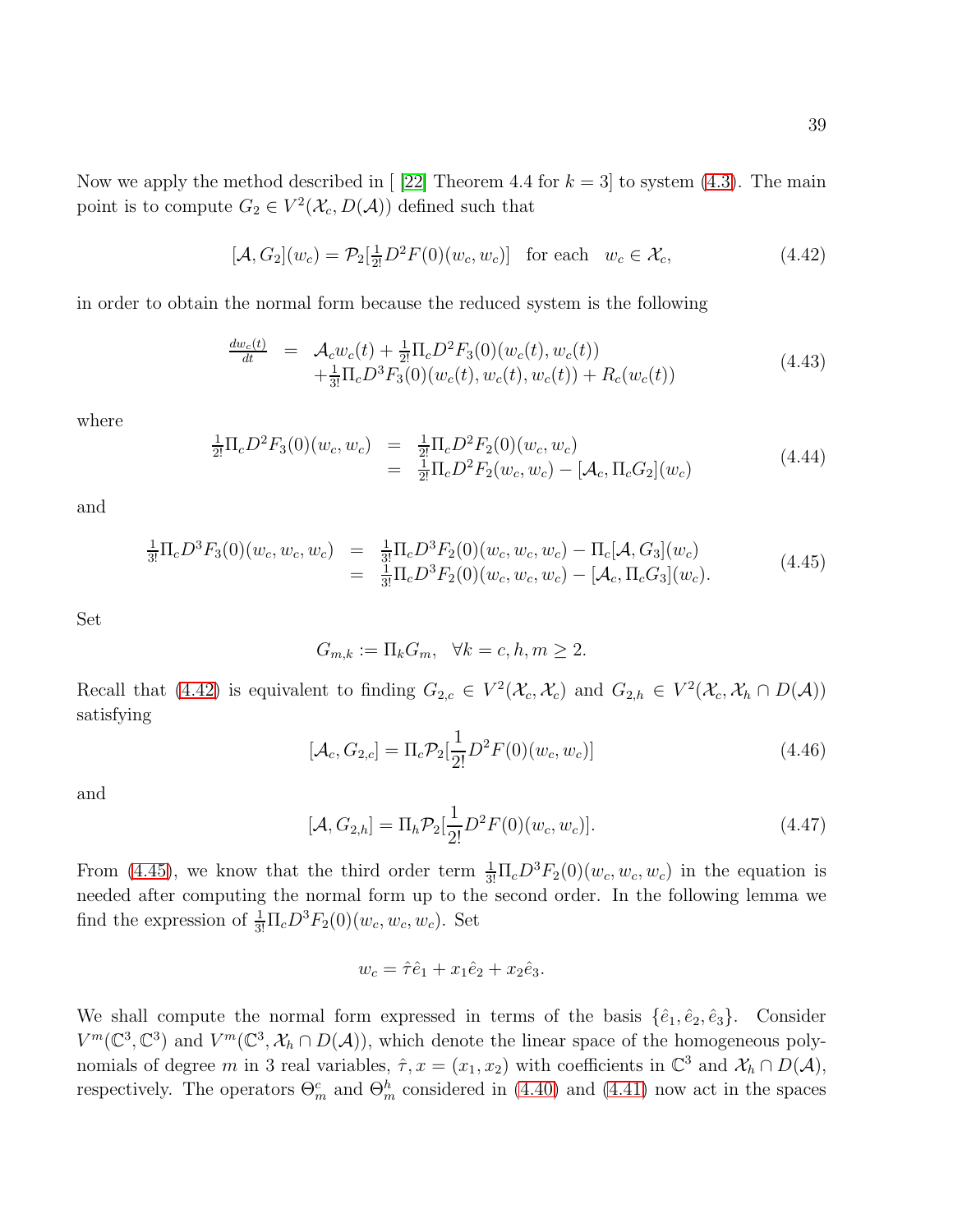$V^m(\mathbb{C}^3, \mathbb{C}^3)$  and  $V^m(\mathbb{C}^3, \mathcal{X}_h \cap D(\mathcal{A}))$ , respectively, and satisfy

$$
\Theta_m^c(G_{m,c})\begin{pmatrix} \hat{\tau} \\ x_1 \\ x_2 \end{pmatrix} = [\mathcal{A}_c, G_{m,c}] \begin{pmatrix} \hat{\tau} \\ x_1 \\ x_2 \end{pmatrix} = DG_{m,c}\mathcal{A}_c \begin{pmatrix} \hat{\tau} \\ x_1 \\ x_2 \end{pmatrix} - \mathcal{A}_c G_{m,c} \begin{pmatrix} \hat{\tau} \\ x_1 \\ x_2 \end{pmatrix}
$$

$$
= \begin{pmatrix} D_x G_{m,c}^1 \begin{pmatrix} \hat{\tau} \\ x_1 \\ x_2 \end{pmatrix} M_c x
$$

$$
= \begin{pmatrix} \mathcal{A}_c G_{m,c}^2 \begin{pmatrix} \hat{\tau} \\ x_1 \\ G_{m,c}^3 \end{pmatrix} \begin{pmatrix} \hat{\tau} \\ x_1 \\ x_2 \end{pmatrix} M_c \begin{pmatrix} x_1 \\ x_2 \end{pmatrix} - M_c \begin{pmatrix} G_{m,c}^2 \\ G_{m,c}^3 \end{pmatrix} \begin{pmatrix} \hat{\tau} \\ x_1 \\ x_2 \end{pmatrix} \end{pmatrix},
$$

$$
\Theta_m^h(G_{m,h}) = [\mathcal{A}, G_{m,h}] = DG_{m,h}\mathcal{A}_c - \mathcal{A}_h G_{m,h},
$$

<span id="page-39-0"></span>
$$
\forall G_{m,c} \left( \begin{array}{c} \hat{\tau} \\ x_1 \\ x_2 \end{array} \right) = \left( \begin{array}{c} G_{m,c}^1 \\ G_{m,c}^2 \\ G_{m,c}^3 \end{array} \right) \left( \begin{array}{c} \hat{\tau} \\ x_1 \\ x_2 \end{array} \right) \in V^m(\mathbb{C}^3, \mathbb{C}^3), \quad \forall G_{m,h} \in V^m(\mathbb{C}^3, \mathcal{X}_h \cap D(\mathcal{A})) \tag{4.48}
$$

with

$$
\mathcal{A}_c = \left(\begin{array}{ccc} 0 & 0 & 0 \\ 0 & i\omega_k & 0 \\ 0 & 0 & -i\omega_k \end{array}\right) \quad \text{and} \quad M_c = \left(\begin{array}{ccc} i\omega_k & 0 \\ 0 & -i\omega_k \end{array}\right).
$$

We define  $\overline{\Theta}_m^c : V^m(\mathbb{C}^3, \mathbb{C}^2) \to V^m(\mathbb{C}^3, \mathbb{C}^2)$  by

$$
\overline{\Theta}_{m}^{c}\left(\begin{array}{c} G_{m,c}^{2} \\ G_{m,c}^{3} \end{array}\right) \left(\begin{array}{c} \hat{\tau} \\ x_{1} \\ x_{2} \end{array}\right) = D_{x}\left(\begin{array}{c} G_{m,c}^{2} \\ G_{m,c}^{3} \end{array}\right) \left(\begin{array}{c} \hat{\tau} \\ x_{1} \\ x_{2} \end{array}\right) M_{c}\left(\begin{array}{c} x_{1} \\ x_{2} \end{array}\right) \n-M_{c}\left(\begin{array}{c} G_{m,c}^{2} \\ G_{m,c}^{3} \end{array}\right) \left(\begin{array}{c} \hat{\tau} \\ x_{1} \\ x_{2} \end{array}\right), \forall \left(\begin{array}{c} G_{m,c}^{2} \\ G_{m,c}^{3} \end{array}\right) \in V^{m}(\mathbb{C}^{3}, \mathbb{C}^{2}).
$$
\n(4.49)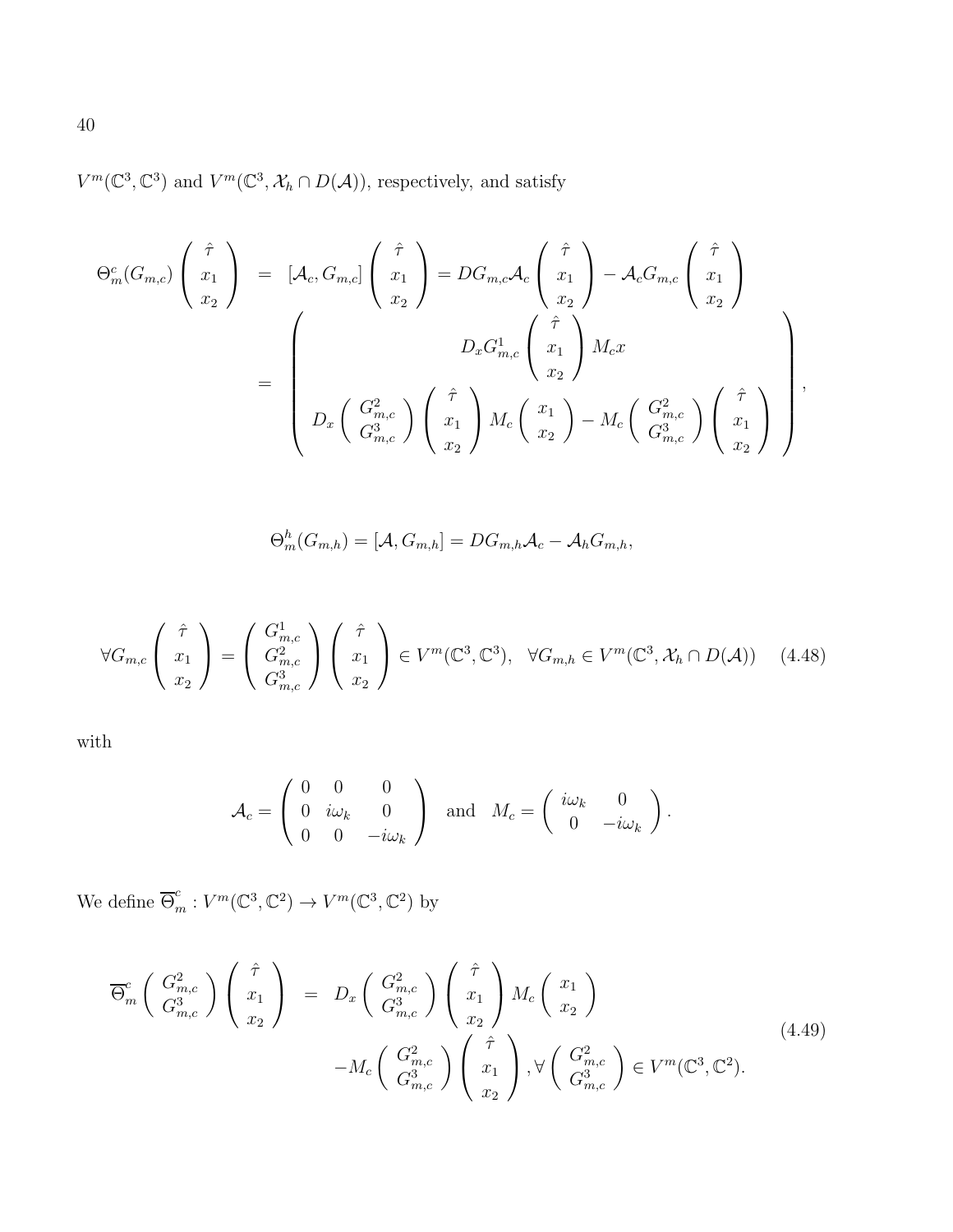From Lemma 5.19 in [\[22\]](#page-48-4), we have

<span id="page-40-0"></span>
$$
N(\overline{\Theta}_{2}^{c}) = \text{span}\left\{\begin{pmatrix} x_{1}\hat{\tau} \\ 0 \end{pmatrix}, \begin{pmatrix} 0 \\ x_{2}\hat{\tau} \end{pmatrix}\right\},
$$
  
\n
$$
R(\overline{\Theta}_{2}^{c}) = \text{span}\left\{\begin{pmatrix} x_{1}x_{2} \\ 0 \end{pmatrix}, \begin{pmatrix} x_{1}^{2} \\ 0 \end{pmatrix}, \begin{pmatrix} x_{2}^{2} \\ 0 \end{pmatrix}, \begin{pmatrix} x_{2}^{2} \\ 0 \end{pmatrix}, \begin{pmatrix} x_{2}^{2} \\ 0 \end{pmatrix}, \begin{pmatrix} x_{2}^{2} \\ 0 \end{pmatrix}, \begin{pmatrix} x_{2}^{2} \\ 0 \end{pmatrix}, \begin{pmatrix} x_{2}^{2} \\ 0 \end{pmatrix}, \begin{pmatrix} x_{2}^{2} \\ 0 \end{pmatrix}, \begin{pmatrix} x_{2}^{2} \\ 0 \end{pmatrix}, \begin{pmatrix} x_{2}^{2} \\ x_{2}^{2} \end{pmatrix}, \begin{pmatrix} x_{2}^{2} \\ x_{2}^{2} \end{pmatrix}, \begin{pmatrix} x_{2}^{2} \\ x_{2}^{2} \end{pmatrix}, \begin{pmatrix} x_{2}^{2} \\ x_{2}^{2} \end{pmatrix}, \begin{pmatrix} x_{2}^{2} \\ x_{2}^{2} \end{pmatrix}, \begin{pmatrix} x_{2}^{2} \\ x_{2}^{2} \end{pmatrix}, \begin{pmatrix} x_{2}^{2} \\ x_{2}^{2} \end{pmatrix}, \begin{pmatrix} x_{2}^{2} \\ x_{2}^{2} \end{pmatrix}, \begin{pmatrix} x_{2}^{2} \\ x_{2}^{2} \end{pmatrix}, \begin{pmatrix} x_{2}^{2} \\ x_{2}^{2} \end{pmatrix}, \begin{pmatrix} x_{2}^{2} \\ x_{2}^{2} \end{pmatrix}, \begin{pmatrix} x_{2}^{2} \\ x_{2}^{2} \end{pmatrix}, \begin{pmatrix} x_{2}^{2} \\ x_{2}^{2} \end{pmatrix}, \begin{pmatrix} x_{2}^{2} \\ x_{2}^{2} \end{pmatrix}, \begin{pmatrix} x_{2}^{2} \\ x_{2}^{2} \end{pmatrix}, \begin{pmatrix} x_{2}^{2} \\ x_{2}^{2} \end{pmatrix}, \begin{pmatrix
$$

Define  $P_m^R$  and  $P_m^N: V^m(\mathbb{C}^3, \mathbb{C}^2) \to V^m(\mathbb{C}^3, \mathbb{C}^2)$  the bounded linear projectors satisfying

$$
P_m^R(V^m(\mathbb{C}^3,\mathbb{C}^2))=R(\overline{\Theta}_m^c)
$$

and

$$
P_m^N(V^m(\mathbb{C}^3,\mathbb{C}^2))=N(\overline{\Theta}_m^c).
$$

We are now ready to compute the normal form of the reduced system expressed in terms of the basis  $\{\hat{e}_1, \hat{e}_2, \hat{e}_3\}$  of  $\mathcal{X}_c$ . From [\(4.25\)](#page-28-0), [\(4.26\)](#page-29-0), [\(4.46\)](#page-38-2), [\(4.47\)](#page-38-3), [\(4.48\)](#page-39-0) and [\(4.50\)](#page-40-0), we know that to find  $G_2 \in V^2(\mathcal{X}_c, D(\mathcal{A}))$  defined in [\(4.42\)](#page-38-0) is equivalent to finding  $G_{2,c} =$  $\sqrt{ }$  $\overline{1}$  $G^1_{2,c}$  $G^2_{2,c}$  $G^3_{2,c}$  $\setminus$  $\bigg) :=$  $\Pi_c G_2(\mathbb{C}^3, \mathbb{C}^3) \in V^2(\mathbb{C}^3, \mathbb{C}^3)$  and  $G_{2,h} := \Pi_h G_2 \in V^2(\mathbb{C}^3, \mathcal{X}_h \cap D(\mathcal{A}))$  such that

<span id="page-40-1"></span>
$$
[\mathcal{A}_c, G_{2,c}] \left( \begin{array}{c} \hat{\tau} \\ x_1 \\ x_2 \end{array} \right) = \left( D_x \begin{pmatrix} G_{2,c}^2 \\ G_{2,c}^3 \\ G_{2,c}^3 \end{pmatrix} M_c \begin{pmatrix} x_1 \\ x_2 \end{pmatrix} - M_c \begin{pmatrix} G_{2,c}^2 \\ G_{2,c}^3 \\ G_{2,c}^3 \end{pmatrix} \right)
$$
  

$$
= \left( \begin{array}{c} 0_{\mathbb{R}} \\ 0_{\mathbb{R}^2} \\ P_2^R(\hat{H}_2^1) \end{array} \right)
$$
(4.51)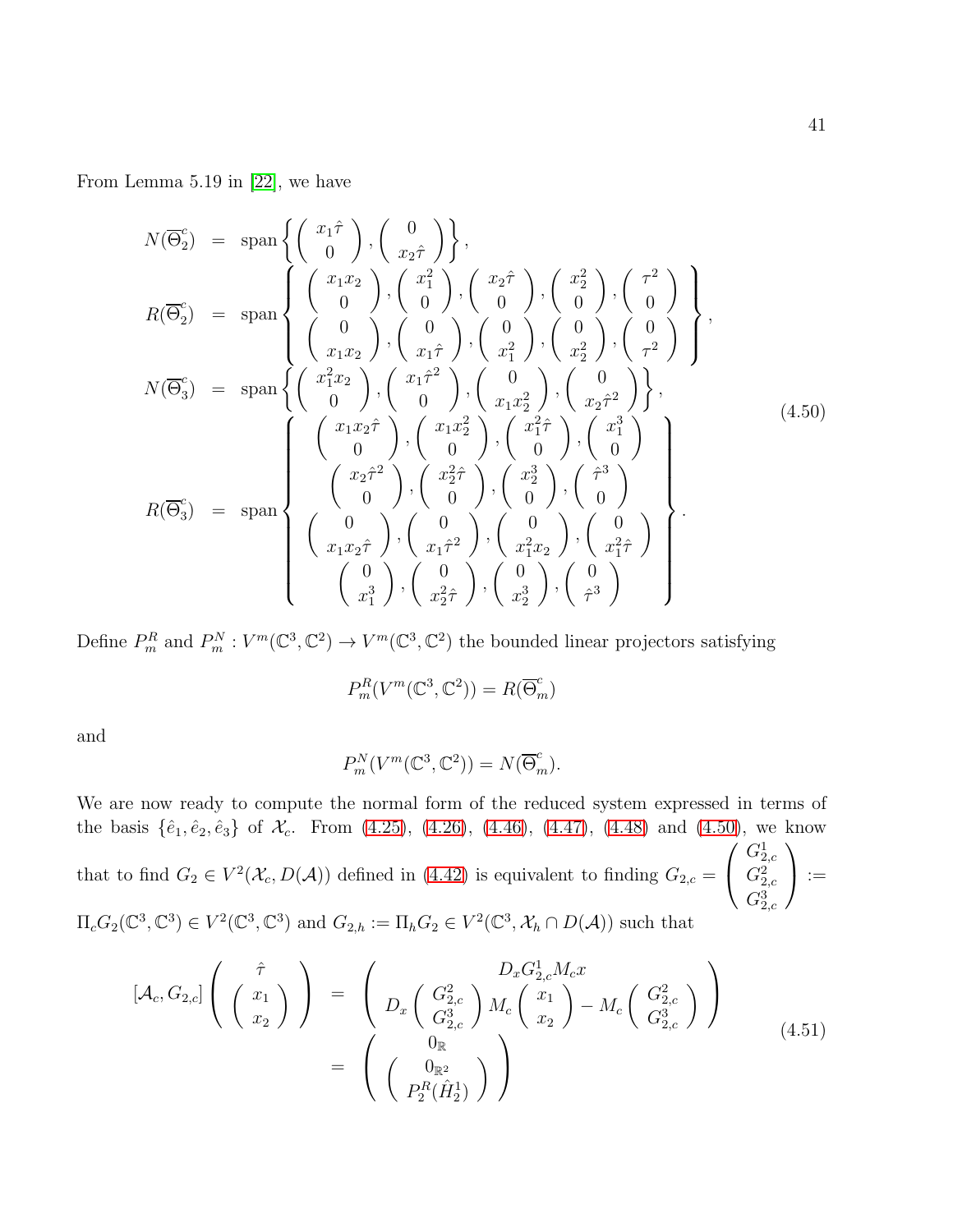and

$$
[\mathcal{A}, G_{2,h}] = DG_{2,h} \mathcal{A}_{c} - \mathcal{A}_{h} G_{2,h}
$$
  
= 
$$
\left( \left( \begin{array}{c} 0 \\ \left( \begin{array}{c} \tilde{\psi}_{1} \\ \tilde{\psi}_{2} \end{array} \right) \\ -\hat{\tau} Q \left( x_{1} \left( \begin{array}{c} b_{1} \\ b_{2} \end{array} \right) + x_{2} \left( \begin{array}{c} b_{3} \\ b_{4} \end{array} \right) \right) + \psi_{\text{Th212}} \left( \begin{array}{c} b_{1} \\ b_{2} \end{array} \right) + \psi_{\text{Th234}} \left( \begin{array}{c} b_{3} \\ b_{4} \end{array} \right) \right) \right),
$$

where

$$
\hat{H}_{2}^{1}\left(\begin{array}{c} \hat{\tau} \\ x_{1} \\ x_{2} \end{array}\right) = \begin{pmatrix} \psi_{\text{I}c212} \\ \psi_{\text{I}c234} \end{pmatrix}
$$
\n
$$
= \begin{pmatrix} \frac{A_{1}x_{1}\hat{\tau} + A_{2}\hat{\tau}x_{2} + a_{20}x_{1}^{2} + a_{11}x_{1}x_{2} + a_{02}x_{2}^{2}}{A_{1}x_{2}\hat{\tau} + A_{2}\hat{\tau}x_{1} + \overline{a}_{02}x_{1}^{2} + \overline{a}_{11}x_{1}x_{2} + \overline{a}_{20}x_{2}^{2}} \end{pmatrix}
$$

with

$$
A_{1} = \left(\frac{d}{d\lambda}|\Delta(i\omega_{k})|\right)^{-1} \left\{ \left(1 + \frac{[\Lambda + \xi(\eta - 1)](1 - \mu\tau_{k})}{(1 + \xi)\mu} - \frac{\xi(1 - \tau_{k})}{(1 + \xi)}\right) \frac{1}{i\omega_{k} + \tau_{k}} + \left(\frac{\xi}{1 + \xi} + \frac{\xi(1 - \tau_{k})}{(1 + \xi)} - \frac{\xi^{2}(1 - \tau_{k})}{(1 + \xi)^{2}}\right) \frac{p_{+}}{i\omega_{k} + \mu\tau_{k}} + \left(\frac{\tau_{k}\xi}{1 + \xi} - \frac{2\xi^{2}(\tau_{k} - 1)}{(1 + \xi)^{2}} + \frac{\xi[\Lambda + \xi(\eta - 1)](\mu\tau_{k} - 1)}{\mu(1 + \xi)^{2}}\right) \frac{e^{-i\omega_{k}}}{i\omega_{k} + \tau_{k}} + \eta \left(\frac{d}{d\lambda}|\Delta(i\omega_{k})|\right)^{-1} \frac{\xi\tau_{k}}{(i\omega_{k} + \mu\tau_{k})(\xi + 1)} \frac{1}{i\omega_{k} + \tau_{k}} + \psi_{i\omega/12},
$$

$$
A_2 = \left(\frac{d}{d\lambda}|\Delta(i\omega_k)|\right)^{-1} \left\{ \left(1 + \frac{[\Lambda + \xi(\eta - 1)](1 - \mu\tau_k)}{(1 + \xi)\mu} - \frac{\xi(1 - \tau_k)}{(1 + \xi)}\right) \frac{1}{-i\omega_k + \tau_k} + \left(\frac{\tau_k \xi}{1 + \xi} - \frac{2\xi^2(\tau_k - 1)}{(1 + \xi)^2} + \frac{\xi[\Lambda + \xi(\eta - 1)](\mu\tau_k - 1)}{\mu(1 + \xi)^2}\right) \frac{e^{i\omega_k}}{-i\omega_k + \tau_k} \right\}
$$
  
+ 
$$
\eta \left(\frac{d}{d\lambda}|\Delta(i\omega_k)|\right)^{-1} \frac{\xi\tau_k}{(i\omega_k + \mu\tau_k)(\xi + 1)} \frac{1}{-i\omega_k + \tau_k} + \psi_{i\omega 34},
$$
  

$$
a_{20} = \left(\frac{d}{d\lambda}|\Delta(i\omega_k)|\right)^{-1} \left\{ \frac{\tau_k}{1 + \xi} \frac{1}{i\omega_k + \tau_k} \left(\frac{p_+}{i\omega_k + \mu\tau_k} - \frac{e^{-i\omega_k}}{i\omega_k + \tau_k}\right) + \frac{\tau_k \xi}{(1 + \xi)^2} \frac{e^{-i\omega_k}}{i\omega_k + \tau_k} \left(\frac{e^{-i\omega_k}}{i\omega_k + \tau_k} - \frac{p_+}{i\omega_k + \tau_k}\right) \right\},
$$
  

$$
a_{11} = \left(\frac{d}{d\lambda}|\Delta(i\omega_k)|\right)^{-1} \left\{ \frac{\tau_k}{1 + \xi} \left[ \frac{1}{i\omega_k + \tau_k} \left(\frac{p_-}{-i\omega_k + \mu\tau_k} - \frac{e^{i\omega_k}}{-i\omega_k + \tau_k}\right) + \frac{1}{-i\omega_k + \tau_k} \left(\frac{p_+}{i\omega_k + \mu\tau_k} - \frac{e^{-i\omega_k}}{i\omega_k + \mu\tau_k}\right) \right] \right\}
$$
  

$$
+ \frac{\tau_k \xi}{(1 + \xi)^2} \left[ \frac{e^{i\omega_k}}{-i\omega_k + \tau_k} \left(\frac{e^{-i\omega_k}}{i\omega_k + \tau_k} - \frac{p_+}{i\omega_k + \mu\tau_k}\
$$

$$
a_{02} = \left(\frac{d}{d\lambda}|\Delta(i\omega_k)|\right)^{-1} \left\{\frac{\tau_k}{1+\xi} \frac{1}{-i\omega_k + \tau_k} \left(\frac{p_-}{-i\omega_k + \mu\tau_k} - \frac{e^{i\omega_k}}{-i\omega_k + \tau_k}\right) + \frac{\tau_k\xi}{(1+\xi)^2} \frac{e^{i\omega_k}}{-i\omega_k + \tau_k} \left(\frac{e^{i\omega_k}}{-i\omega_k + \tau_k} - \frac{p_-}{-i\omega_k + \mu\tau_k}\right)\right\}.
$$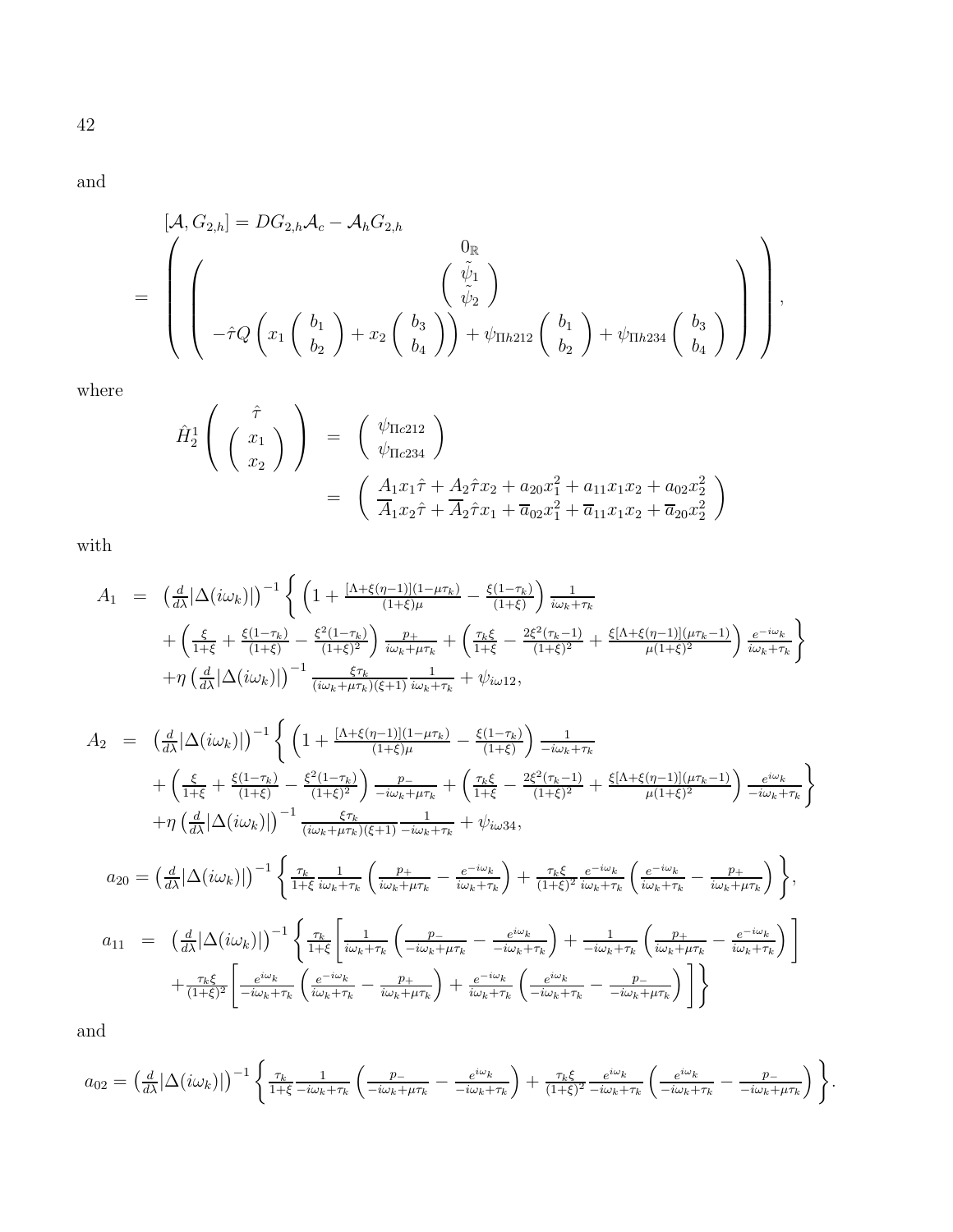From [\(4.44\)](#page-38-4), it is easy to obtain the second order terms of the normal form expressed in terms of the basis  $\{\hat{e}_1,\hat{e}_2,\hat{e}_3\}$ :

$$
\frac{1}{2!} \Pi_c D^2 F_3(0)(w_c, w_c) = (\hat{e}_1, \hat{e}_2, \hat{e}_3) \begin{pmatrix} 0 \\ P_2^N(\hat{H}_2^1) \end{pmatrix}
$$
  
\n
$$
= (\hat{e}_1, \hat{e}_2, \hat{e}_3) \begin{pmatrix} 0 \\ \frac{A_1 x_1 \hat{\tau}}{A_1 x_2 \hat{\tau}} \end{pmatrix}
$$
  
\n
$$
= A_1 x_1 \hat{\tau} \hat{e}_2 + A_1 x_2 \hat{\tau} \hat{e}_3.
$$

Notice that the terms  $o(|x|\tau^2)$  are irrelevant to determine the generic Hopf bifurcation. Hence, it is only needed to compute the coefficients of

$$
\left(\begin{array}{c}0\\ \left(\begin{array}{c}x_1^2x_2\\0\end{array}\right)\end{array}\right) \text{ and }\left(\begin{array}{c}0\\ \left(\begin{array}{c}0\\ x_1x_2^2\end{array}\right)\end{array}\right)
$$

in the third order terms of the normal form. Firstly from [\(4.30\)](#page-33-0), [\(4.33\)](#page-35-0), and [\(4.36\)](#page-36-0), we obtain

$$
G_{2,h}\left(\begin{array}{c}0\\x_1\\x_2\end{array}\right) = G_{2,h}(x_1\hat{e}_2 + x_2\hat{e}_3)
$$
  
=  $L_2(x_1\hat{e}_2 + x_2\hat{e}_3, x_1\hat{e}_2 + x_2\hat{e}_3)$   
=  $x_1^2L_2(\hat{e}_2, \hat{e}_2) + 2x_1x_2L_2(\hat{e}_2, \hat{e}_3) + x_2^2L_2(\hat{e}_3, \hat{e}_3)$   
=  $\begin{pmatrix}0_{\mathbb{R}}\\0_{\mathbb{R}^2}\\0\end{pmatrix}$ 

with

$$
\overline{\psi} = x_1^2 \begin{pmatrix} \psi_{2,2,1} \\ \psi_{2,2,2} \end{pmatrix} + x_2^2 \begin{pmatrix} \psi_{3,3,1} \\ \psi_{3,3,2} \end{pmatrix} + 2x_1x_2 \begin{pmatrix} \psi_{2,3,1} \\ \psi_{2,3,2} \end{pmatrix},
$$

and from  $(4.51)$ , we have

$$
G_{2,c}\left(\begin{array}{c}0\\x_1\\x_2\end{array}\right)=\left(\begin{array}{c}0_{\mathbb{R}}\\ \left(\frac{1}{i\omega_k}(a_{20}x_1^2-a_{11}x_1x_2-\frac{1}{3}a_{02}x_2^2)\\ \frac{1}{i\omega_k}(\frac{1}{3}\overline{a}_{02}x_1^2+\overline{a}_{11}x_1x_2-\overline{a}_{20}x_2^2)\end{array}\right)\right)
$$

Therefore, according to [\(4.23\)](#page-25-0), we have

$$
[D^2W(0)(w_c, G_2(w_c))]_{\hat{\tau}=0} = \tau_k D^2 H(\overline{v}_{\tau_k})(\hat{v}_c, G_2(\hat{v}_c)) = \begin{pmatrix} S_1 \\ -S_1 \\ 0_{L^1} \end{pmatrix}
$$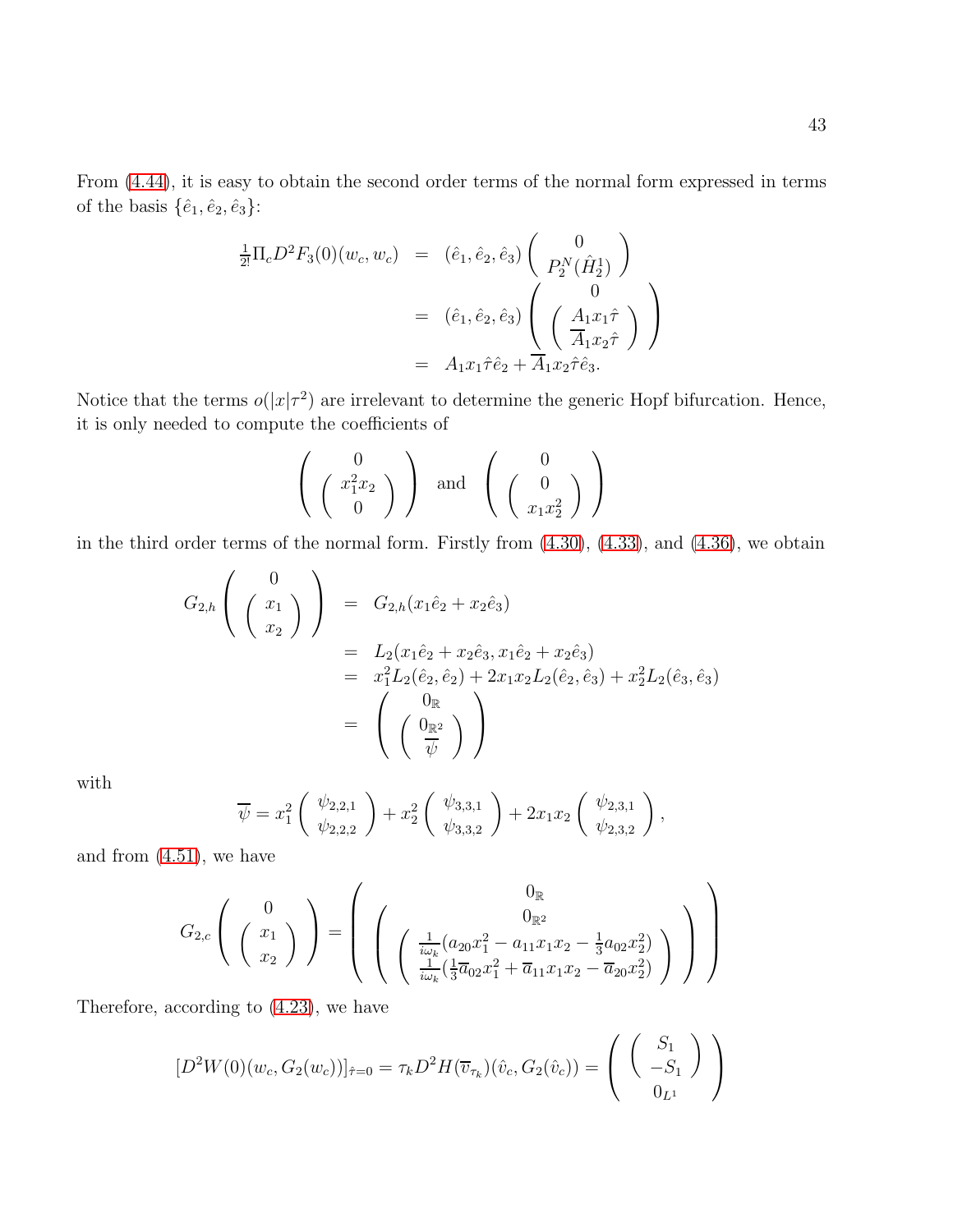where

$$
S_1 = \tau_k \psi_{D2H1}
$$

with

$$
\varphi_1^1(a) = (x_1b_1 + x_2b_3)(a), \n\varphi_1^2(a) = (x_1b_2 + x_2b_4)(a), \n\varphi_2^1(a) = \left(\frac{1}{i\omega_k}(a_{20}x_1^2 - a_{11}x_1x_2 - \frac{1}{3}a_{02}x_2^2)b_1 + \frac{1}{i\omega_k}(\frac{1}{3}\overline{a}_{02}x_1^2 + \overline{a}_{11}x_1x_2 - \overline{a}_{20}x_2^2)b_3 + x_1^2\psi_{2,2,1} + x_2^2\psi_{3,3,1} + 2x_1x_2\psi_{2,3,1}\right)(a), \n\varphi_2^2(a) = \left(\frac{1}{i\omega_k}(a_{20}x_1^2 - a_{11}x_1x_2 - \frac{1}{3}a_{02}x_2^2)b_2 + \frac{1}{i\omega_k}(\frac{1}{3}\overline{a}_{02}x_1^2 + \overline{a}_{11}x_1x_2 - \overline{a}_{20}x_2^2)b_4 + x_1^2\psi_{2,2,2} + x_2^2\psi_{3,3,2} + 2x_1x_2\psi_{2,3,2}\right)(a).
$$

Hence, according to  $(4.6)$  and  $(4.7)$ , we have

<span id="page-43-0"></span>
$$
\begin{split}\n&\left[\hat{\Pi}_{c}D^{2}W(0)(w_{c},G_{2}(w_{c}))\right]_{\hat{\tau}=0} \\
&= S_{1}\hat{\Pi}_{c}\left(\begin{array}{c}1\\0\\0_{L^{1}}\end{array}\right) - S_{1}\hat{\Pi}_{c}\left(\begin{array}{c}0\\1\end{array}\right) \\
&= S_{1}\left(\begin{array}{c}0_{\mathbb{R}^{2}}\\ \psi_{c10}-\psi_{c01}\end{array}\right) \\
&= S_{1}\left(\begin{array}{c}0_{\mathbb{R}^{2}}\\ \left(\frac{d}{d\lambda}|\Delta(i\omega_{k})|\right)^{-1}\left(\begin{array}{c}b_{1}\\b_{2}\end{array}\right) + \left(\frac{d}{d\lambda}|\Delta(-i\omega_{k})|\right)^{-1}\left(\begin{array}{c}b_{3}\\b_{4}\end{array}\right)\end{split}
$$
\n(4.52)

From  $(4.27)$  and  $(4.52)$ , we have

$$
\begin{aligned}\n&\left[\frac{1}{3!}\Pi_c D^3 F_2(0)(w_c, w_c, w_c)\right]_{\hat{\tau}=0} = \left[\Pi_c D^2 F(0)(w_c, G_2(w_c))\right]_{\hat{\tau}=0} + \left[\frac{1}{3!}\Pi_c D^3 F(0)(w_c)^3\right]_{\hat{\tau}=0} \\
&= \begin{pmatrix}\n0 & 0 \\
(\hat{\psi}_1 + S_1) \left(\frac{d}{d\lambda} |\Delta(i\omega_k)|\right)^{-1} \left(\begin{array}{c}b_1\\b_2\end{array}\right) + \left(\frac{d}{d\lambda} |\Delta(-i\omega_k)|\right)^{-1} \left(\begin{array}{c}b_3\\b_4\end{array}\right)\n\end{pmatrix}\right).\n\end{aligned}
$$

Now we obtain the third order terms of the normal form expressed in terms of the basis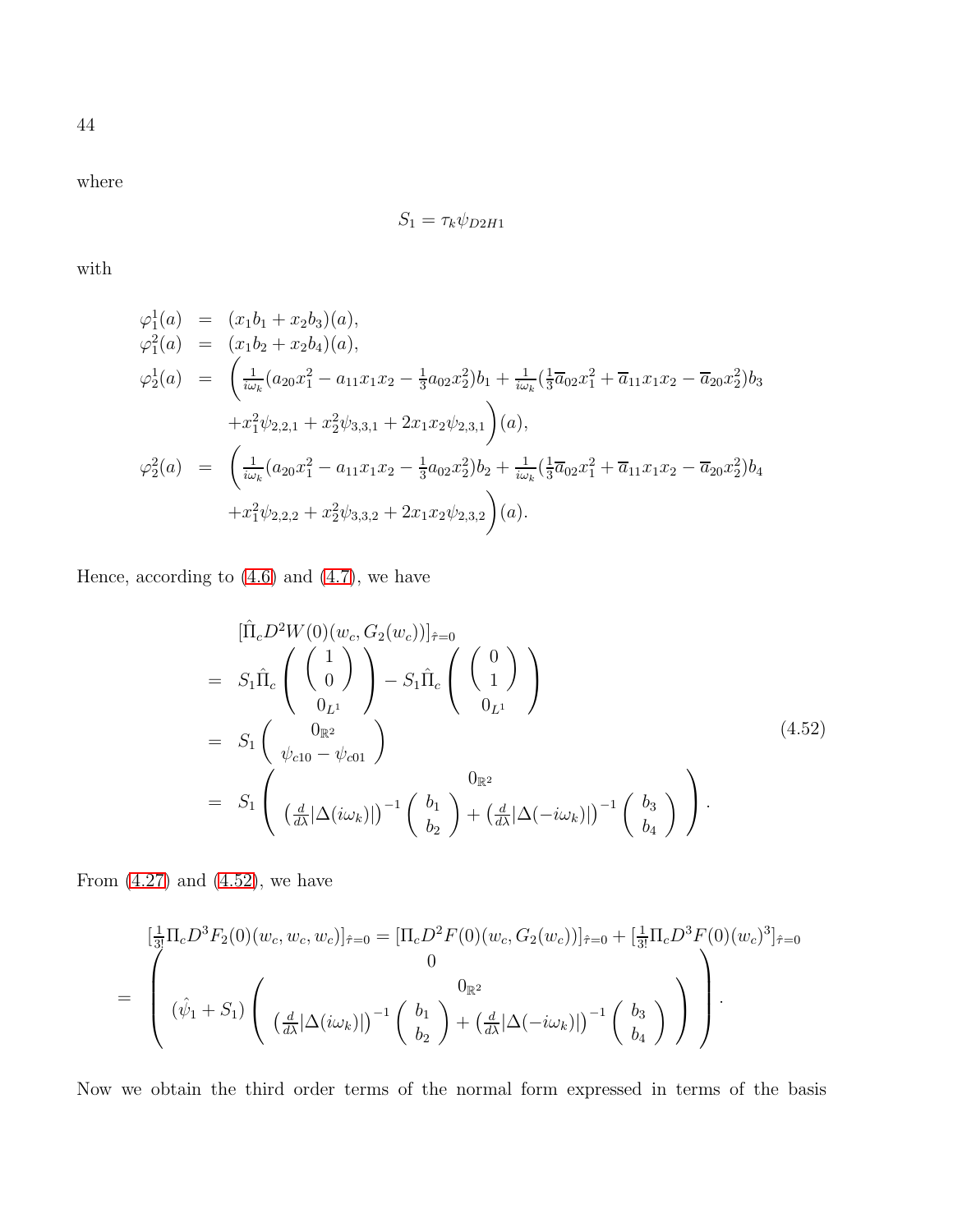$\{\hat{e}_1, \hat{e}_2, \hat{e}_3\}$ , namely,

$$
\begin{aligned}\n&\left[\frac{1}{3!}\Pi_c D^3 F_2(0)(w_c, w_c, w_c)\right]_{\hat{\tau}=0} = \left[\frac{1}{3!}\Pi_c D^3 F_2(0)(w_c)^3\right]_{\hat{\tau}=0} - \left\{[\mathcal{A}_c, \Pi_c G_3](w_c)\right\}_{\hat{\tau}=0} \\
&= \left(\hat{e}_1, \hat{e}_2, \hat{e}_3\right) \left(P_3^N \begin{pmatrix} (\hat{\psi}_1 + S_1) \left(\frac{d}{d\lambda} |\Delta(i\omega_k)|\right)^{-1} \\ (\hat{\psi}_1 + S_1) \left(\frac{d}{d\lambda} |\Delta(-i\omega_k)|\right)^{-1} \end{pmatrix}\right) + o(|x|\hat{\tau}^2) \\
&= \left(\hat{e}_1, \hat{e}_2, \hat{e}_3\right) \left(\begin{pmatrix} 0 \\ C_1 x_1^2 x_2 \\ \overline{C}_1 x_1 x_2^2 \end{pmatrix}\right) + o(|x|\hat{\tau}^2)\n\end{aligned}
$$

with

$$
C_1 = \left(\frac{d}{d\lambda} |\Delta(i\omega_k)|\right)^{-1} C_0,
$$

where

$$
C_{0} = \frac{\tau_{k}}{(\xi+1)^{2}} \left[ \frac{1}{-i\omega_{k}+\tau_{k}} \frac{e^{-i\omega_{k}}}{i\omega_{k}+\tau_{k}} \left( \frac{e^{-i\omega_{k}}}{i\omega_{k}+\tau_{k}} - \frac{p_{+}}{i\omega_{k}+\mu\tau_{k}} \right) - \frac{1}{i\omega_{k}+\tau_{k}} \left( \frac{p_{+}}{i\omega_{k}+\mu\tau_{k}} - \frac{e^{i\omega_{k}}}{i\omega_{k}+\mu\tau_{k}} + \frac{p_{-}}{-i\omega_{k}+\tau_{k}} \frac{e^{-i\omega_{k}}}{i\omega_{k}+\tau_{k}} \right) \right] + \frac{\xi\tau_{k}}{(\xi+1)^{3}} \left( \frac{e^{-i\omega_{k}}}{i\omega_{k}+\tau_{k}} \right)^{2} \left( \frac{p_{-}}{-i\omega_{k}+\mu\tau_{k}} - \frac{3e^{i\omega_{k}}}{-i\omega_{k}+\tau_{k}} \right) + \frac{1}{1+\xi} \left[ \frac{a_{20}}{i\omega_{k}} \left( \frac{p_{+}}{i\omega_{k}+\mu\tau_{k}} - \frac{1}{i\omega_{k}+\tau_{k}} - \frac{1}{i\omega_{k}+\tau_{k}} \right) \right] + \frac{1}{3i\omega_{k}} \left( \frac{e^{-i\omega_{k}}}{-i\omega_{k}+\tau_{k}} - \frac{1}{i\omega_{k}+\tau_{k}} - \frac{e^{i\omega_{k}}}{i\omega_{k}+\tau_{k}} \right) + \frac{2a_{11}}{i\omega_{k}} \left( -\frac{p_{+}}{i\omega_{k}+\mu\tau_{k}} - \frac{1}{i\omega_{k}+\tau_{k}} \frac{e^{-i\omega_{k}}}{i\omega_{k}+\tau_{k}} \right) \right) + \frac{2a_{02}}{3i\omega_{k}} \left( \frac{p_{-}}{-i\omega_{k}+\mu\tau_{k}} - \frac{1}{i\omega_{k}+\tau_{k}} \right) + \frac{a_{11}}{i\omega_{k}} \left( \frac{p_{-}}{-i\omega_{k}+\mu\tau_{k}} - \frac{1}{i\omega_{k}+\tau_{k}} \frac{e^{-i\omega_{k}}}{i\omega_{k}+\tau_{k}} \right) \right) + \frac{
$$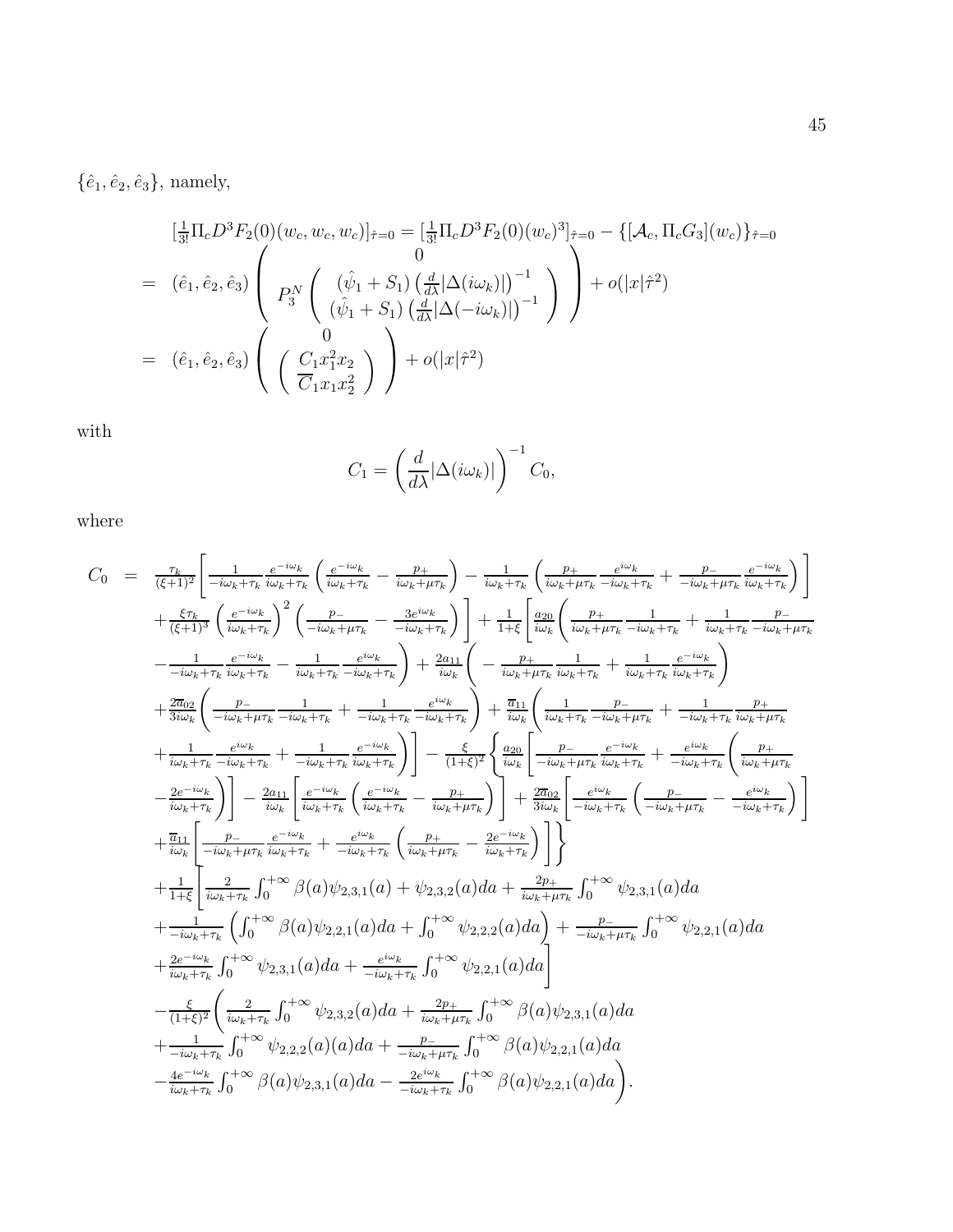Therefore we obtain the following normal form of the reduced system

$$
\frac{d}{dt}\left(\begin{array}{c}x_1(t)\\x_2(t)\end{array}\right) = M_c\left(\begin{array}{c}x_1(t)\\x_2(t)\end{array}\right) + \left(\begin{array}{c}A_1x_1\hat{\tau}\\A_1x_2\hat{\tau}\end{array}\right) + \left(\begin{array}{c}C_1x_1^2x_2\\C_1x_1x_2^2\end{array}\right) + o(|x|\hat{\tau}^2 + |(\hat{\tau},x)|^4).
$$

The normal form above can be written in real coordinates  $(w_1, w_2)$  through the change of variables  $x_1 = w_1 - iw_2$ ,  $x_2 = w_1 - iw_2$ . Setting  $w_1 = \rho \cos(\xi)$ ,  $w_2 = \rho \sin(\xi)$ , this normal form becomes

<span id="page-45-0"></span>
$$
\begin{cases}\n\dot{\rho} = \iota_1 \hat{\tau} \rho + \iota_2 \rho^3 + o(\hat{\tau}^2 \rho + |(\rho, \hat{\tau})|^4), \\
\dot{\xi} = -\sigma_k + o(|(\rho, \hat{\tau}|),\n\end{cases} (4.53)
$$

where

$$
\iota_1 = Re(A_1), \quad \iota_2 = Re(C_1).
$$

Following Chow and Hale [\[28\]](#page-48-10) we know that the sign of  $\iota_1 \iota_2$  determines the direction of the bifurcation and that the sign of  $\iota_2$  determines the stability of the nontrivial periodic orbits. In summary we have the following theorem.

**Theorem 4.1.** The flow of [\(1.3\)](#page-2-1) on the center manifold of the positive equilibrium at  $\tau =$  $\tau_k, k \in \mathbb{N}^+$ , is given by [\(4.53\)](#page-45-0). Furthermore, we have the following

- (i) Hopf bifurcation is supercritical if  $\iota_1 \iota_2 < 0$ , and subcritical if  $\iota_1 \iota_2 > 0$ ;
- (ii) the nontrivial periodic solution is stable if  $\iota_2 < 0$ , and unstable if  $\iota_2 > 0$ .

### 5 Numerical simulations and conclusions

In this section, we perform some numerical simulations to illustrate the results showed in Theorem [3.1.](#page-13-0) We choose the parameter values in model [\(1.3\)](#page-2-1) based on the conditions of Hopf bifurcation (see Figure 1). By calculation, we can easily yield that the first bifurcation critical value is  $\tau_0 = 23.2282$ . Figure (a) and Figure (b) describe the evolution of  $S(t)$  and  $i(t, a)$ . The solution curves of system [\(1.3\)](#page-2-1) performs a sustained periodic oscillation at  $\tau = 24 > \tau_0$ . As is shown in Figure (c), when the number of susceptible individuals tends to 0, the number of infectious individuals reaches its maximum and vice versa. In addition, the phase trajectories of  $S(t)$  and  $i(t, \cdot)$  consistently approaches the stable limit cycles. Figure (d) demonstrates the change of  $i(t, a)$  as time and infection-age vary at  $\tau = 24 > \tau_0$ .

The bifurcation parameter  $\tau$  has essentially a huge impact on the dynamical behavior of system [\(1.3\)](#page-2-1). Biologically speaking, for smaller  $\tau$ , the stability of the unique positive equilibrium of system  $(1.3)$  is not affected. However, when bifurcation parameter  $\tau$  crosses the bifurcation critical value  $\tau_0$ , the sustained periodic oscillation phenomenon appears around the positive equilibrium. In conclusion, age structure induces the appearance of periodic solutions.

46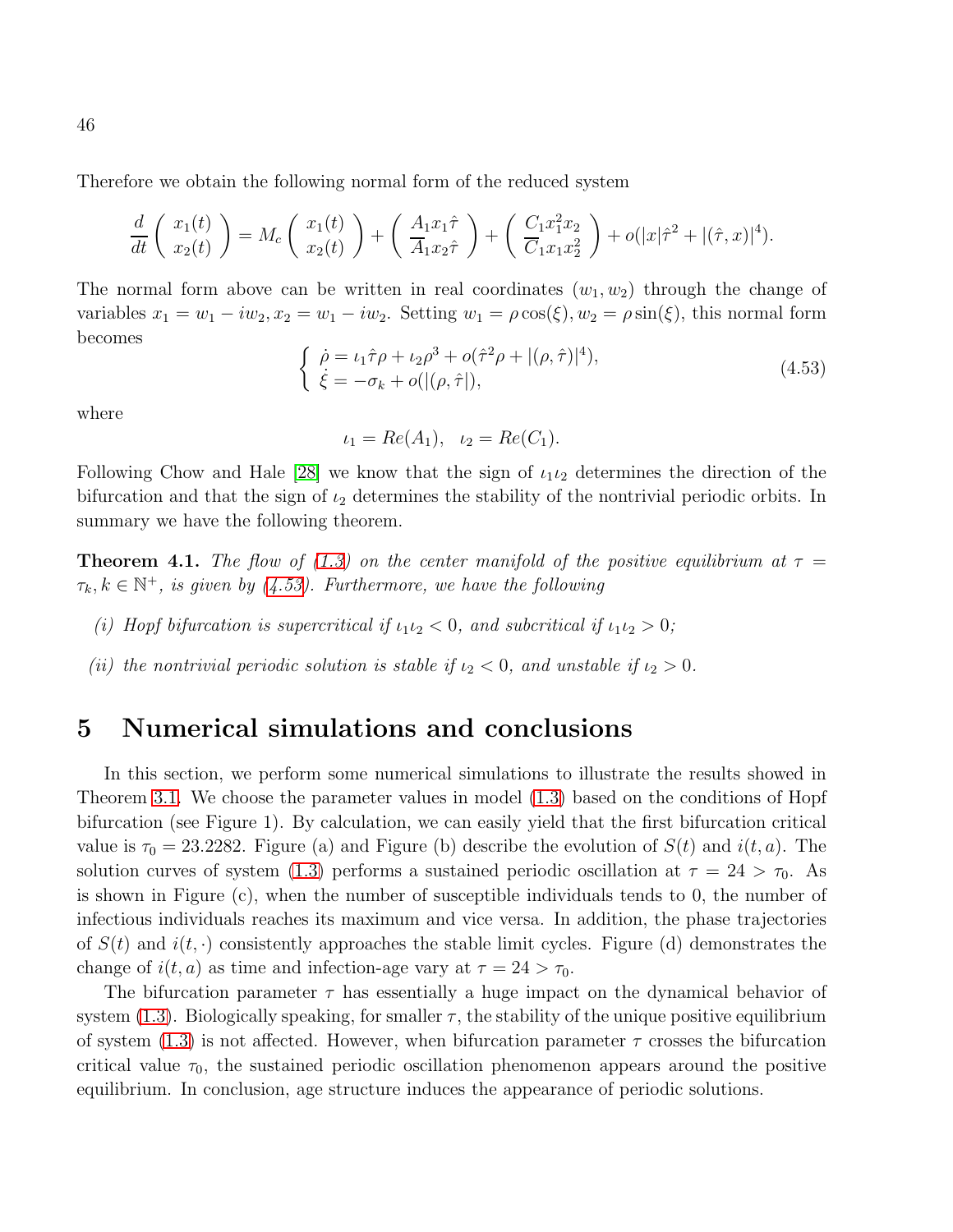

Figure 1:  $A = 0.6$ ,  $\mu = 0.2$ ,  $\eta = 0.81$ ,  $\tau = 24$ ,  $\beta^* = e^{\tau}$ ,  $A - \mu = 0.4 > 0$ ,  $E - C = 0.0051 > 0$ ,  $BD - 2E = 0.1551 >$  $0, B^2 - 2C = 0.3065 > 0, BCD - E(B^2 - 2C) = 0.0034 > 0.$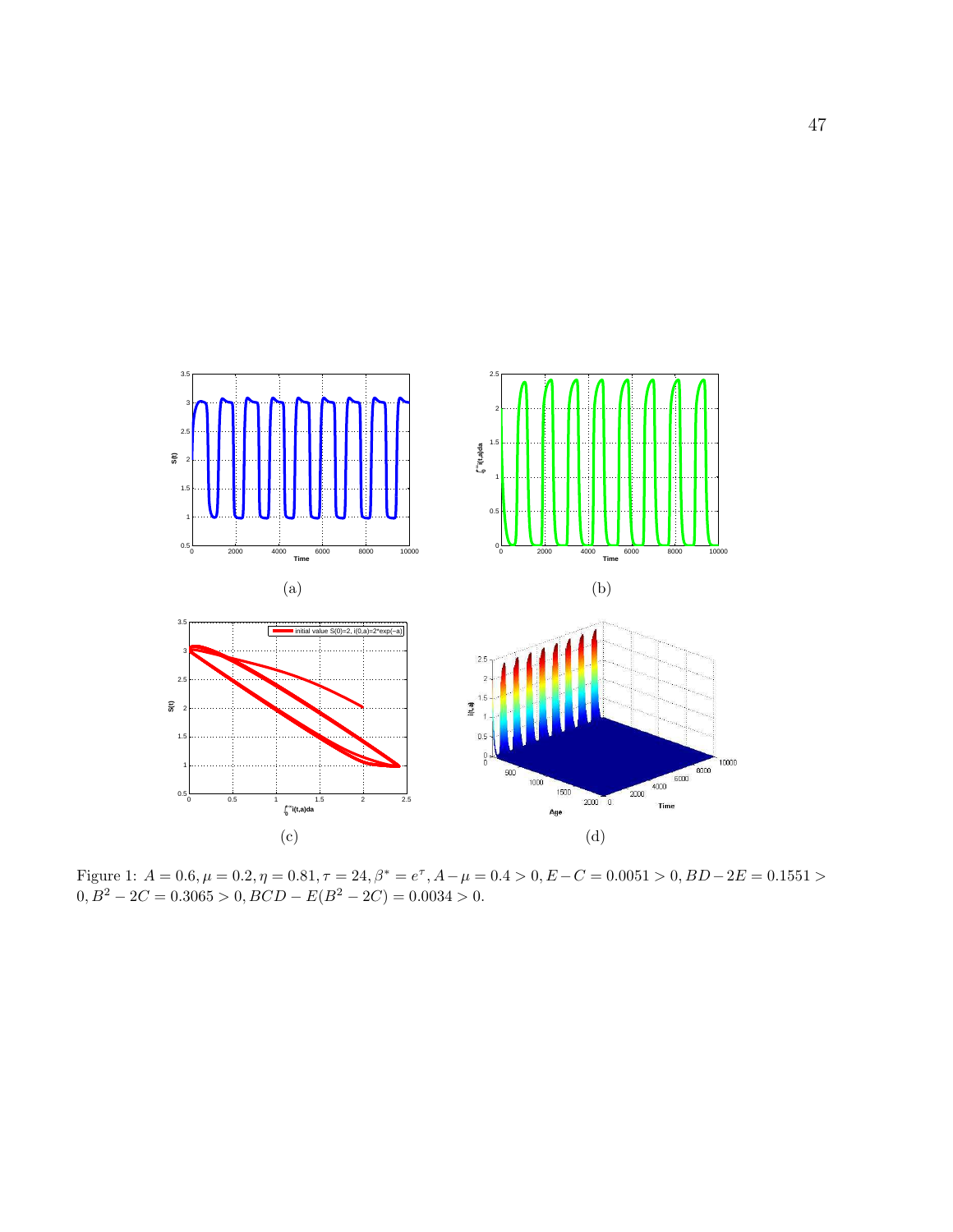# <span id="page-47-0"></span>References

- <span id="page-47-1"></span>[1] W. M. Liu, S. A. Levin and Y. Iwasa, Influence of nonlinear incidence rates upon the behavior of SIRS epidemiological models, J. Math. Biol. 23 (1986) 187-204.
- <span id="page-47-2"></span>[2] J. Li, Y. Zhao and H. Zhu, Bifurcation of an SIS model with nonlinear contact rate, J. Math. Anal. Appl. **432** (2015) 1119-1138.
- <span id="page-47-4"></span>[3] M. Iannelli, Mathematical theory of age-structured population dynamics, Giardini Editori E Stampatori, Pisa, 1995.
- [4] J. Wang, J. Lang and X. Zou, Analysis of an age structured HIV infection model with virus-to-cell infection and cell-to-cell transmission, Nonlinear Anal. Real World Appl. 34 (2017) 75-96.
- <span id="page-47-5"></span>[5] X. Xu and S. Zhang, A mathematical model for hepatitis B with infection-age structure, Discrete Contin. Dyn. Syst. Ser. B 21 (2016) 1329-1346.
- <span id="page-47-6"></span>[6] J. Yang, X. Li and F. Zhang, Global dynamics of a heroin epidemic model with age structure and nonlinear incidence, Int. J. Biomath. 09 (2016) 1650033.
- <span id="page-47-7"></span>[7] Y. Yang, S. Ruan and D. Xiao, Global stability of an age-structured virus dynamics model with Beddington-DeAngelis infection function, *Math. Biosci. Eng.* **12** (2015) 859-877.
- [8] Z. Liu and N. Li, Stability and bifurcation in a predatorprey model with age structure and delays, J. Nonlinear Sci. 25 (2015) 937-957.
- <span id="page-47-12"></span>[9] H. Tang and Z. Liu, Hopf bifurcation for a predatorprey model with age structure, Appl. Math. Model. 40 (2016) 726-737.
- <span id="page-47-3"></span>[10] Z. Wang and Z. Liu, Hopf bifurcation of an age-structured compartmental pest-pathogen model, J. Math. Anal. Appl. 385 (2012) 1134-1150.
- [11] P. Magal and S. Ruan, Center manifolds for semilinear equations with non-dense domain and applications to Hopf bifurcation in age structured models, Mem. Amer. Math. Soc. 202 (2009).
- <span id="page-47-11"></span>[12] Z. Liu, P. Magal and S. Ruan, Oscillations in age-structured models of consumer-resource mutualisms, *Discrete Contin. Dyn. Syst. Ser. B* 21 $(2015)$  537-555.
- [13] Z. Liu, P. Magal and S. Ruan, Hopf bifurcation for non-densely defined Cauchy problems, Z. Angew. Math. Phys. 62 (2011) 191-222.
- <span id="page-47-8"></span>[14] Z. Liu, H. Tang and P. Magal, Hopf bifurcation for a spatially and age structured population dynamics model, *Discrete Contin. Dyn. Syst. Ser. B* 20 (2015) 1735-1757.
- <span id="page-47-9"></span>[15] X. Fu, Z. Liu and P. Magal, Hopf bifurcation in an age-structured population model with two delays, Commun. Pure Appl. Anal. 14 (2015) 657676.
- <span id="page-47-10"></span>[16] J. Guckenheimer and P. Holmes, Nonlinear oscillations, dynamical systems, and bifurcations of vector fields, Springer-Verlag, New York, 1983.
- [17] S.-N. Chow, C. Z. Li and D. Wang, Normal forms and bifurcation of planar vector fields, Cambridge University Press, Cambridge, 1994.